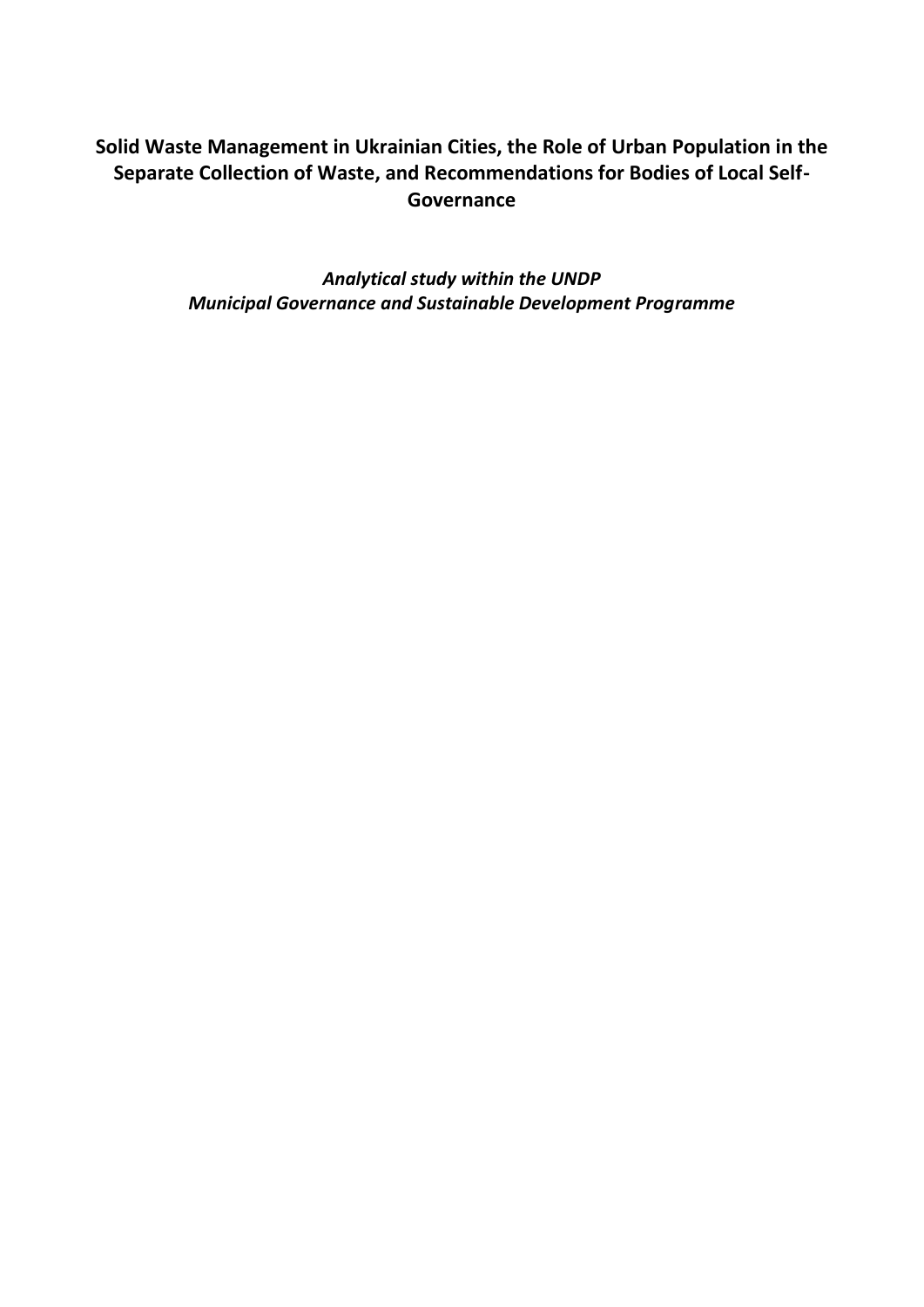This publication was prepared within the framework of implementation of the UNDP project 'Municipal Governance and Sustainable Development Programme'.

Opinions, conclusions and recommendations are the property of their authors and do not necessarily reflect views of the United Nations Development Programme or other UN agencies.

'Solid Waste Management in Ukrainian Cities, the Role of Urban Population in the Separate Collection of Waste, and Recommendations for Bodies of Local Self-Governance'. — Kyiv: UNDP/MGSDP, 2011. — XX p.

Contributors to the publication — I.L, Bondar, L.I. Poltorachenko

The publication contains a review of legal and regulatory documents of the European Union on matters of waste management; it analyses the state of the household waste management sphere in Ukraine, as well as problems facing the sector; defines the role of associations of co-owners of multi-apartment houses in the system of separate collection of household waste, rules for household waste removal service provision; regulates the procedures for development of city sanitation plans and programmes of household waste management; puts forward possible directions of information campaigns for population, etc.

Publication: UN Development Programme 'Municipal Governance and Sustainable Development Programme'.

All Photographs used in this publication remain the property of the UNDP/MGSDP Project.

All materials in this publication may be freely reproduced in part or in full. Any reproduction must contain reference to the office of the UN Development Programme in Ukraine.

The UNDP office welcomes the widest possible dissemination of its information products among mass media, bodies of state and local authorities, public organisations, analytical centres and education facilities, etc.

The UNDP 'Municipal Governance and Sustainable Development Programme' (UNDP/MGSDP) was initiated in 2004 with the aim of supporting local self-governance development in Ukrainian cities in order to improve the quality of life for the urban population through implementation of self-assistance mechanisms. The Programme cooperates with community organisations, educational facilities, local non-governmental organisations and bodies of local self-government in twenty three cities and five towns in Ukraine, and other partners in public and private sectors at a local level, concerning the implementation of respective tools to ensure sustainable development. From 2004 to 2010, support was provided to two hundred and thirty two local community projects, to the total of UAH 26.3 million. More information about the project's activities can be found at http://msdp.undp.org.ua.

**UN Development Programme (UNDP)** is the UN's global development network, advocating change and connecting people, imparting knowledge, experience and resources to help individuals build a better life. We are on the ground in one hundred and sixty six countries, working with them on their own solutions to global and national development challenges. As they develop their local capacity, they draw on the personnel of the UNDP and our wide range of partners (www.undp.org.ua).

Address: 7th Floor, Suite 714-715, 20, Esplanadna St,, Kyiv, 01601 Tel.: +38 (044) 584-34-75, fax: 584-34-76

An electronic version of this book can be found at http://msdp.undp.org.ua.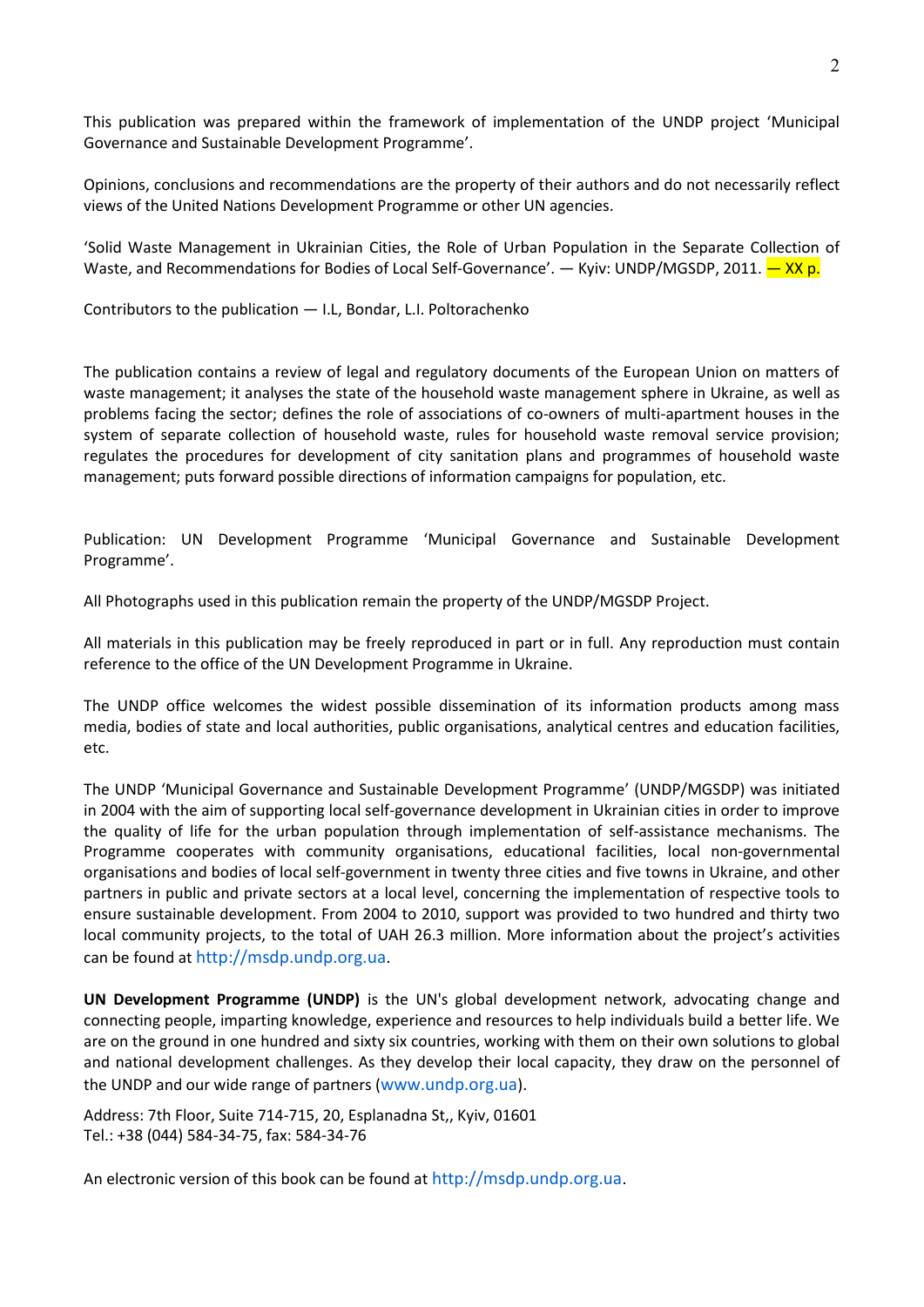First publication: 2011.

**Contents**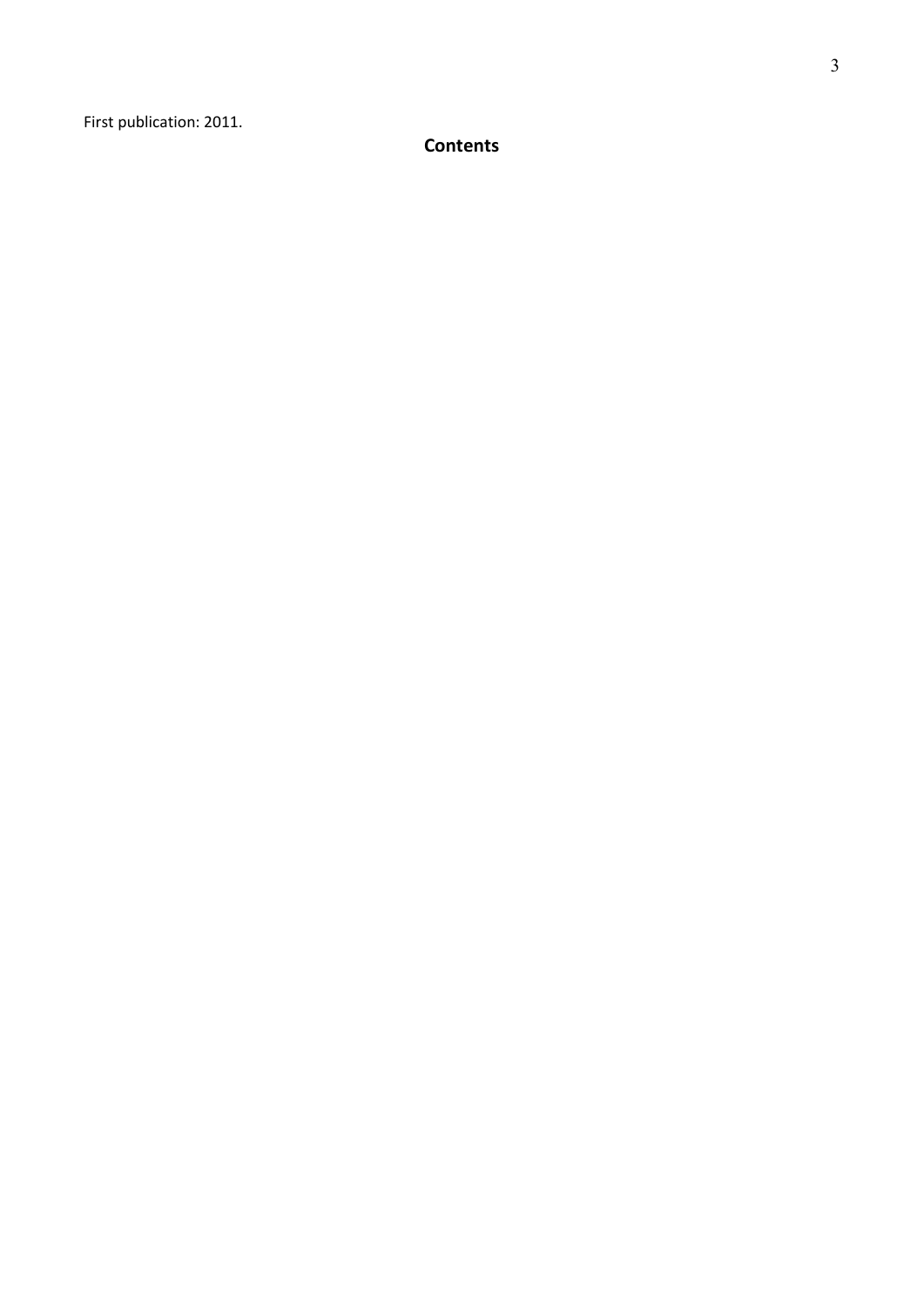### **Preamble**

- 1. Regulatory Documents of the European Union on Waste Management Issues
- 2. State of the solid household waste management system in Ukraine and the existing issues in the sector
- 3. Specific issues in the sphere of household waste management in Ukrainian cities
- 4. The role of associations of co-owners of multi-apartment buildings in the system of separate collection of household waste
- 5. Rules for the provision of household waste removal services
- 6. Procedures for the formation of tariffs for household waste removal services
- 7. Development of city sanitation plans and household waste management programmes
- 8. Municipal programmes, models and methods for the creation of city-wide systems, public utility companies and/or private business in the system of separate collection, transportation and further processing of PET containers and paper
- 9. Information Campaigns/ Motivational Principles
- 10. Monitoring Methods
- 11. Engagement of local and foreign investors. Public-private partnership in the sphere of household waste management

RECOMMENDATIONS of the All-Ukrainian Seminar for Matters of Solid Household Waste Management 'Sanitation 2011', 2<sup>nd</sup>-3<sup>rd</sup> of June, 2011, Berdyansk

#### **Page**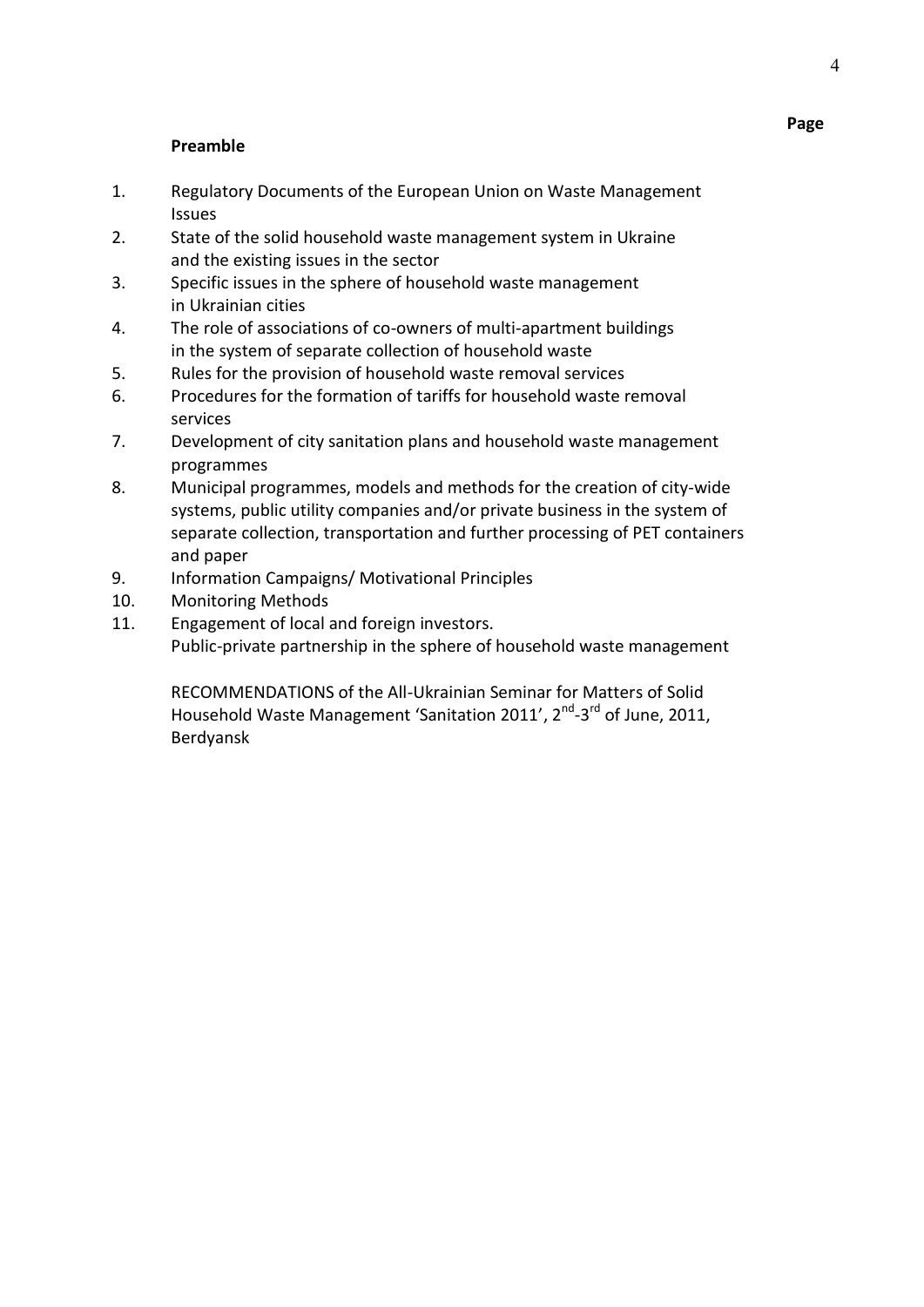#### *Preamble*

Ukraine is not the only country in Europe facing problems in the sphere of solid household waste (SHW) management at the local self-government level. Population growth, fast industrial development and market growth in all countries inevitably entail an increase in the amount of household waste. The majority of developed European countries, however, are able to protect their natural environment and quite effectively implement up-to-date technologies for SHW processing and recycling in order to ensure normal vital functions for their inhabitants, protection of the environment and resource conservation. In spite of the undoubtedly positive results gained so far, national and local bodies of power in those countries exert additional efforts to develop competitive markets for service provision and to create a favourable business environment for investors.

While certain European countries plan to fully discontinue the disposal of solid household waste in landfills within five to seven years, the majority of Ukrainian cities continue to use existing landfills very intensively, the specifications of which in many regions do not meet regulatory technical requirements. The lack of necessary funds in budgets at every level, a business climate in Ukraine that is unappealing to investors, political instability, passivity of certain local authorities and populations, as well as discord about land issues at the local level over the last eleven years, forces Ukraine to continue building new landfills, instead of developing and implementing new systems for solid household waste management and capacities for their processing and recycling.

Low innovation and investment activity by economic entities in the sphere of solid household waste management shows itself in slow rates of implementation of separate waste collection, sorting and energy recovery, etc.

Well-thought out promotion and implementation of systems for separate SHW collection in residential areas, the creation and development of technology chains via community-owned or private enterprises will make it possible to decrease the volumes of SHW, which are sent daily to landfills, by 25-30%. This activity requires professional expertise and competent actions by local authorities, as well as the engagement of (through public awareness campaigns and economic incentives) and cooperation with, residents of multi-apartment houses organised into associations of co-owners of multi-apartment houses (ACMAH), and owners of private detached houses. At present, there are 12,386 associations of co-owners of multi-apartment houses active in Ukraine. In accordance with the National Programme for reform and development of housing and utilities sector for the period of 2009 to 2014, by the end of 2014 it is planned to establish 45,530 ACMAHs, which will cover close to 70% of the multi-apartment housing stock.

Four hundred and seventy ACMAHs were established in twenty nine partner cities due to the support provided by the 'Municipal Governance and Sustainable Development Programme', implemented by the United Nations Development Programme in Ukraine. About fifty thousand residents united to feel the advantages of maintaining and servicing their multi-apartment houses with a co-owners' association.

The UNDP Project 'Municipal Governance and Sustainable Development Programme' (UNDP/MGSDP) assists the development of policies, practices and procedures, which, on condition of being implemented by bodies of local self-government, improve living conditions of populations and the quality of housing services and utilities, and ensure citizens' involvement in decision making at local levels and sustainable development of their territorial communities. In order to initiate the process of improvement of certain areas of self-governance, UNDP/MGSDP has provided assistance in the form of training sessions, manuals, information and analytical reports, professional consultations and reports, as well as grants to implement local communities' initiatives in the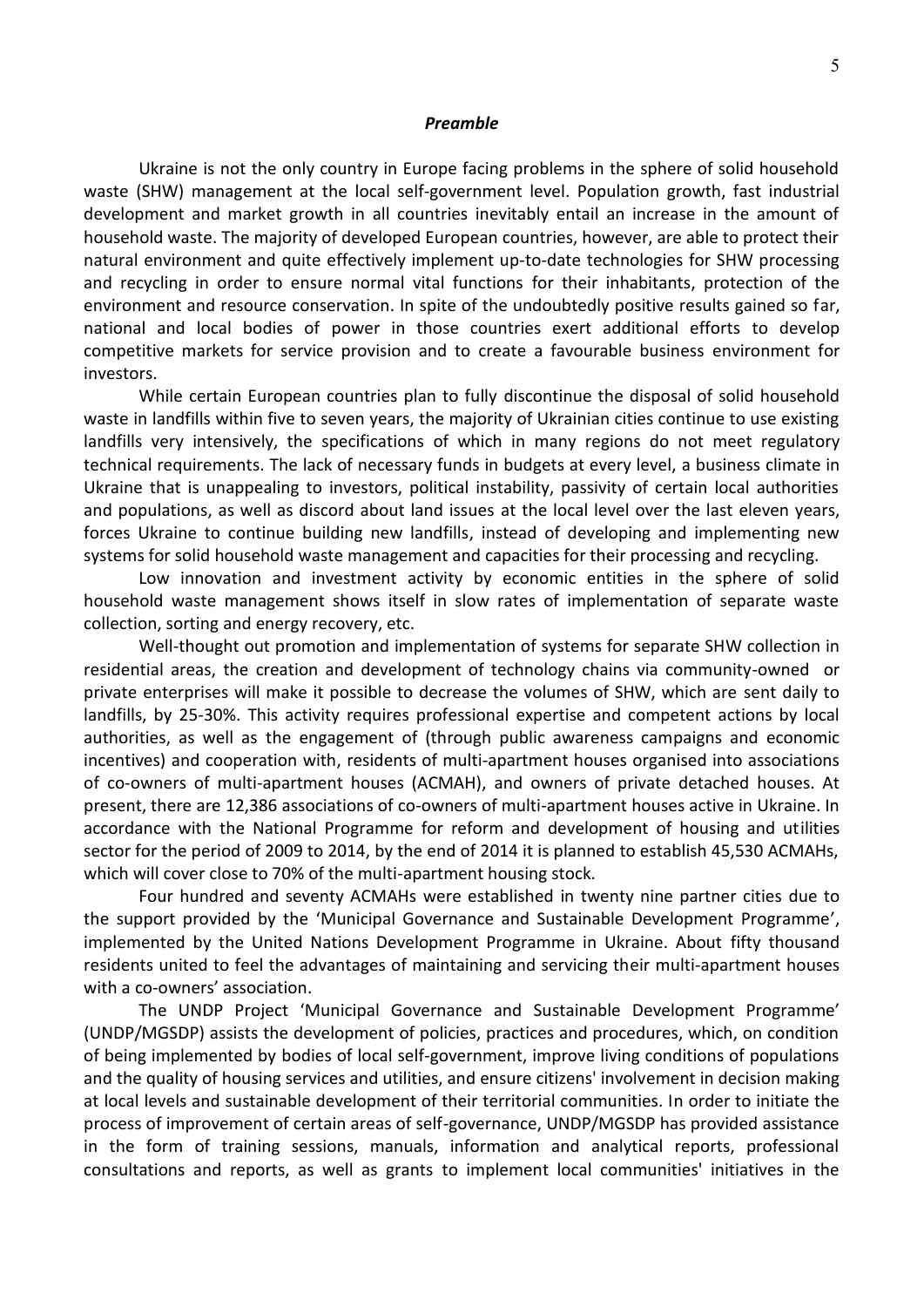development sphere. Reform of the housing and utilities sector is an important task for every residential area.

Therefore there are expectations that professional information and recommendations, to be provided in this analytical report, will be helpful for bodies of local self-government in the course of implementation of reform in the sphere of household waste management at the local level.

This review defines problems in the sphere of SHW management, which are acute for Ukrainian cities, respective recommendations by the European Union Directives, stipulations of the Ukrainian legislation and law initiatives put forward by Ministries responsible for technical regulation of the said sphere, as well as containing recommendations, remarks and certain best practices by individual Ukrainian cities as solutions for the most frequently occurring problems.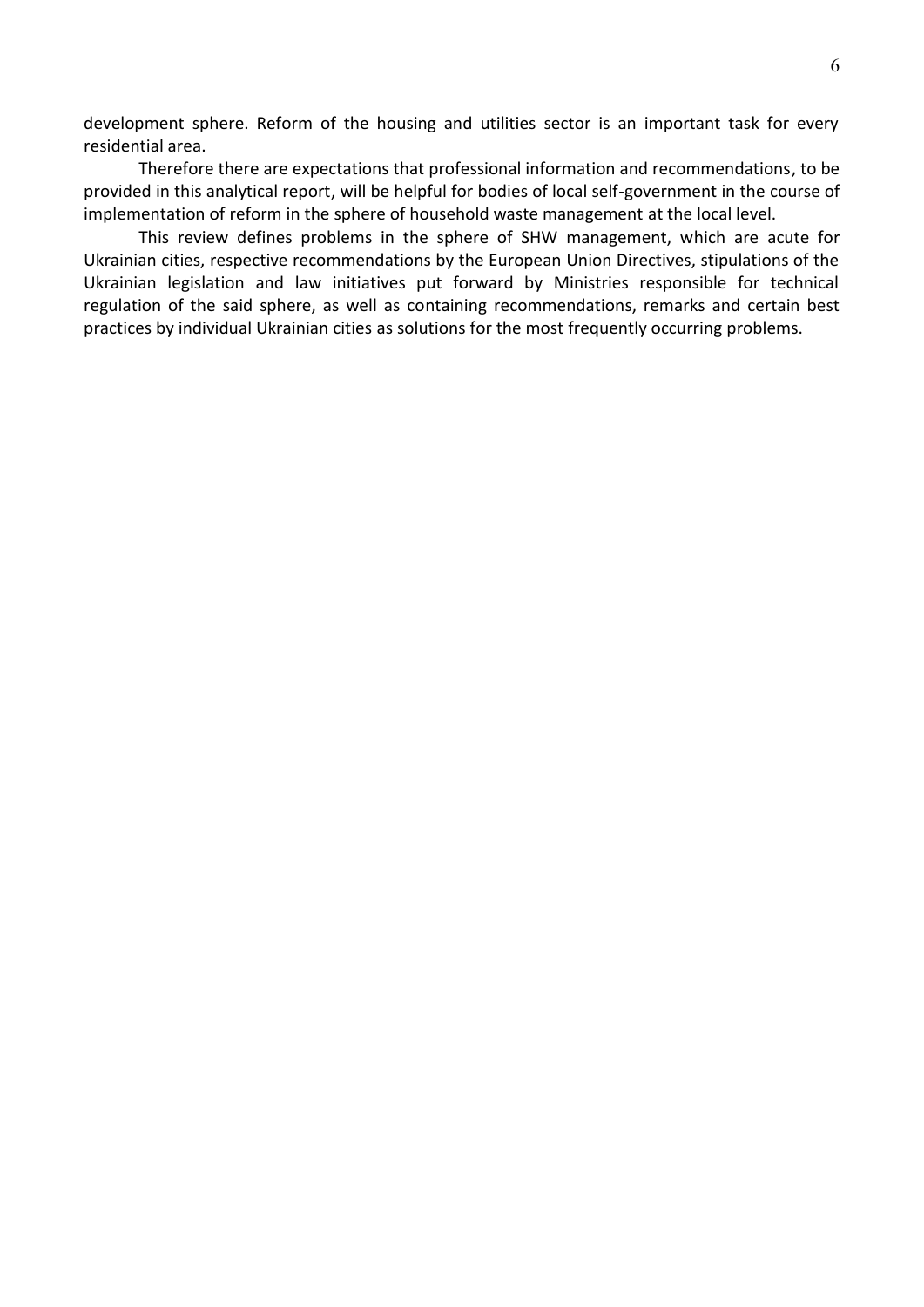### *Regulatory Documents of the European Union on Waste Management Issues*

Reviews of international experience and practices and the European Directives in the sphere of solid household waste management, indicates that European policies on waste list prevention and reduction of waste generation and their harmful effects as a salient objective. This can be achieved by application of clean technologies, the preservation of natural resources, development of environmentally safe products and proper technologies for the final reprocessing of hazardous substances contained in wastes that are intended for recycling.

The main goal is waste recycling through reprocessing, re-utilisation, improvement or any other process generating a secondary raw materials or using waste a source of energy ('energy recovery').

Waste management is regulated by a large number of EU Directives and Regulations.

**The EU Framework Directive on waste** (the Directive of the European Parliament and Council 2006/12/EU of April 5, 2006, on waste).

The Framework Directive on Waste (FDW) is the EU's main document in the sphere of waste management. It covers all waste flows (with the exception of nuclear waste and some other specific types of waste).

FDW imposes a so-called 'waste hierarchy', rules for waste management planning, their qualified collection and reprocessing, as well demands compliance with the mandatory licensing procedures for reprocessing entities.

**A general requirement in the Framework Directive on Waste is the following:** prior to the implementation of important measures aimed at waste utilisation and recovery, member countries must additionally limit waste generation, in part, through encouraging environmentally clean technologies and products that can be reprocessed and recycled, with account to existing or potential opportunities in the utilised waste market.

These regulatory acts can be divided into three groups:

• **Acts that regulate waste management operations.** The foundation of this group of documents is laid out by directives that set requirements for activities and permissions on waste removal activities (most frequently – by incineration or disposal). The main legal regulatory documents in this group are the following:

- 1999/31 Directive regarding waste disposal;
- 2000/76 Directive regarding waste incineration.

• **Acts that regulate the management of individual types of waste**. These predominantly are directives that set requirements for hazardous waste management and their individual types, as well as used lubricants, packaging materials, batteries and vehicle batteries. The main legal regulatory documents in this group are the following:

- Directive 91/689 on hazardous waste;
- Directive 94/67 on the incineration of hazardous waste;
- Directive 75/439 on the disposal of waste oil;
- Directive 94/62 on packaging and packaging waste;

 Directive 91/157 on the disposal of waste batteries and vehicle batteries containing certain hazardous substances;

• Directive 78/176 on waste from the titanium dioxide industry;

 Directive 2009/40/EC of the European Parliament and of the Council of Europe of the 6<sup>th</sup> of May 2009 on roadworthiness tests for motor vehicles and their trailers;

 Directive 2000/59/EC of the European Parliament and of the Council of Europe of the  $27<sup>th</sup>$  of November 2000 on port reception facilities for ship-generated waste and cargo residues;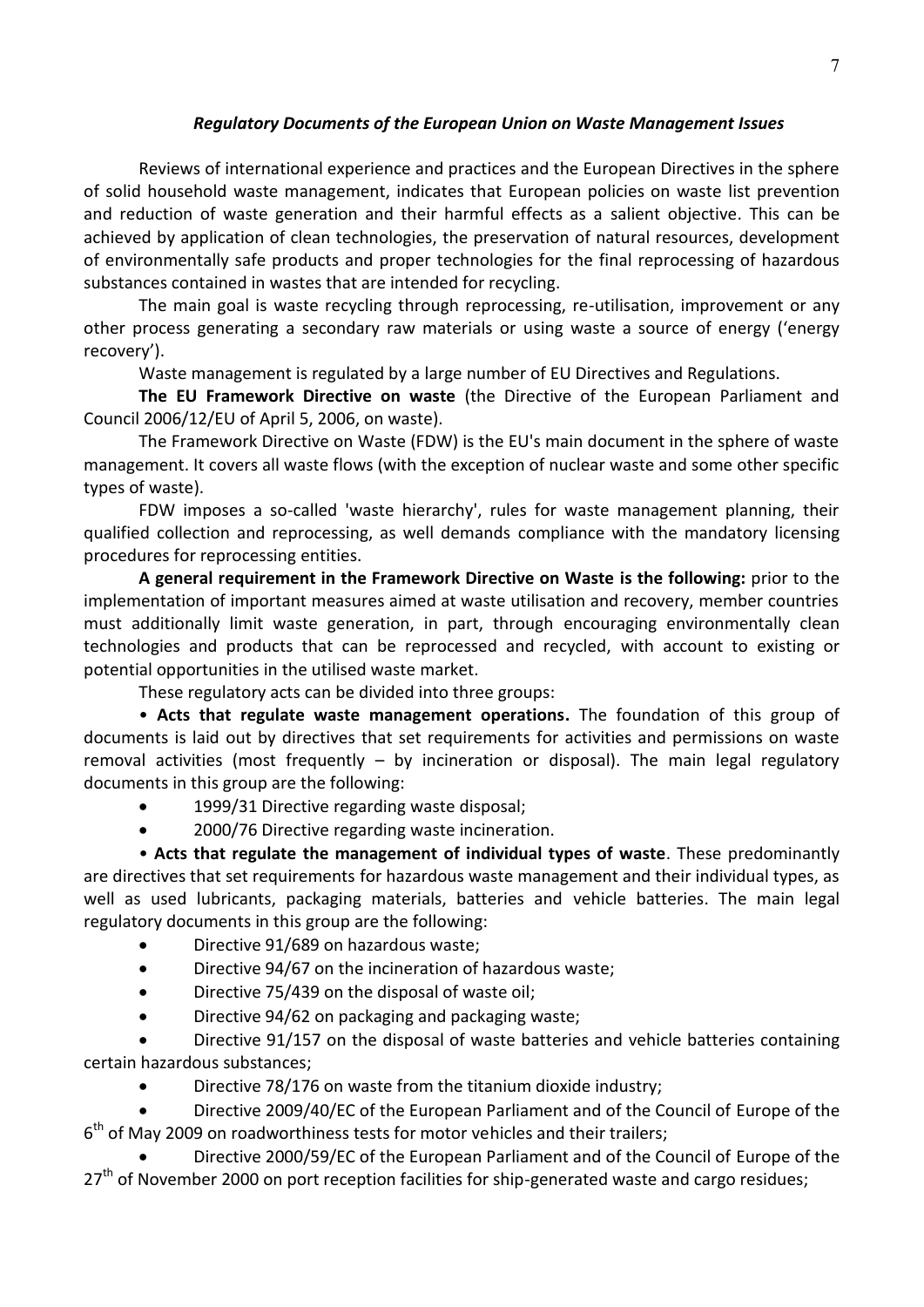Directive 2002/95 Directive on the restriction of the use of certain hazardous substances in electrical and electronic equipment;

Directive 2002/96 on waste electrical and electronic equipment.

• **Acts that regulate management transportation of waste**. This group of documents is dominated by regulations that set the requirements to transit, export and import of waste within the EU and beyond its borders. The main legal regulatory documents in this group are as follows:

 European Council Regulation EEC No 259 93 on the Supervision and Control of Shipments of Waste within, into and out of the European Community;

• Regulation (EC) 1547/1999 regarding shipments of specific types of waste to specific countries;

• European Council Regulation (EC) No 1420/1999 of the 29<sup>th</sup> of April 1999 establishing common rules and procedures to apply to shipments to certain non-OECD countries of certain types of waste;

• Council Directive 84/631/EEC of the  $6<sup>th</sup>$  of December 1984 on the supervision and control within the European Community of the transfrontier shipment of hazardous waste.

The majority of old EU member states have a professional waste collection system in place that is supported by either the municipal authorities or private companies, authorised by respective authorities to manage waste. As a rule, national legislations monopolise such municipal services for waste collection and for the processing of certain waste fractions, especially when it concerns household wastes.

EU countries envisage a considerable decrease in the percentage of biodegradable waste (compared to volumes in 1995) sent to landfill. In 2010 this was a decrease of 25%. In 2013 a 50% decrease is predicted rising to 67% by 2020. In Sweden, Denmark, Switzerland, Germany, Belgium, Norway, Austria and the Netherlands, the level of reprocessing of solid household waste is 30 to 50%. Other European countries reprocess 15 to 30% of their waste. In the USA, thermal energy produced from solid household waste is the main source of renewable energy (35/6% in the total volume of their generation).

#### **Directive on packaging and packaging waste.**

Waste packaging is regulated by the European Parliament and Council 94/62/EC on packaging and packaging waste.

'Packaging waste' is defined as waste from any products manufactured from materials of any nature and used for shaping, protection, convenience in handling, delivery and presentation of goods, from raw materials to ready products, from manufacturers to the end user.

Member countries must:

- ensure a decrease in the volume of packaging waste (for example, by imposing limits on packaging of the Customer goods);
- encourage re-utilisation and recovery / recycling of packaging waste, as well as observe recovery / recycling quotas;
- support systems for re-utilisation of such packaging materials that can be re-used in an environmentally safe manner;
- carry out measures to create systems that ensure a return and/or collection of used packaging by end users, or removal of waste from a certain flow for further channelling according to the most appropriate waste management method, and also re-utilisation or recovery, in part, reprocessing of packaging and/or its collection to ensure fulfilment of the tasks set out in the Directive. These systems must be open for participation by economic entities in respective sectors and competent authorities.

The Directive sets target indicators for the recycling and recovery of packaging waste.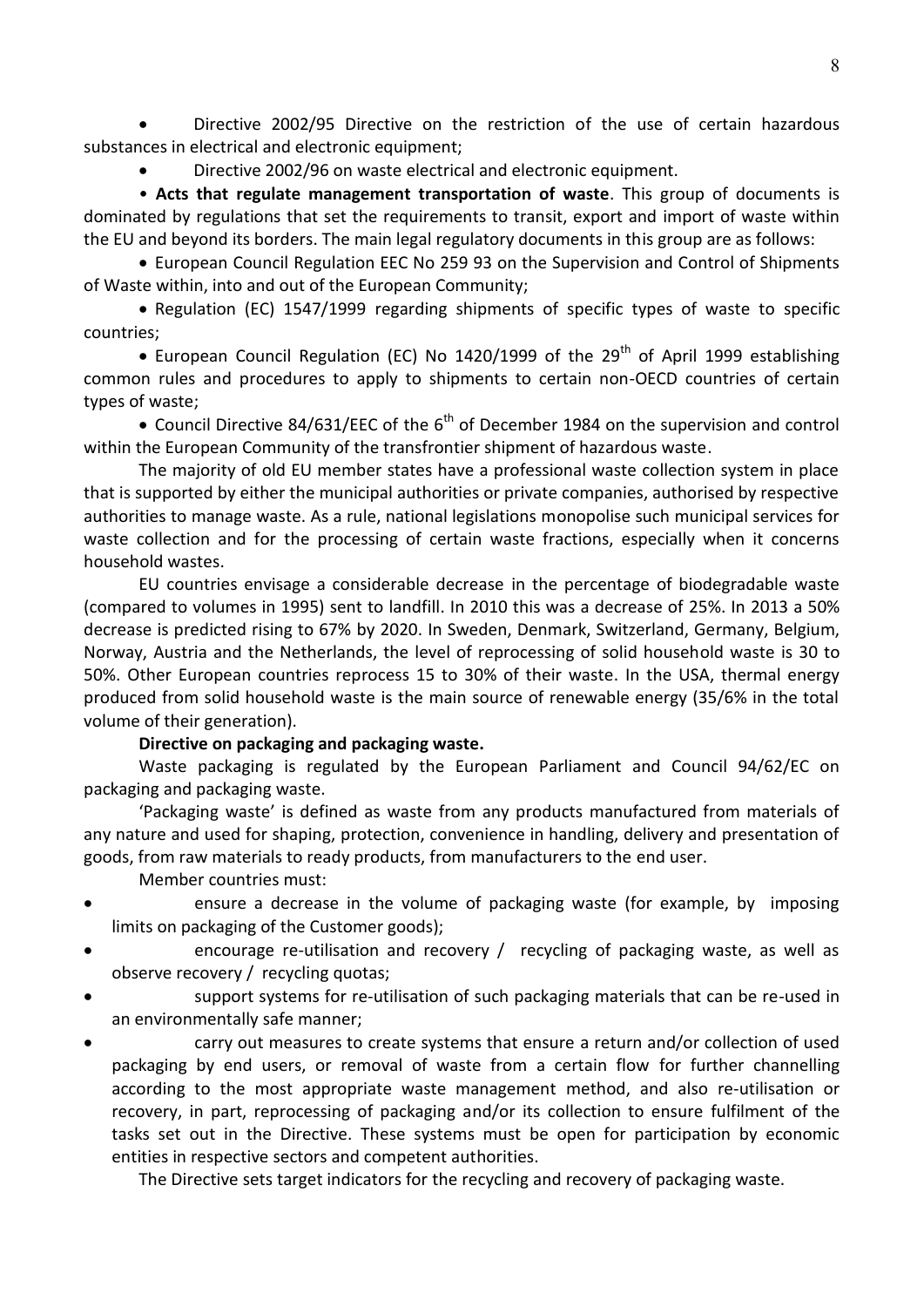As of today, the Directive requirements have been implemented in national legislations (in the form of laws) of the following EU countries: Austria, Belgium, the UK, Germany, Denmark, Ireland, Spain, Italy, Luxembourg, the Netherlands, Portugal, Finland, France and Sweden. In Greece, a draft law has binding force. Denmark, Finland and the Netherlands have voluntary agreements that complement the state legislative regulations.

Practically full separate collection of all types of waste is undertaken in Germany and Austria only. In other European countries, only a fraction of packaging waste is collected separately. Responsibility for this type of collection is assumed by local authorities in the UK, Greece, Denmark, Ireland, Spain, Italy, Luxembourg, the Netherlands, Portugal, France and Finland. Private companies or municipal enterprises are responsible for this in Austria and Germany, whilst public organisations collect this form of waste in Belgium. Sweden operates a system of collection centres.

In 2007 alone, Germany generated ten billion Euros in revenues from packaging and container collection and recycling.

In practically all European countries, the financing of collection, sorting and re-utilisation of used packaging is carried out by authorised non-for-profit organisations, which arrange respective agreements with industrial producers and the Customers of packaging, local authorities and organisations specialising in the collection and re-utilisation of waste.

#### **The European Parliament and Council Directive on waste electrical and electronic equipment (27th of January 2003).**

The Directive on waste electrical and electronic equipment is one of the latest targeted waste Directives.

Electrical and electronic equipment is equipment, which requires an electric current or electromagnetic field in order to operate, as well as any equipment intended for generation, transmission and the gauging of such currents and fields, covered by Annex IA, and designed for use at alternating currents tensions of less than 1000 V, and direct current – less than 1500 V.

Member countries must encourage the development and manufacturing of electrical and electronic equipment with regard for its possible disassembly and recovery, in part, re-utilisation and recycling of the equipment, its components and materials.

Member countries must take all necessary measures to minimise the discarding of used equipment with unsorted municipal waste and to reach high levels of separate collection of such equipment. The Directive obligates member countries to create systems that allow end users and distributors to return the equipment free of charge. The Directive regulates minimal levels for the separate collection of electronic and electrical equipment from households, equating to an average of 4 kg per resident per year.

The Directive also sets target values for recycling and reutilisation, which differ depending on the type of equipment.

#### **Directive on hazardous waste, 91/689/EEC**

The Directive 91/689/EEC on hazardous waste determines specific requirements for dangerous waste. This includes highly-toxic, carcinogenic and other waste that is, as a rule produced by industry. It contains criteria for the development of a list of hazardous waste; imposes a ban on mixing different types of waste and requires the planning of hazardous waste management.

The Directive imposes a ban on the mixing of certain types of dangerous waste, and also their mixing with safe waste. The most important aspect of this Directive is that hazardous waste may not be mixed for the purpose of dilution of their dangerous properties, with the aim of altering their waste category. Permission for the mixing of waste may only be issued in exceptional cases,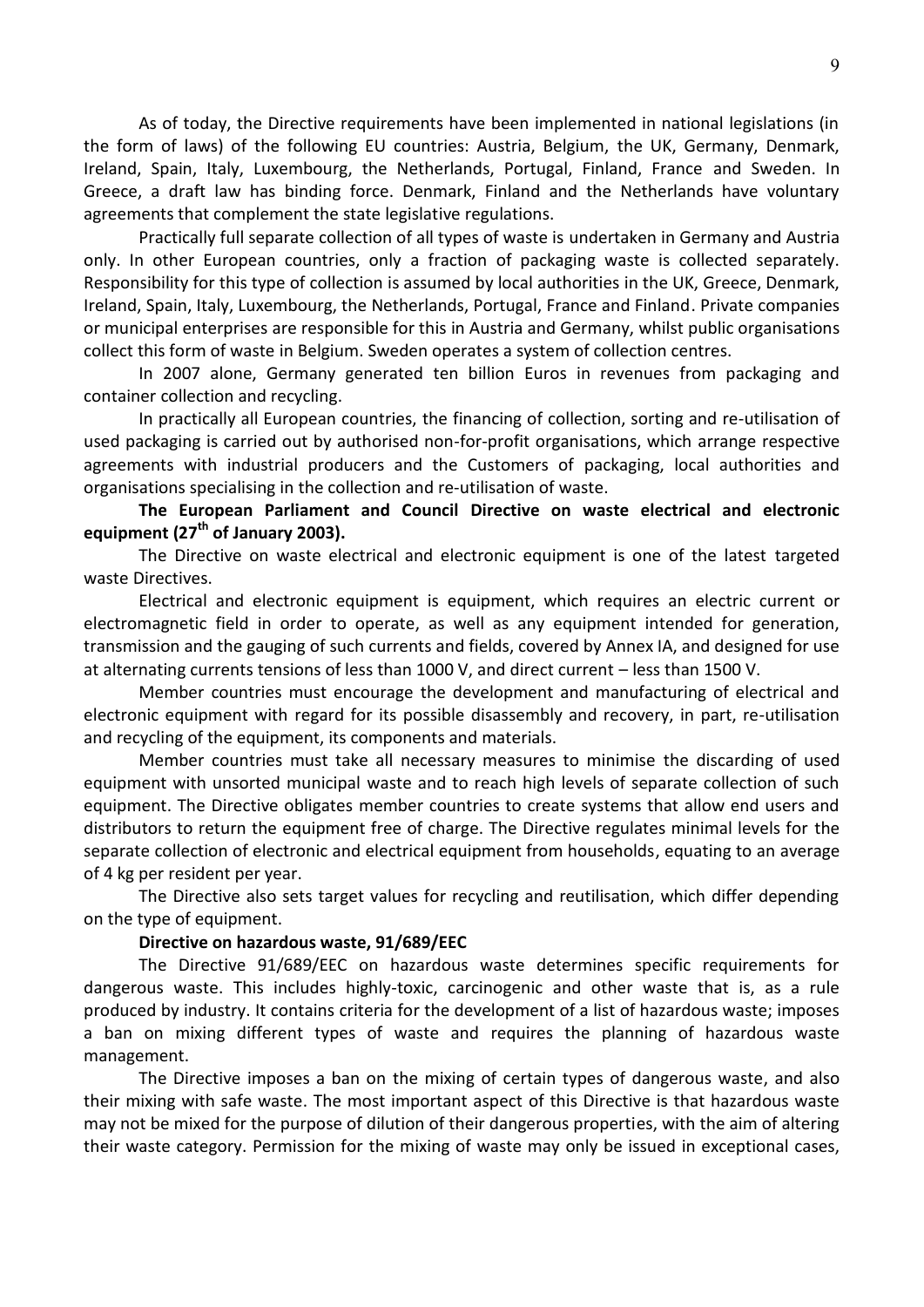upon condition that such mixing is environmentally expedient, and especially when it promotes safety in destruction or recovery.

**Directive 91/157 on the disposal of waste batteries and vehicle batteries containing certain hazardous substances, with amendments introduced by the December 22nd, 1998, Directive 98/101/EEC.**

In part, the Directive is aimed at the prevention, reduction and, as may be possible, elimination of pollution and the ensuring of efficient use of raw-material resources, proceeding from the principles of the 'polluter's material responsibility'. It also regulates vehicle battery management.

The Directive restricts the content of certain heavy metals in batteries, such as mercury, cadmium and lead.

Vehicle batteries must carry a sign depicting a stricken-through waste container, which indicates that those items may not be discarded as ordinary household wastes. The EU members must organise a separate system for battery collection and after enactment of the 1998 amendments the use of mercury-containing batteries.

Not later than the  $1<sup>st</sup>$  of January 2000, the member countries banned the marketing of batteries and vehicle batteries that contained more than 0.0005% of mercury by weight, in instances when those items are part of an electrical device. Finger-sized batteries with a mercury content lower than 2% weight, are exempt from the ban.

The Directive envisaged full control over compliance with these regulations.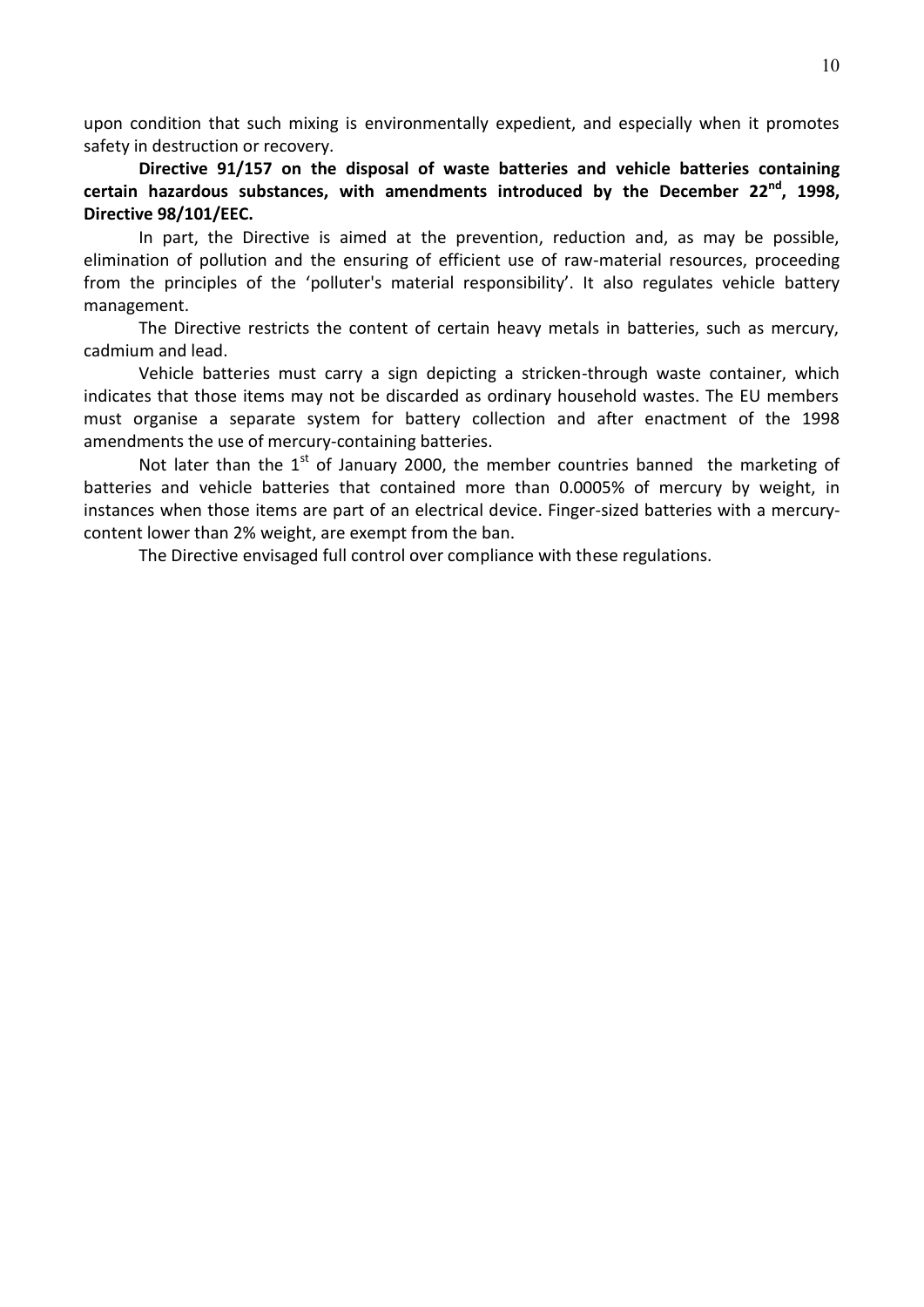#### *The State of the solid household waste management system in Ukraine and the existing issues in the sector*

The existing practices in solid household waste management do not ensure protection of the population and the natural environment from their hazardous effects. This situation is true for almost all residential areas in Ukraine. This poses a national problem whose resolution is in the interests of the main principles of state policy in the field of waste management. The Law of Ukraine 'On Waste' aims to protect the normal life-sustaining activities of the population which includes the proper sanitation of residential areas, the protection of the environment and the conservation of resources.

*Household waste* — any waste generated in the course of day to day life and activities of people in residential and non-residential houses (solid, large-size, repair, liquid, excluding waste connected with commercial industrial operations), which are not used at the site of their 'accumulation'.

In residential areas of Ukraine, the problems in the sphere of solid household waste management are connected with the further aggravation of their negative effects on the natural environment and human health. This is caused by deteriorated sanitation of residential areas, the growing number of official refuse tips and landfills for solid household waste disposal and the considerable volume of illegal storage of solid household waste across almost the entire territory of the country.

Specific volumes of solid household waste generation in Ukraine are constantly growing. Over the last decade, their per capita quantities have grown by approximately seventy five per cent to reach an average of 300 to 400 kg per year.

In Ukraine, close to fifty million square meters of household waste was generated in 2010, which is equal to almost eleven million tonnes being disposed at four and a half thousand refuse tips and landfills, occupying a total area of over eight thousand hectares.

The number of overloaded landfills is three hundred and fourteen (7%), and eight hundred and ninety seven refuse tips (20%) do not meet environmental safety norms.

Land classification, soil remediation and landfill sanation is not carried out in a proper manner. Out of the 2,700 landfills that require classification, only 13% were actually classified; 21% of landfills were remediated, and a mere 16% sanitised.

It is important to note that the number of new landfills needed is almost six hundred and seventy.

In fulfilment of the requirements set by the Law of Ukraine 'On Waste', Programme for solid household waste management, approved by the government, fifty three cities in Ukraine have implemented separate collection of household waste. Waste-grading lines operate in eight cities; the cities of Kyiv, Dnipropetrovsk and Lyubotyn in Kharkiv Oblast operate waste-incineration plants. This has made it possible to reprocess and utilise about 7% of household waste; a percentage of solid household waste was channelled to recyclable material collection points and to waste recycling plants. Thus, in 2010, sixty seven thousand tons of scrap paper, twenty thousand tons of polymers, and thirteen thousand tonnes of glass were collected at recyclable material collection points.

#### **Implementation of separate collection of solid household waste in Ukraine**

(According to the Ministry for regional development, construction and housing and utilities sector of Ukraine)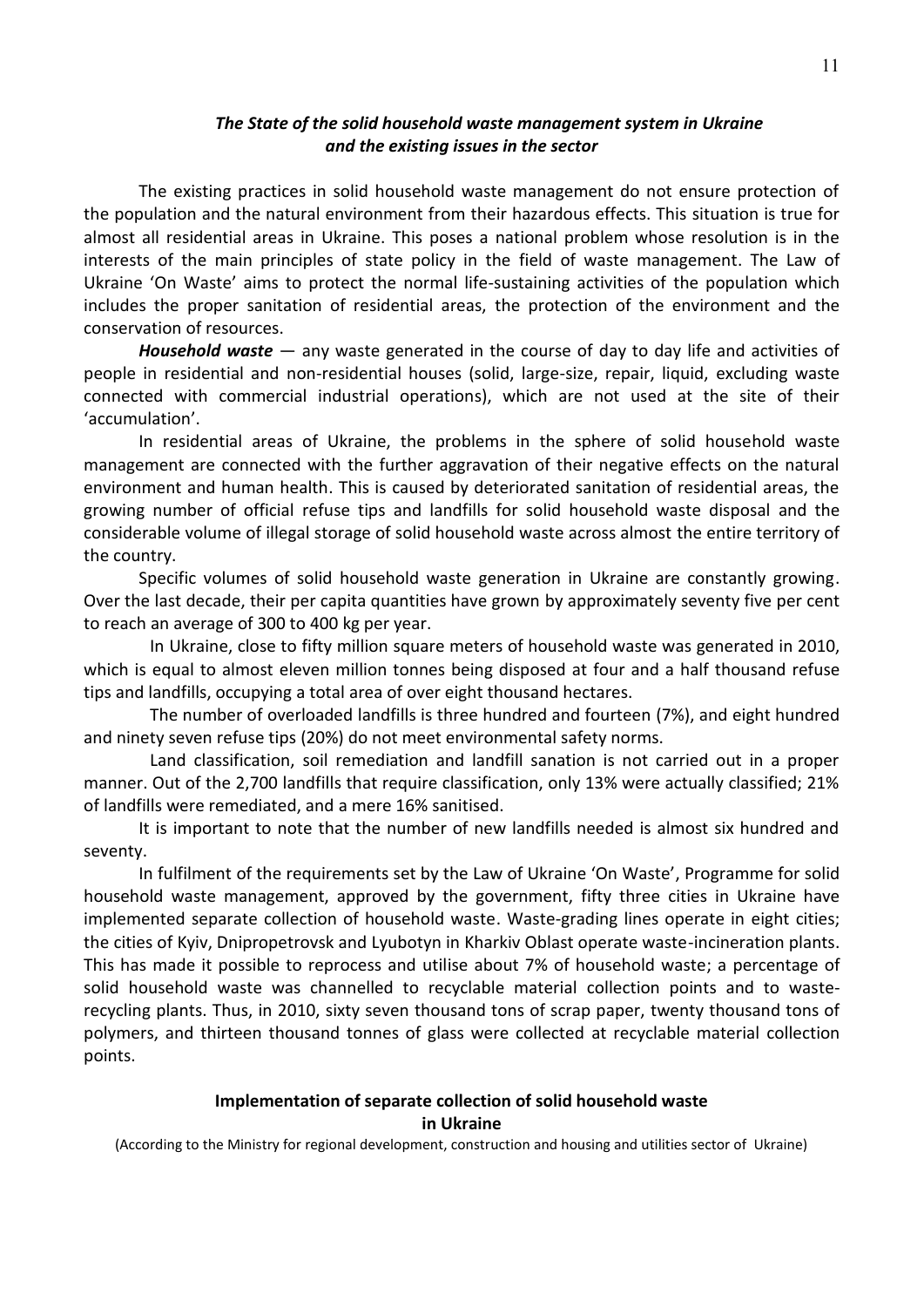| N <sub>2</sub> | Name of city                        | Year of                | List of SHW components collected |
|----------------|-------------------------------------|------------------------|----------------------------------|
| $3/\Pi$        |                                     | implementation of      | separately                       |
|                |                                     | separate collection of |                                  |
|                |                                     | <b>SHW</b>             |                                  |
|                | <b>AR of Crimea</b>                 |                        |                                  |
| 1              | Simferopol                          | 2010                   | Glass, metals, polymers          |
| $\overline{2}$ | Yalta                               | 2010                   | Paper, polymers                  |
|                | Vinnytsia Oblast                    |                        |                                  |
| 3              | Kalynivka                           | 2009                   | Paper, polymers, glass           |
|                | <b>Dnipropetrovsk Oblast</b>        |                        |                                  |
| 4              | Vilnogirsk                          | 2009                   | polymers                         |
| 5              | Dniprodzerzhynsk                    | 2007                   | polymers                         |
| 6              | Nikopol                             | 2005                   | polymers, glass                  |
| $\overline{7}$ | Novomoskovsk                        | 2009                   | Glass                            |
|                | <b>Donetsk Oblast</b>               |                        |                                  |
| 8              | Donetsk                             | 2006                   | polymers, glass                  |
| 9              | Kramatorks                          | 2006-2007              | Paper, polymers, glass           |
| 10             | Slovyansk                           | 2004-2007              | Paper, polymers, glass           |
| 11             | Druzhkivka                          | 2007                   | Paper, polymers, glass           |
|                | <b>Zhytomyr Oblast</b>              |                        |                                  |
| 12             | Korosten                            | 2008                   | Glass, paper, metal              |
|                | <b>Transcarpathian Oblast</b>       |                        |                                  |
| 13             | Uzhgorod                            | 2008                   | Glass, paper, polymers           |
| 14             | Beregove                            | 2009                   |                                  |
| 15             | Lokhove Village, Mukacheve          | 2004                   | Glass, paper, polymers           |
|                | <b>District</b>                     |                        |                                  |
| 16             | Velyky Bychkiv, Rakhiv District     | 2009                   | Polymers, paper, glass, metal    |
| 17             | Rakhiv                              | 2008                   | Polymers, paper, glass, metal    |
| 18             | Dilove Village, Rakhiv District     | 2009                   | Polymers, paper, glass, metal    |
| 19             | Kostylivka Village, Rakhiv District | 2009                   | Polymers, paper, glass, metal    |
| 20             | Lug Village, Rakhiv District        | 2009                   | Polymers, paper, glass, metal    |
|                | Zaporizhya Oblast                   |                        |                                  |
| 21             | Zaporizhya                          | 2009                   | Polymers, paper, glass, metal    |
|                | <b>Ivano-Frankivks Oblast</b>       |                        |                                  |
| 22             | Kalush                              | 2007                   | Polymers, paper, glass           |
| 23             | Ivano-Frankivks                     | 2006                   | Polymers                         |
| 24             | Burshtyn                            | 2008                   | Polymers, paper                  |
| 25             | Gorodenka                           | 2004                   | Polymers, paper                  |
| 26             | Dolyna                              | 2008                   | Paper, glass, polymers           |
| 27             | Kosiv                               | 2005                   | Polymers                         |
| 28             | Verkhovyne                          | 2005                   | Glass, paper, polymers           |
|                | <b>Kyiv Oblast</b>                  |                        |                                  |
| 29             | Bila Tserkva                        | 2009                   | Polymers                         |
| 30             | Knyazhychi Village, Brovary         | 2009                   | Polymers                         |
|                | District                            |                        |                                  |
| 31             | Rozhny Village, Brovary District    | 2009                   | polymers                         |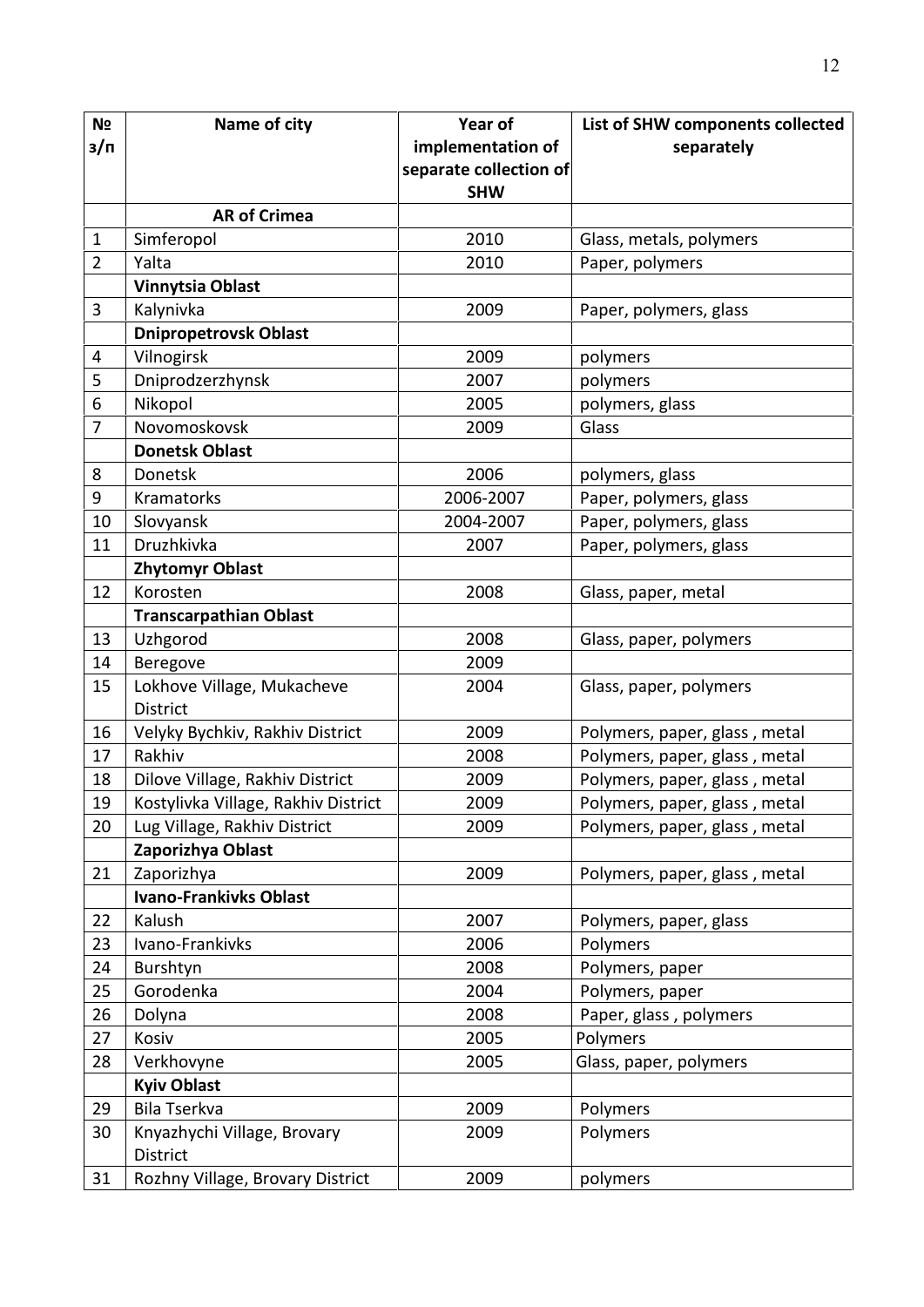| 32 | Ukrainka                  | 2008 | Polymers, glass               |
|----|---------------------------|------|-------------------------------|
| 33 | <b>Bucha</b>              | 2004 | Polymers, metal, glass, paper |
|    | <b>Lviv Oblast</b>        |      |                               |
| 34 | Lviv                      | 2009 | Polymers                      |
|    | <b>Mykolayiv Oblast</b>   |      |                               |
| 35 | Voznesensk                | 2009 | Paper, polymers, glass        |
|    | <b>Poltava Oblast</b>     |      |                               |
| 36 | Kremenchuk                | 2009 | Paper, polymers, glass        |
| 37 | Myrhorog                  | 2006 | Paper, polymers, glass        |
| 38 | Karlivka                  | 2009 | Paper, polymers, glass        |
|    | <b>Rivne Oblast</b>       |      |                               |
| 39 | Ostrog                    | 2010 | Polymers, glass               |
| 40 | Dubno                     | 2008 | Glass, paper                  |
|    | <b>Ternopil Oblast</b>    |      |                               |
| 41 | Terebovlya                | 2009 | Polymers                      |
| 42 | Chortkiv                  | 2009 | Polymers                      |
|    | <b>Kharkiv Oblast</b>     |      |                               |
| 43 | Kharkiv                   | 2004 | Paper, polymers, glass        |
| 44 | Komsomolske               | 2008 | Paper, polymers               |
|    | <b>Khmelnitsky Oblast</b> |      |                               |
| 45 | Khmelnitsky               | 2005 | Polymers, glass               |
|    | <b>Cherkasy Oblast</b>    |      |                               |
| 46 | Cherkasy                  | 2005 | polymers                      |
| 47 | Uman                      | 2010 | Paper, polymers, glass        |
| 48 | Smila                     | 2007 | Polymers                      |
| 49 | Kaniv                     | 2007 | Polymers, glass               |
| 50 | Vatutine                  | 2009 | Polymers                      |
|    | <b>Chernivtsi Oblast</b>  |      |                               |
| 51 | Chernivtsi                | 2009 | Polymers                      |
| 52 | Kyiv                      | 2007 | Paper, polymers               |
| 53 | Sevastopol                | 2006 | Paper, polymers, glass        |

# **Existing waste-grading, waste-processing and waste-incineration stations (plants, complexes) in Ukraine**

| City                               | Technology implemented   |
|------------------------------------|--------------------------|
| <b>AR of Crimea</b>                |                          |
| Saky                               | Waste-grading complex    |
| <b>Dnipropetrovsk Oblast</b>       |                          |
| Dnipropetrovsk                     | Waste-incineration plant |
| Zaporizhya Oblast                  |                          |
| Zaporizhya                         | Waste-grading complex    |
| Kyivska Oblast                     |                          |
| Pohreby Village, Vasylkiv District | Waste-processing complex |
| <b>Bucha</b>                       | Sorting, processing      |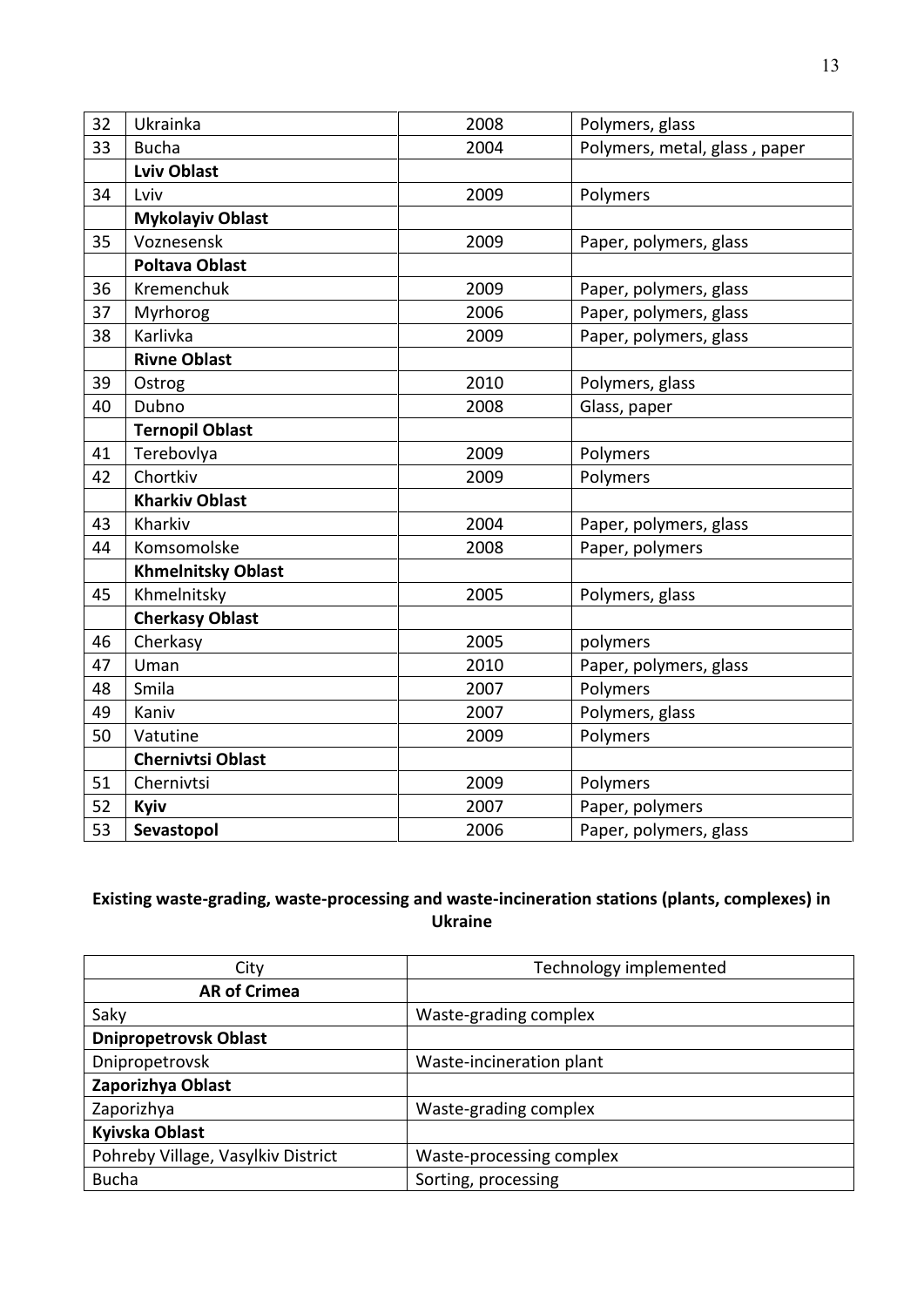| <b>Kirovograd Oblast</b> |                            |  |
|--------------------------|----------------------------|--|
| Oleksandriya             | Waste-grading line         |  |
| <b>Kharkiv Oblast</b>    |                            |  |
| Rogan                    | Waste-grading line         |  |
| Lyubotyn                 | Waste-incineration station |  |
| Kyiv                     | Waste-grading              |  |
| Kyiv                     | Waste-incineration         |  |
| Sevastopol               | Waste-grading              |  |

However, not all cities and villages have proper household waste management in place, which leads to the emergence of illegal waste dumps. As a rule, up to thirty five thousand such dumps, occupying the total of over 1 thousand hectares, are annually found in the private sector. Practically all illegal dumps found in 2010 were eliminated.

The average tariff for solid household waste management for private individuals is about UAH 31 per cubic metre, including about UAH 9 per cubic metre for disposal.

These tariffs are considerably lower than internationally accepted ones, which prevents enterprises, operating in this field, from adhering to the applicable technical standards and rules in the course of their operation, as well as from implementing new technologies.

In one hundred and eighty cities and villages, household waste removal services were removed from the list of services for maintenance of houses and structures and house land plots. On average, after that service was removed from the list of services for maintenance of houses and structures and house land plots, the level of fee collections grew by 2% (from 86%, when the service was a part of housing rent, to 88%, after it has become a separate service).

In 2010, local budgets allocated about UAH 162 million as subsidies for the financing of development and maintenance of sanitation systems.

Over recent times, the morphologic composition of solid household waste in Ukraine has changed. While earlier food waste was the predominant component in the composition, at present fifty per cent of solid household waste is composed of used packaging, primarily polymeric and combination, with the majority of their types being resistant to biological degradation and able to remain in the ground for many years.

The wide use of electrical and electronic equipment in industry and by households, the fast growth of its import into Ukraine and technological innovations, causes high replacement rates of equipment. As a result, this kind of waste appears in the solid household waste composition ever more often. The list of harmful substances that comes for disposal or incineration within electrical and electronic equipment is very extensive; the most hazardous are heavy metals, halogen containing substances and asbestos, etc.

An equally serious threat to the environment and human health is posed by specific waste from medical and sanitary facilities, which may get into solid household waste containers and become a source of infection.

In the every-day life the volume of hazardous waste continue to grow: electric cells, car batteries, household chemicals, lacquers, paints, etc. Their storage at refuse tips and landfills, greatly increases the risk of atmospheric pollution, the pollution of water and soil with toxic aliphatic, aromatic and organochlorine substances, heavy metal compounds, etc. This is especially the case in the event of the incineration of solid household waste.

Almost universally absent are effluent mitigation systems, which aggravate the technogenic danger posed by these substances. No measures for biogas recovery and reutilisation are carried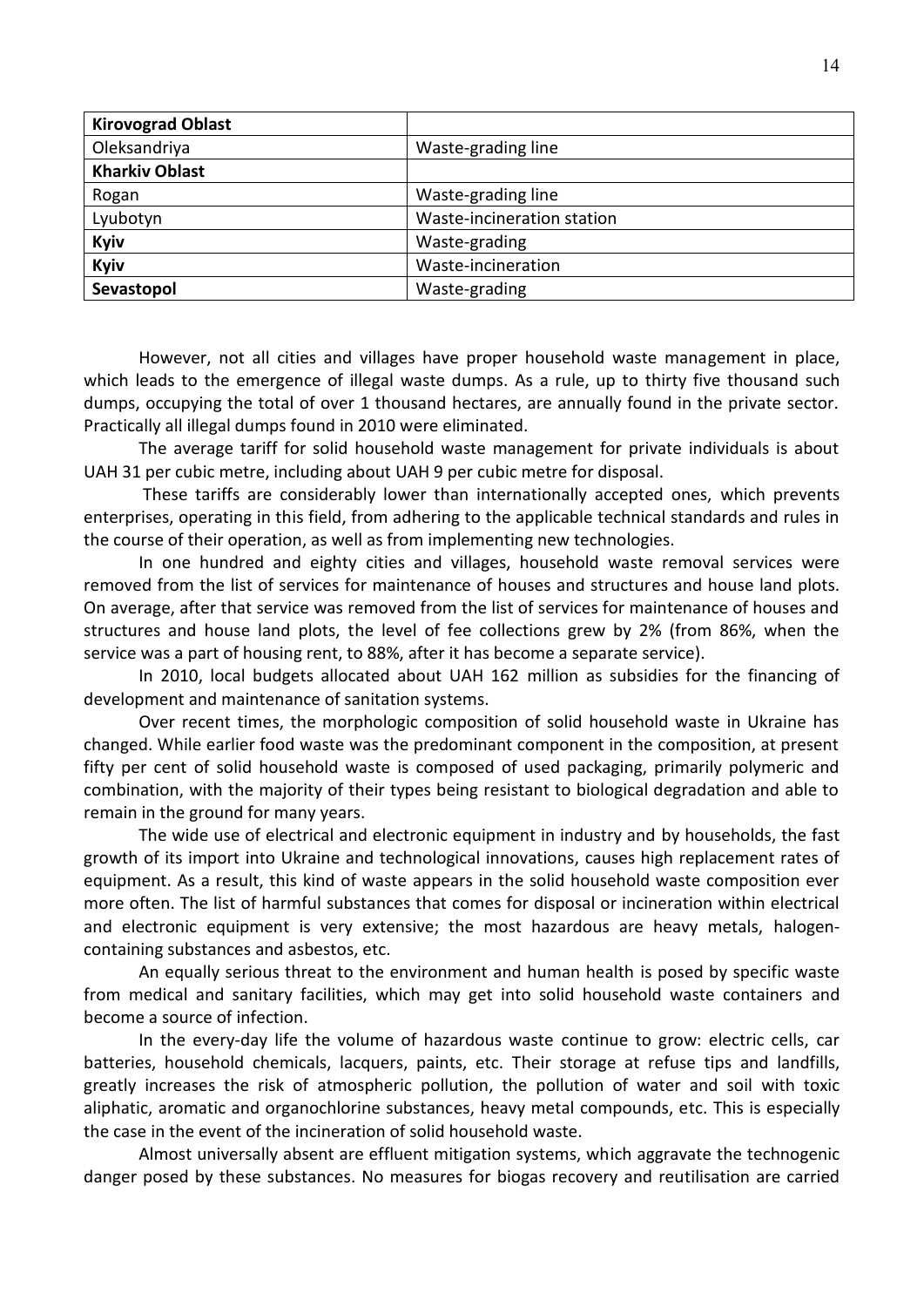out at landfills, which in part, violates quantitative obligations of developed countries and countries with transit economies, including Ukraine, concerning the limitation and reduction of emissions of greenhouse gases as stipulated by Kyoto Protocol.

Certain landfills are located immediately next to residential areas, water reservoirs, on areas prone to landslides, which violates requirements to sanitary protection zones. The allocation of new land for the construction of new solid household waste landfills is opposed by the public and environmental and public organisations.

The main causes of the problem are as follows:

- insufficient coverage of population with solid household waste removal services;
- insufficient quality of solid household waste removal services;
- lack of modern effective technologies for solid household waste recycling and reutilisation.

The provision of effective and high-quality services in compliance with the requirements in the Law of Ukraine 'On Housing and Utility Services' and other legal regulatory documents and technical regulations in the sphere of solid household waste are carried out at a dissatisfactory level. This is primarily connected with the technical condition of the fixed assets of sanitation enterprises.

The specialised vehicles used for the collection and transportation of solid household waste, which number four thousand, experience extremely high levels of wear. In the majority of villages, obsolete types of containers, which do not meet technological, sanitary, epidemiological and environmental requirements are in use. Waste collection companies receive low revenues which do not cover the real costs for the provision of solid household waste removal services. This makes it impossible for these companies to renew waste collection machinery and implement the latest technology. They are in short, unable to comply with the industry's technological, sanitation and environmental standards and guidelines.

Low levels of innovation and investment activity by business entities in the field of solid household waste management can be seen by the slow rate of implementation of modern technology for the separate collection, sorting, and energy recovery from solid household waste. Market mechanisms for the use of solid household waste for power generation and as a source of recyclable materials are imperfect due to insufficient development rates, the lack of an effective organisational and production infrastructure and an absence of effective economic incentives for the engagement of small and medium businesses, as envisaged in Article 40 of the Law of Ukraine 'On Waste'.

Some of the main reasons for the emergence of the problem are low levels of engagement by the general public in the subject of solid household waste management, and the passive attitudes thereof. Amongst other causes, low levels of environmental education amongst the general public results in low levels of separate collection of solid household waste in Ukraine.

The problems that have developed in the sphere of solid household waste management may be resolved by way of:

- introduction of separate collection and sorting of solid household waste with the purpose of the maximum utilisation (and prevention of irrecoverable loss) of their components in the course of disposal; avoidance of transmission of hazardous household waste into the environment, reduction of land areas needed for solid household waste landfills;
- recognition of landfill as the least effective technology for solid household waste management, and a transition to up-to-date, effective methods of their reutilisation and neutralisation;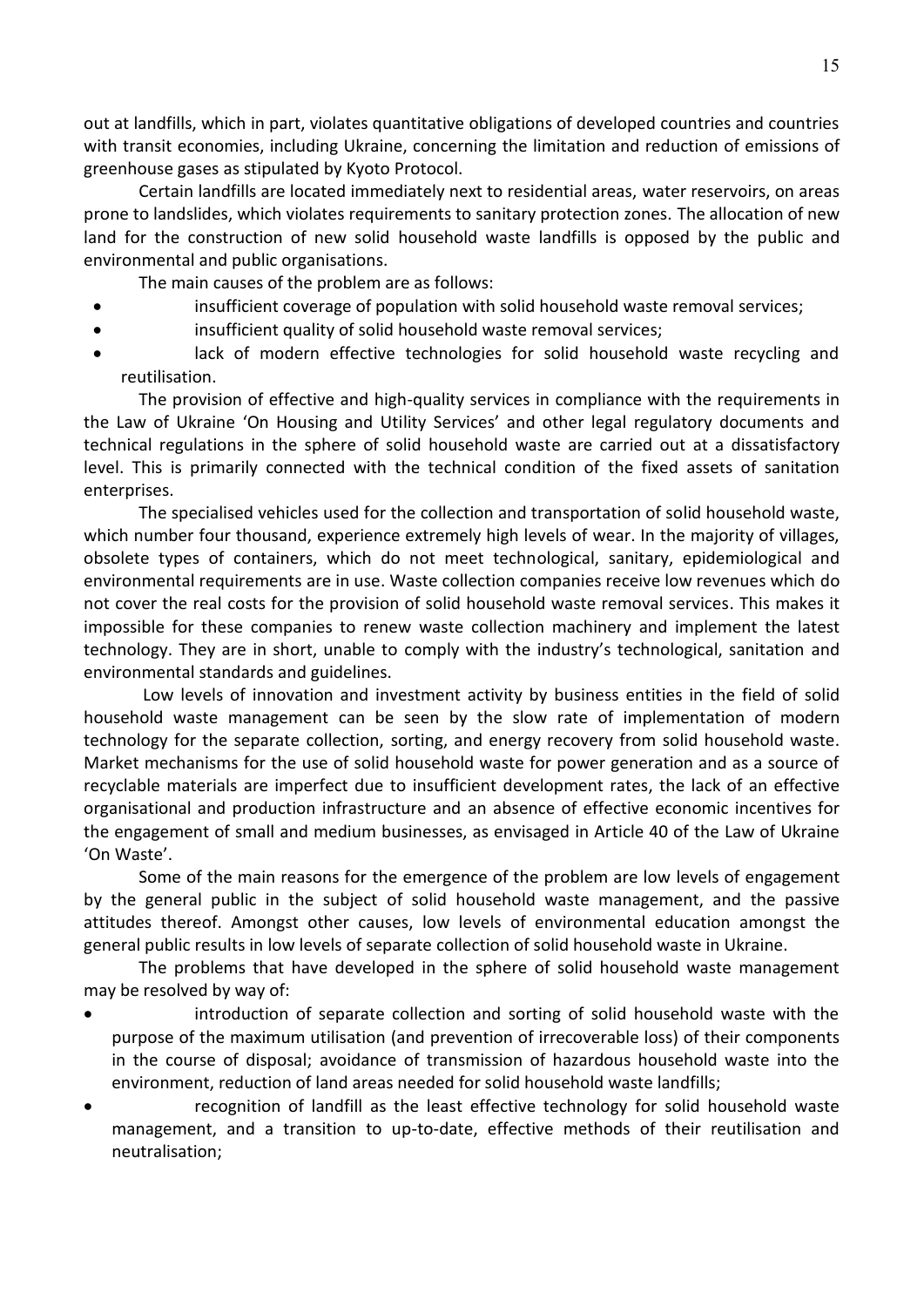- implementation of modern technologies for energy recovery from solid household waste, based on the organisation and production of modern equipment with the use of international experience and domestic technological developments in the creation of a national industry of equipment production for the sphere of solid household waste management;
- improvement of technologies for the burial of solid household waste residues that cannot be recycled or reutilised, (specifically, by implementation of various technologies for the burial of pelletized waste) for the purpose of the maximum possible prevention of their effects on the environment;
- re-cultivation of lands under solid household waste landfills;
- carrying out of permanent activities aimed at raising of environmental awareness amongst the population.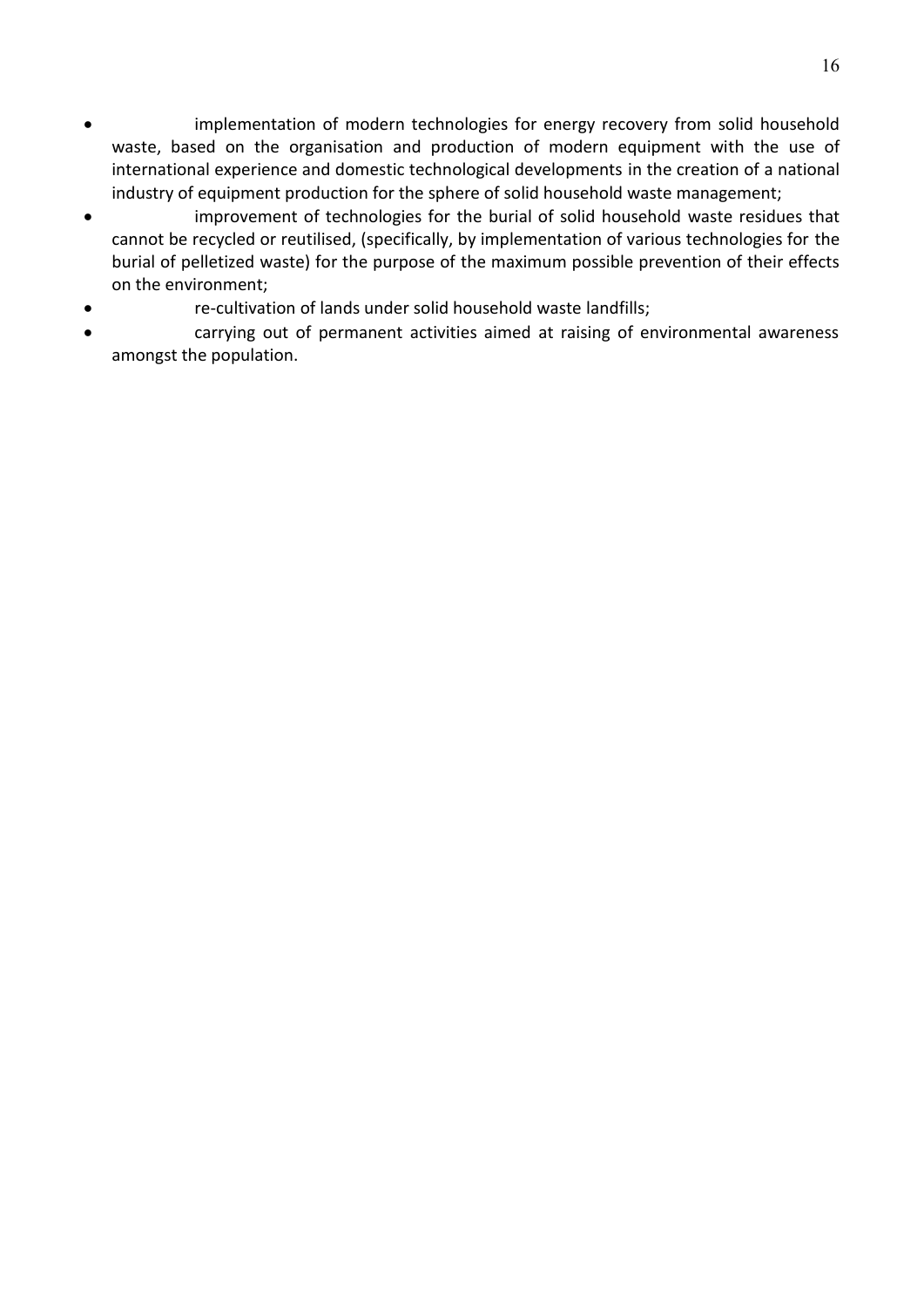### *Specific issues in the sphere of household waste management in Ukrainian cities*

In accordance with the stipulations of the Law of Ukraine 'On local self-government in Ukraine' (Article 30), decision on matters related to the collection, transportation, reutilisation and neutralisation of household waste is within the remit of executive bodies within village and city councils.

Articles 82 and 152 of the Code of Ukraine 'On administrative offence' envisage penalties for non-compliance with requirements related to waste management or with the state standards, norms and rules in the scope of the creation of the living environment. These fines are set at twenty to eighty times the size of tax-exempt minimal personal income (UAH 340 to 1360) for personal liability, and for officials and private entrepreneurs fifty to one hundred times the size of the tax-exempt minimal personal income (UAH 850 to 1700).

Below is a list of existing legal regulations in the area of household waste management:

| <b>Regulation</b>                                                             | <b>Document Title</b>                                                                                                                                                                                                                                                                                        |
|-------------------------------------------------------------------------------|--------------------------------------------------------------------------------------------------------------------------------------------------------------------------------------------------------------------------------------------------------------------------------------------------------------|
| Law of Ukraine                                                                | 'On waste'                                                                                                                                                                                                                                                                                                   |
| Law of Ukraine, dated 21.01.2010                                              | 'On amendments in certain legislative acts of Ukraine in the<br>sphere of waste management'                                                                                                                                                                                                                  |
| Resolution by the Cabinet of Ministers of                                     | 'On approval of the Programme for solid household waste                                                                                                                                                                                                                                                      |
| Ukraine, dated 04.03.2004 Nº265                                               | management'                                                                                                                                                                                                                                                                                                  |
| Resolution by the Cabinet of Ministers of                                     | 'On approval of the Procedures for formation of tariffs on                                                                                                                                                                                                                                                   |
| Ukraine, dated 26.07.2006 Nº1010                                              | household waste removal services'                                                                                                                                                                                                                                                                            |
| Resolution by the Cabinet of Ministers of                                     | 'On approval of Rules for provision of household waste                                                                                                                                                                                                                                                       |
| Ukraine, dated 10.12.2008 Nº1070                                              | removal services'                                                                                                                                                                                                                                                                                            |
| Resolution by the Cabinet of Ministers of<br>Ukraine, dated 07.10.2009 Nº1048 | 'On approval of criteria to be applied for the assessment of<br>risks from economic operations in the scope of residential<br>areas redevelopment, in the sphere of burial and in the field<br>of household waste removal, and to define periodicity of<br>planned measures for state supervision (control)' |
| Order by the Ministry of Construction,                                        | 'On approval of Recommendations for preparation of local                                                                                                                                                                                                                                                     |
| dated 10.01.2006 No2                                                          | programmes of solid household waste management'                                                                                                                                                                                                                                                              |
| Order by the Ministry of Construction,                                        | 'On approval of Recommendations for improvement of                                                                                                                                                                                                                                                           |
| dated 10.01.2006 Nº5                                                          | active landfills and dumps of solid household waste'                                                                                                                                                                                                                                                         |
| Order by the Ministry of Construction,                                        | 'On approval of Recommendations for plans of sanitation of                                                                                                                                                                                                                                                   |
| dated 10.01.2006 Nº6                                                          | residential areas'                                                                                                                                                                                                                                                                                           |
| Order by the Ministry of Construction,<br>dated 10.01.2006 Nº 8               | 'On approval of Methodology for the development of<br>assessment of environmental effects for objects of the solid<br>household waste management'                                                                                                                                                            |
| Order by the Ministry of<br>Construction, dated 30.11.2006<br>No396           | 'On approval of Methodology for implementation of two-<br>stage transportation of solid household waste'                                                                                                                                                                                                     |
| Order by the Ministry of                                                      | 'On approval of the reporting form Nº1-TNB and of the                                                                                                                                                                                                                                                        |
| Construction, dated 19.09.2006                                                | Instruction Letter Nº1- TΠB Report on solid household                                                                                                                                                                                                                                                        |
| No308                                                                         | waste management'                                                                                                                                                                                                                                                                                            |
| Order by the Ministry of Construction,<br>dated 01.02.2007 Nº32               | 'On approval of the Programme for re-training and<br>qualification upgrading of housing and utilities staffs in the<br>sphere of solid household waste management'                                                                                                                                           |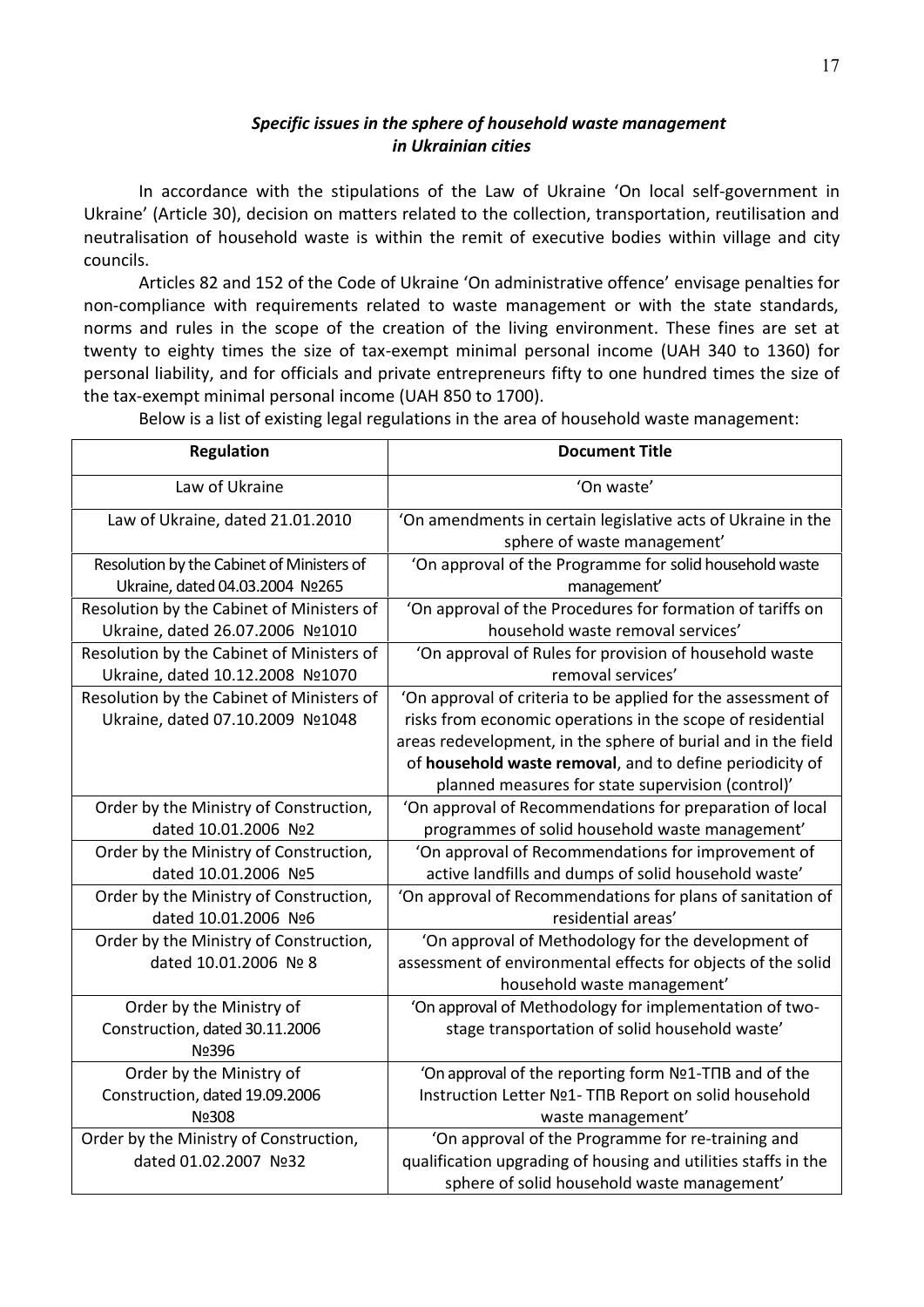| Order by the Ministry of Construction,<br>dated 05.04.2007 No120                                | 'On approval of the Specimen of the sanitary and technical<br>passport of a solid household waste landfill and<br>Methodology recommendations for its completion' |
|-------------------------------------------------------------------------------------------------|-------------------------------------------------------------------------------------------------------------------------------------------------------------------|
| Order by the State Committee for<br>Housing and Utilities, dated 21.10.2008<br>No311            | 'On approval of the Standard Provisions of an enterprise in<br>the sphere of solid household waste management'                                                    |
| Order by the State Committee for<br>Housing and Utilities, dated 02.10.2008<br>No295            | 'On approval of Methodology Recommendations for<br>implementation of a monitoring system in the sphere of<br>solid household waste management'                    |
| Order by the State Committee for<br>Housing and Utilities, dated 05.08.2008<br>No242            | 'On approval of Methodology Recommendations for separate<br>collection of solid household waste'                                                                  |
| Order by the State Committee for<br>Housing and Utilities, dated 10.08.2009<br>No243            | 'On approval of Methodology Recommendations for<br>implementation of the Procedures for formation of tariffs<br>on household waste removal services'              |
| Order by the State Committee for<br>Housing and Utilities, dated 25.03.2009<br>No75             | 'On approval of Methodology Recommendations for<br>definition of time quotas for household waste<br>transportation'                                               |
| Order by the State Committee for<br>Housing and Utilities, dated 16.02.2010<br>No <sub>28</sub> | 'On approval of Methodology Recommendations for<br>formation of public opinion on environmentally safe<br>household waste management'                             |
| Order by the State Committee for Housing<br>and Utilities, dated 16.02.2010 Nº39                | 'On approval of Methodology Recommendations for<br>determining of morphological composition of solid<br>household waste'                                          |
| Order by the State Committee for Housing<br>and Utilities, dated 22.03.2010 Nº75                | 'On approval of Recommended quotas for household waste<br>removal services'                                                                                       |
| Order by the State Committee for<br>Housing and Utilities, dated 30.03.2010<br>No78             | 'On approval of COY <i>KKF</i> Technologies for processing of<br>organic matter contained in household waste'                                                     |
| Order by the State Committee for<br>Housing and Utilities, dated 01.06.2010<br>Nº170            | 'On approval of time quotas for work connected with<br>collection and transportation of household waste'                                                          |
| Order by the State Committee for<br>Housing and Utilities, dated 07.06.2010<br>No176            | 'On approval of Methodology Recommendations for<br>organisation of collection, transportation, reprocessing and<br>re-utilisation of household waste'             |
| Order by the State Committee for<br>Housing and Utilities, dated 30.07.2010<br>No259            | 'On of the Rules for definition of standards in provision of<br>household waste removal services'                                                                 |
| Order by the State Committee for Housing<br>and Utilities, dated 01.12.2010 Nº435               | 'On approval of rules for operation of household waste<br>landfills'                                                                                              |
| Order by the State Committee for Housing<br>and Utilities, dated 31.12.2010 Nº484               | 'On approval of COV <i>XKF</i> Household waste. Biological gas<br>from household waste used in cogeneration plants'                                               |
| Order by the State Committee for Housing<br>and Utilities, dated 31.12.2010 No485               | 'On approval of COV <i>XKF</i> Household waste. Technologies<br>for processing of waste plastic, paper and cardboard<br>contained in the solid household waste'   |
| Order by the State Committee for Housing<br>and Utilities, dated 31.12.2010 Nº486               | 'On approval of COV WKF Household waste. Technologies<br>for processing of waste glass contained in the solid<br>household waste'                                 |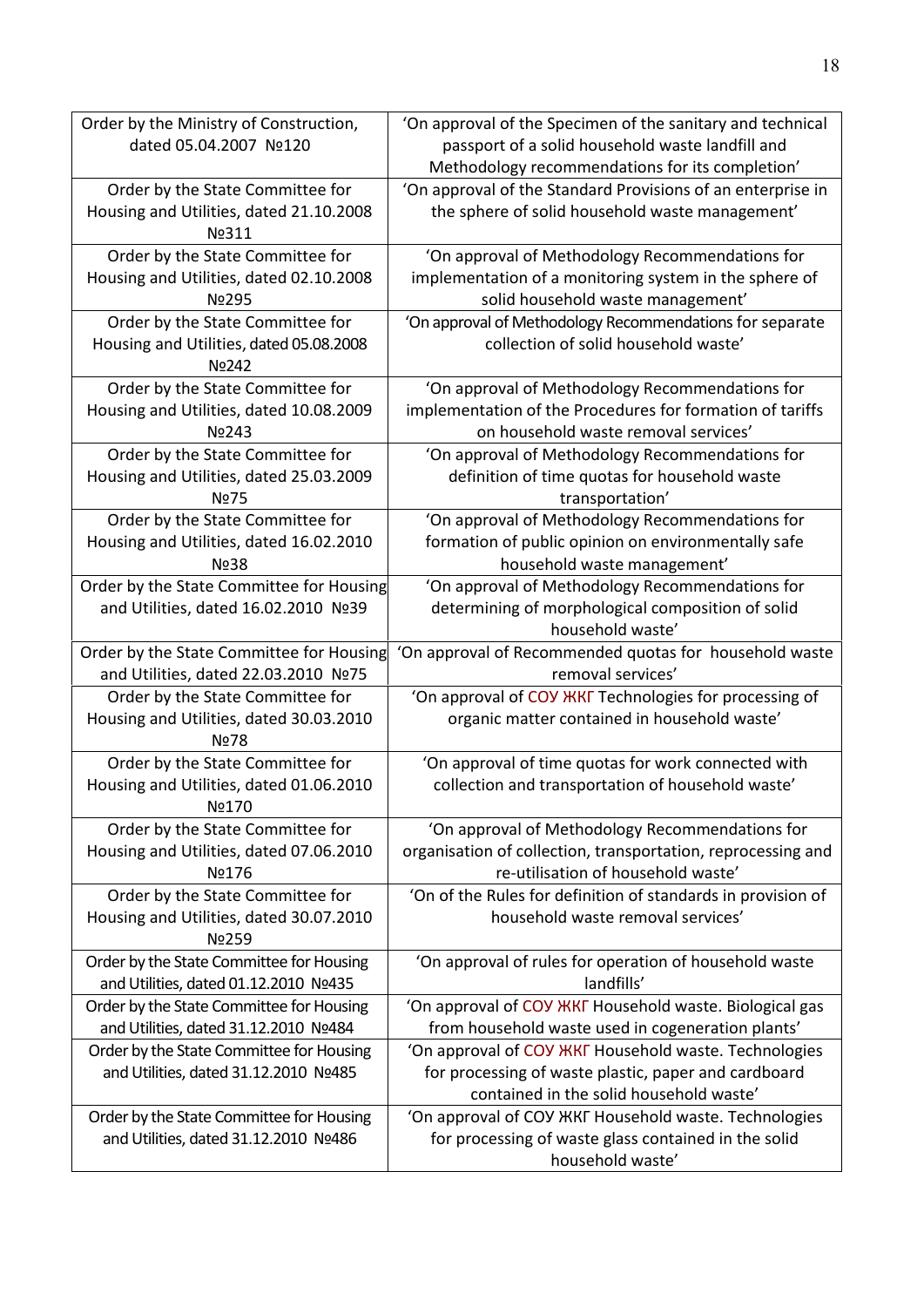#### **The Law of Ukraine 'On Waste' sets the following requirements concerning household waste management:**

- household waste any waste generated in the course of day to day life and activities of people in residential and non-residential houses (solid, large-size, repair, liquid, excluding waste connected with commercial industrial operations), which are not used at the site of their 'accumulation';
- sorting of waste  $-$  the mechanical division of waste by its physical and chemical properties, technical components and merchandise properties for the purpose of the waste reutilisation or removal;
- separate collection of household waste is carried out by its owners in accordance with the methodology for the separate collection of household waste, as approved by the central body of executive power for housing and utility matters.

One of the directions in state policy is the creation of conditions for the implementation of the separate collection of household waste through implementation of social and economic tools aimed at encouraging the creators of the waste to undertake separate collection.

At the same time, it stipulates requirements for the development and approval of plans for the sanitation of cities and villages within the respective administrative-territorial unit, the organisation of separate collection of household waste, standards for household waste removal services, the determining of which legal entities shall be in charge with regards the collection and transportation of household waste, within the boundaries of a certain area, to carrier vehicles, to designing, construction and operation of thermal processing (incineration) objects and the burial of household waste.

Article 35-1 of the Law of Ukraine 'On Waste' 'Requirements to household waste management':

Household waste management shall be carried out in accordance with state norms, standards and rules.

In the course of the designing of residential houses, public, industrial, storage and other structures, it is proposed to build and equip container areas for the separate collection and storage of household waste, and bins for household waste.

Bulky items and waste from household decoration and repairs must be collected separately from other varieties of household waste.

Hazardous waste shall be collected separately from other types of household waste, and must also be separated at the stage of collection or sorting and transferred to specialised contractors who are licenced for the management of hazardous waste.

Collection and transportation of household waste within the boundaries of a specific territory shall be carried out by a legal entity, duly authorised by a body of local self-government, on a transparent tender basis, by specially equipped carrier vehicles.

Burial of household waste shall be permitted only on specially designed landfill sites.

It shall be prohibited to design, build or operate a household waste landfill site without the installation of systems for ground water protection, and extraction and neutralisation of bio-gas and effluents.

The illegal dumping and the placement of waste (including household waste), in underground spaces, within the territory of cities and other residential areas, on the territory of nature reserves, on lands intended for nature-protection, health-rehabilitation, recreational, historical and cultural purposes, within the boundaries of water protection zones and sanitation areas of water reservoirs, and in other places that can pose a threat to the natural environment and human health, shall be prohibited.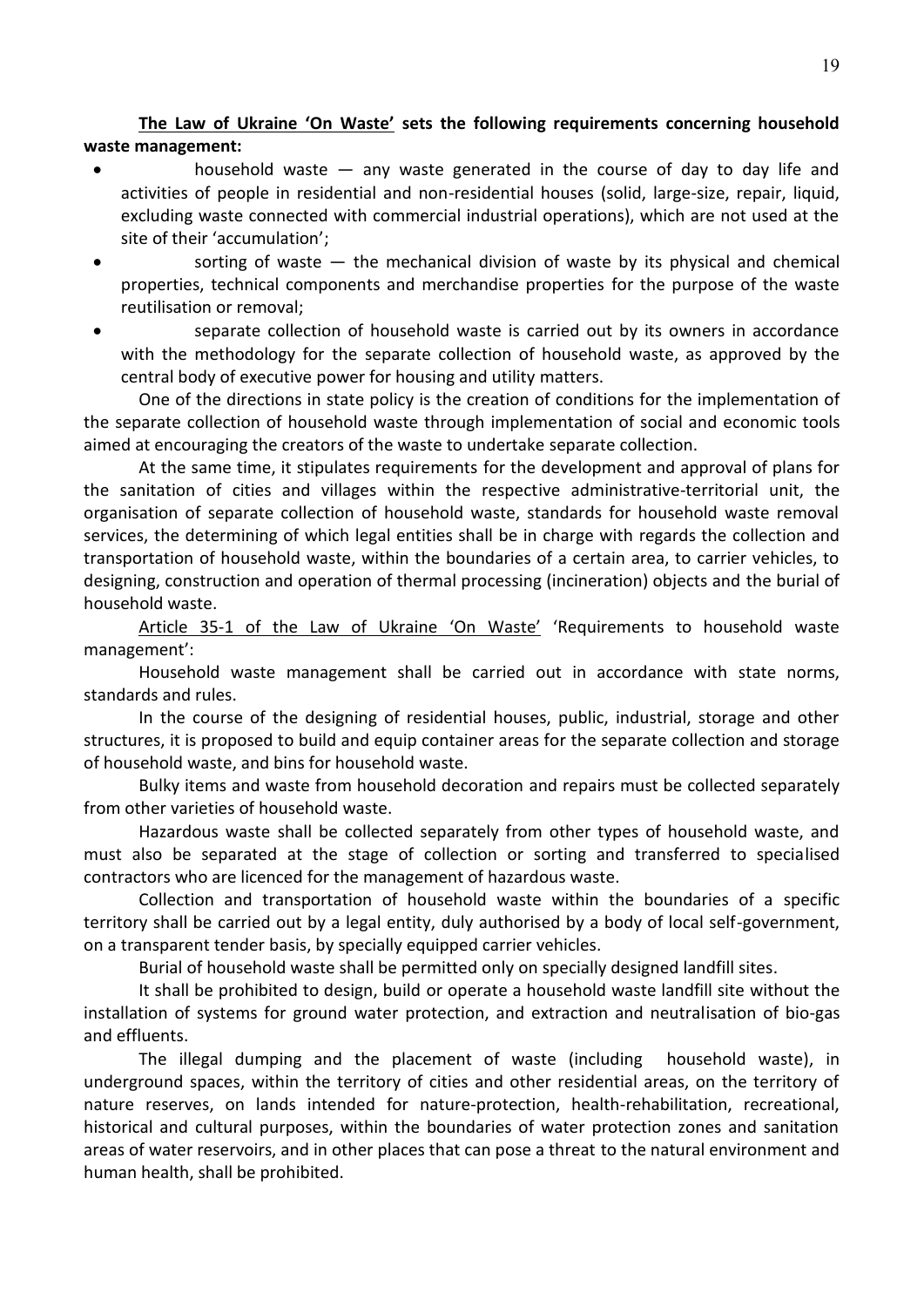Thermal processing (incineration) of household waste shall only be permissible at premises that are specifically designed for that purpose.

Incineration of household waste shall only be permitted for power-generation purposes, with the aim of the generation of thermal and/or electric energy.

Owners or lessees, users, including tenants in residential houses, lessees of land plots, shall sign agreements with the legal entity that, following the approved procedures, has been agreed as the service provider for household waste removal and shall make payments for such services to ensure the separate collection of household waste.

In accordance with Article 25 of the Law of Ukraine 'On Waste', the competences of the special authorised body of the central executive power for matters of housing and utilities in the sphere of waste management encompass the following matters:

- carrying out of measures aimed at the implementation of state policy in the sphere of household waste management, ensuring the development and implementation of state programmes in the sphere of household waste management, and plans and measures in the sphere of household waste management;
- coordination of activities by local bodies of executive power in the sphere of household waste management;
- regulatory support on matters of household waste management;
- development and approval of state standards, norms and rules in the sphere of household waste management;
- approval of programmes in the sphere of household waste management at the level of a republic (for the Autonomous Republic of Crimea) and an Oblast (including the cities of Kyiv and Sevastopol);
- determining, upon agreement with the specially authorised central body of the executive power for matters of the environment protection and the specially authorised central body of the executive power for in the sphere of ensuring sanitary and epidemiological well being of populations, of the procedures for development, clearance and approval of plans for sanitation of residential areas;
- approval, upon agreement with the specially authorised central body of the executive power for matters of the environment protection, of the rules for the operation and maintenance of household waste management facilities.

The scope of powers for bodies of local self-government in the sphere of household waste management, are specified by the Laws of Ukraine 'On local self-government in Ukraine', 'On housing and utilities', and 'On waste'. These powers include:

- decision-making in the sphere of hazardous waste management;
- determining, following tender-based procedures, of legal entities to carry out, within the boundaries of a defined area, collection and transportation of household waste by carrier vehicles specially equipped for that purpose;
- defining of territories for placement of waste and issuance of permits for construction or reconstruction of a household waste management facility on the respective territory of a village or a city, in compliance with the procedures stipulated by legislation;
- exercising of control over activities by subjects of entrepreneurial activities in the sphere of waste management;
- exercising of control over compliance, on the part of legal entities and private individuals, with the requirements in the sphere of household and industrial waste management, and consideration of administrative offence cases or their transfer of consideration by other state bodies, in the event of a violation of the legislation on waste;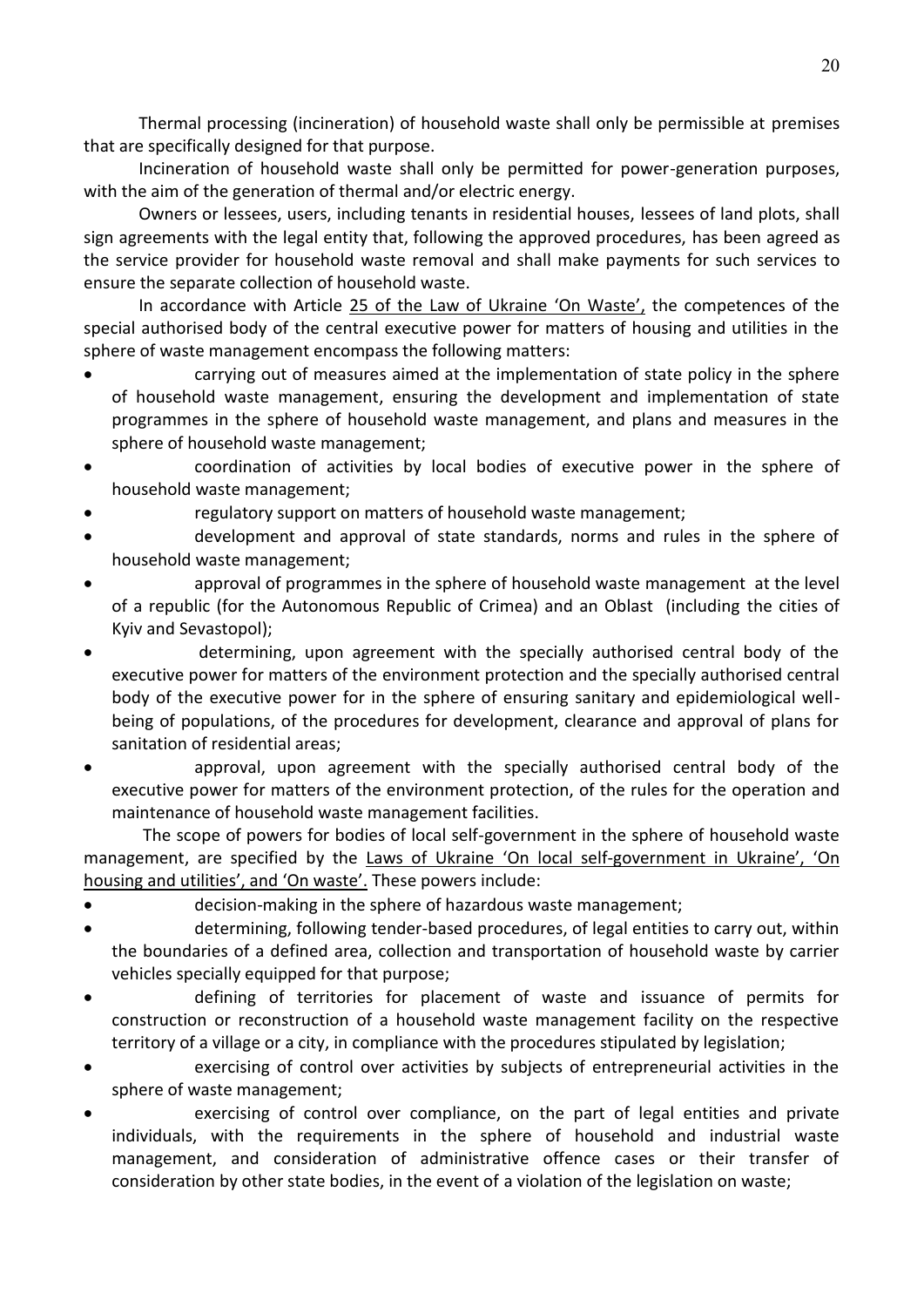- management of housing and utilities assets that are owned by the respective territorial communities, ensuring their proper maintenance and effective operation, and the necessary level and quality of services for the population;
- organisation of collection and removal of SHW, establishment of landfills for their burial;
- development and approval of plans for sanitation of residential areas and implementation of household waste separate collection systems;
- approval of local and regional programmes for SHW management and control over their fulfilment;
- approval of consumption quotas and household waste removal service quality rates, and control over their observance;
- taking measures to encourage economic entities that are active in the sphere of з SHW management;
- determining of contractors for provision of SHW transportation services, as stipulated by legislation;
- determining, on tender-based principles, of businesses, institutions and organisations, responsible for the maintenance of SHW management sphere facilities;
- setting of tariffs for services of SHW removal services under the legislation;
- elimination of illegal and uncontrolled waste dumps;
- approval of rules for residential areas redevelopment;
- promotion of clarification of legislation on SHW management to the population, creation of the necessary conditions to encourage the population to collect and store some types of SHW as recyclable material;
- provision of the necessary level and quality services of SHW removal for the population;
- establishment of the operation modes by service providers that are convenient for the population, as well an acceptable quality.

According to the Ministry of regional development, construction and housing and utilities of Ukraine, the following legislative acts are planned to be developed and approved in 2011:

- Construction industry standards 'Enterprises of sorting and processing of solid household waste. Requirements for designing new technology'.
- Changes to the Procedures for the formation of tariffs for household waste removal services, as approved by the June  $26^{th}$ , 2006 Resolution of the Cabinet of Ukraine Nº1010, which envisaged, in the course of the formation of tariffs for household waste removal services, categories including hazardous waste in the composition of household waste (the goal being to bring them in line with the Law of Ukraine 'On amendments in certain legislative regulations of Ukraine in the sphere of waste management', dated January 21, 2010, №1825-VI); determining of intangible assets for administrative purposes within the composition of direct costs (which is actually financed from profits, however all compensation tools are absent); proposals to define the notion of an business investment programmes in the sphere of household waste management.
- Changes in the Rules for the provision of household waste removal services, approved by Resolution of the Cabinet of Ministers of Ukraine, dated December  $10^{th}$ , 2008, №1070, which envisaged, *inter alia*, mandatory tender-based procedures to determine providers of services for household waste removal from a defined areas by the respective body of self-government; preparation and approval of residential area sanitation plans ensuring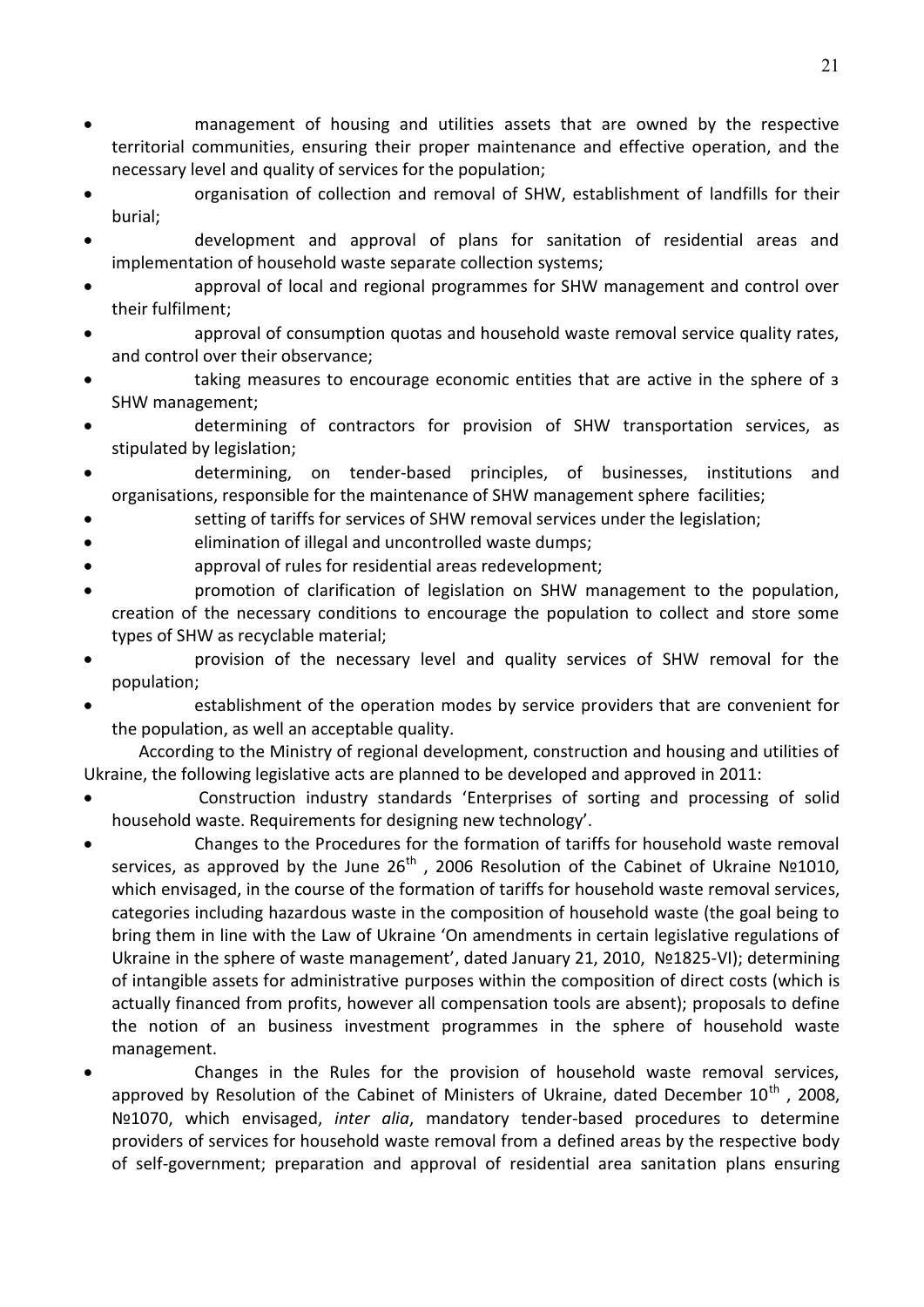separate collection of household waste, including separate collection of hazardous household waste.

- State sanitary rules and norms 'Sanitary rules for maintenance of residential areas' under an Order of the Ministry of Health, which envisaged stipulation of requirements to sanitation of territories of inhabited areas, as well as rules for the proper carrying out of cleaning of redevelopment objects and state sanitary and epidemiological control in the sphere of redevelopment of residential areas and waste management.
- Procedures for tender-based biddings for the provision of household waste removal services.
- Methodology for the separate collection of household waste.
- Rules for operation of certain household waste management facilities.
- Construction regulations 'City development documentation system. Composition, contents, procedures of preparation, clearance and approval of a residential area sanitation plan'.
- DSTU State Standards 'Containers for collection of household waste. General engineering requirements'.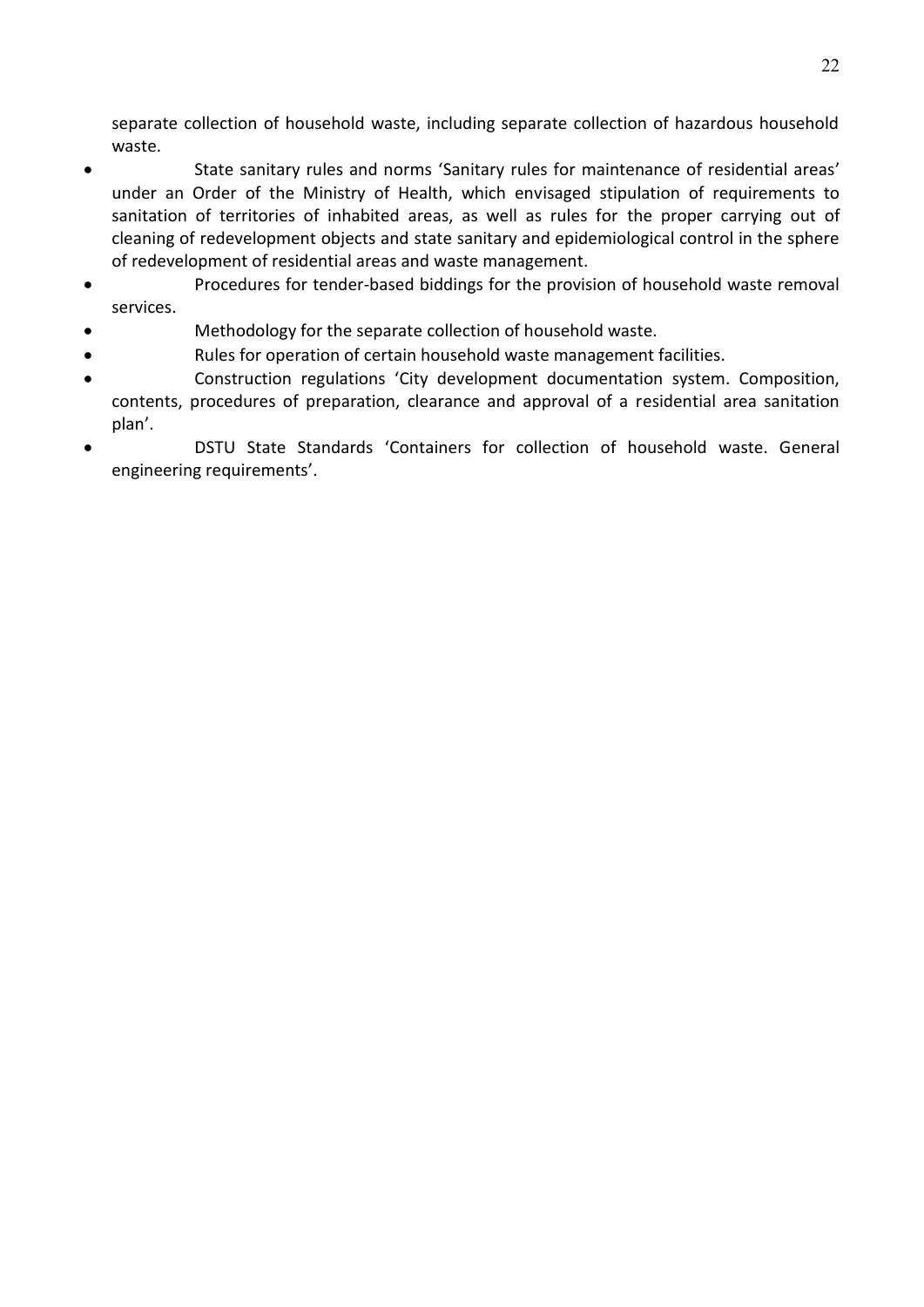### *The role of associations of co-owners of multi-apartment buildings in the system of the separate collection of household waste*

In accordance with the Law of Ukraine 'On associations of co-owners of multi-apartment buildings', an association of co-owners of multi-apartment buildings is a legal entity, established by the owners to promote the use of their own property and management, maintenance and use of indivisible and common property.

As is demonstrated by International, and now also domestic experience in the implementation of a system of separate collection of certain components of solid household waste, the prerequisites for that are as follows:

- conscious participation in separate collection of certain components of solid household waste by population, which is achieved through education and encouragement of people;
- existence of an initiative group of tenants who are able to organise other tenants for the purpose of implementation and proper functioning of a system of separate collection of individual components of solid household waste;
- foundation of educational and awareness-raising work among the population, simultaneously with the placement of containers or other holders for the separate collection of individual components of solid household waste;
- timely collection and transportation of both mixed waste and separate components, collected by the population separately; prevention of overfilling of containers and the emergence of 'mini-dumps' near the containers;
- prevention of loading of one and the same refuse-removal truck with mixed waste and separately collected components of solid household waste;
- continuation of work for the implementation of separate collection, even in the event of negative results gained at the initial stages; searching for ways to improve the situation;
- existence of businesses for the processing of separate components of solid household waste or enterprises using technologies that envisage the use of recyclable materials;
- equal, and more effectively higher prices for recyclable materials at businesses for the reprocessing of certain components of solid household waste or at businesses using technologies that envisages use of the respective recyclable materials, in comparison to its collection and transportation (logistics).

As of today, the experiences gained by the existing ACMAH in Ukraine demonstrate that owners of multi-apartment buildings, who have established an ACMAH, differ from tenants of multi-apartment blocks who have not. They are more likely to make independent decisions, are able to act on their own and exist within a determined and active initiative group, headed, as a rule, by a proactive and responsible person. They have constant control over the performance of their work. They observe time limits, the quality of materials and services, transparent decision making procedures, the holding of tenders and the acceptance of completed work supported on the part of local authorities. In view of the above, it is possible to say that tenants of multi-apartment buildings, where ACMAHs have been established, are best prepared for the implementation and effective operation of a system of separate collection of certain components of solid household waste in a multi-apartment residential development.

The role of associations of co-owners of multi-apartment buildings is to gain the participation of the best prepared section of the population in city-wide programmes for the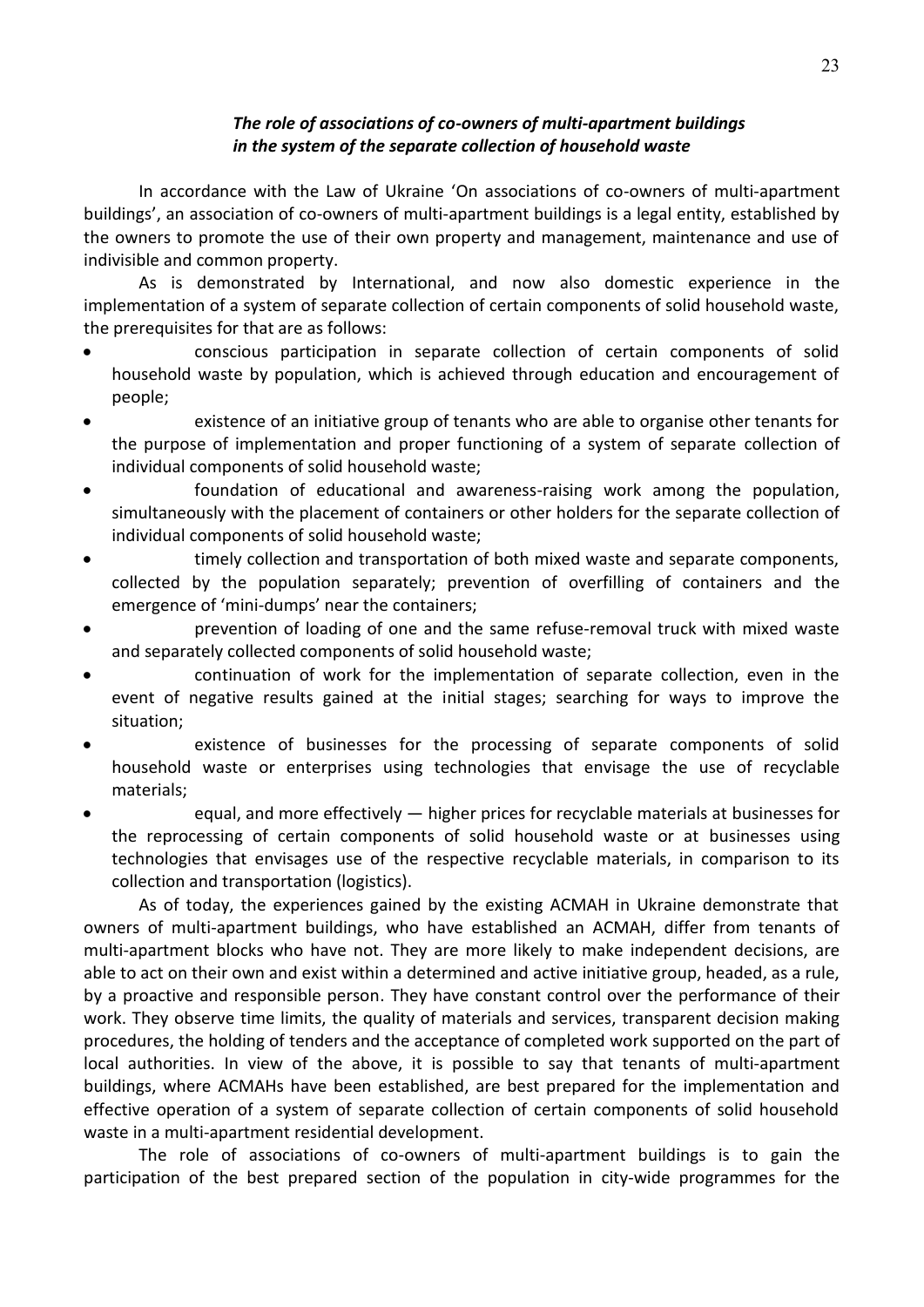implementation of separate parts of certain components of solid household waste management in the residential development of the city. This must be organised by bodies of local self-government and upon the condition of fulfilment by those bodies of local self-government with the engagement of private businesses that are in involved in the collection and storage of recyclable materials, of the above-mentioned prerequisites for implementation and functioning of the separate collection of household waste.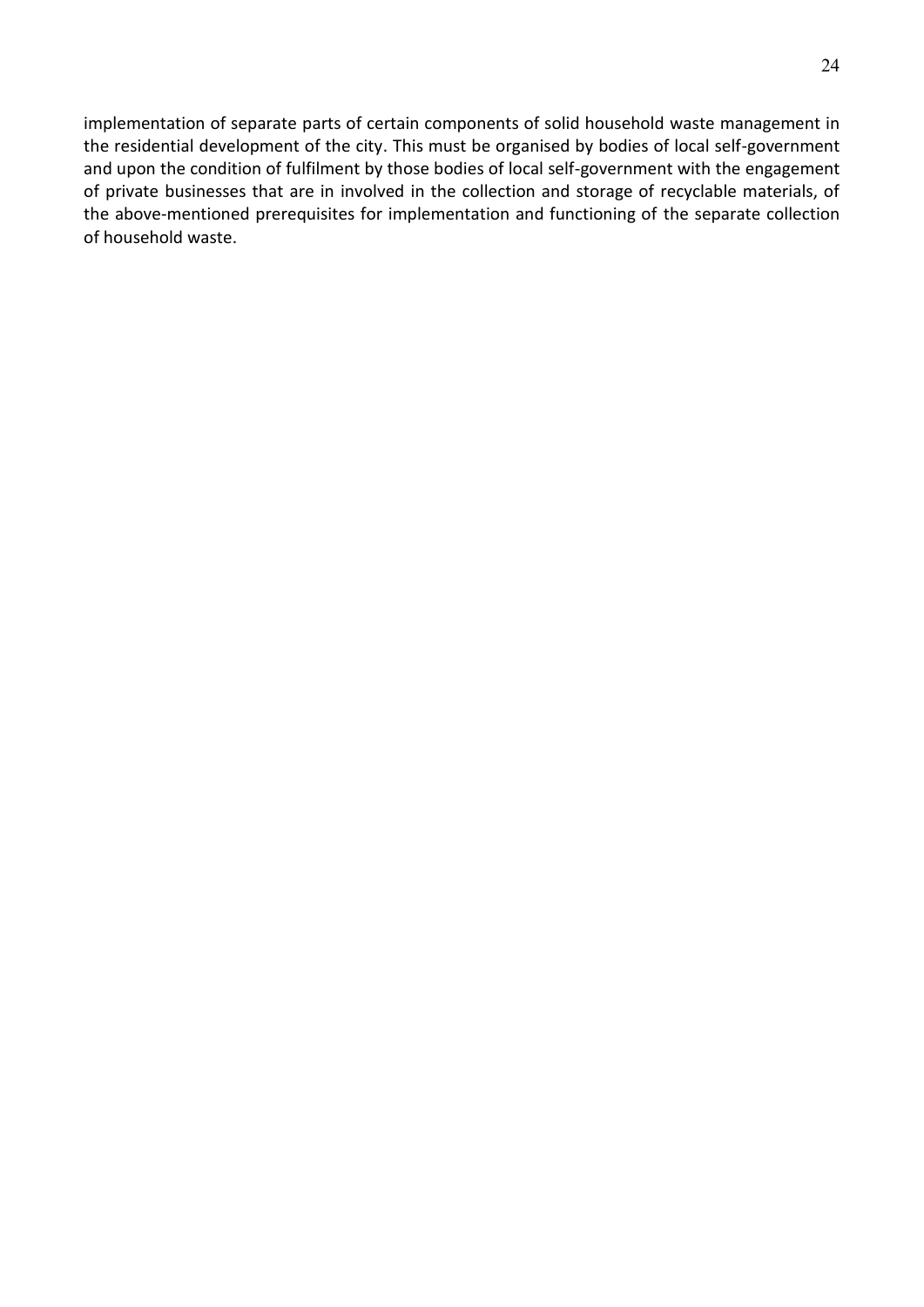#### *Rules for provision of household waste removal services*

Rules for provision of household waste removal services were approved by Resolution of the Cabinet of Ministers of Ukraine Nº1070, dated October 10<sup>th</sup>, 2008. They define tools for the provision of services for household waste removal in cities and villages (hereinafter referred to as 'the services') by economic entities, regardless of their form of ownership.

Owners or companies responsible for housing assets and land plots must sign agreements with the entity, appointed to be the household waste removal service provider, and ensure the separate collection of household waste.

Agreements for service provision shall be agreed in accordance with the Standard agreement attached here as Annex 1.

The service provider is appointed within the boundaries of a specified area, on a competitive basis. Household waste is to be collected and transported by specially equipped carrier vehicles.

The services will be provided with account for the size of the specified area, the sanitation plan approved in compliance with existing procedures, and other terms and conditions stipulated by legislation in the housing and utilities sphere.

Services for the removal of waste as recyclable material, contained within the composition of household waste, shall be provided with account to the requirements stipulated in Articles 35 and  $35<sup>1</sup>$  of the Law of Ukraine 'On Waste'.

The scope of service provision shall be calculated on the basis of quotas approved by a body of local self-government.

Service provision standards are defined on the basis of rules set by the central body of the state executive power for matters of housing and utilities.

The said standards are subject to revision once every five years.

A minimum daily rate of removal services per one person, in relation to large-size waste, is 0.08 kg (0.4 l); for decoration & repair waste, per one person  $-$  0.11 kg (0.15 l); for liquid waste per one person  $-25$  l, for hazardous waste per one person  $-0.01$  kg (0,05 l).

The criterion of service quality is observance of the following:

- schedule for household waste removal (with the exception of force majeure or exceptional circumstances), as approved by the body of local self-government;
- requirements of standards, regulations, procedures and the present Rules.

Service quality shall be controlled through assessment of compliance with the standards, regulations, norms, procedures and these Rules, by a commission created upon the initiative by, or with participation of a body of local self-government and/or a body of self-organisation of population and members of boards of associations of co-owners of multi-apartment buildings, housing cooperative or a youth housing complex.

In the course of the conclusion of an agreement for service provision, the parties shall:

- coordinate the schedule for service provision, proceeding from the Customers' demand, standards of provision and quality of services
- upon request by the Customer, the service provider shall be obligated to produce the following: the rules for service provision; the schedule for waste removal; tariffs for service provision; information on any privileges granted by legislative acts to certain groups of population.

In case of the provision of a 'one-off' service, the order shall be made based of the parties' mutual agreement, in accordance with a format prepared by the provider.

Payment documents shall contain graphs to indicate the data regarding: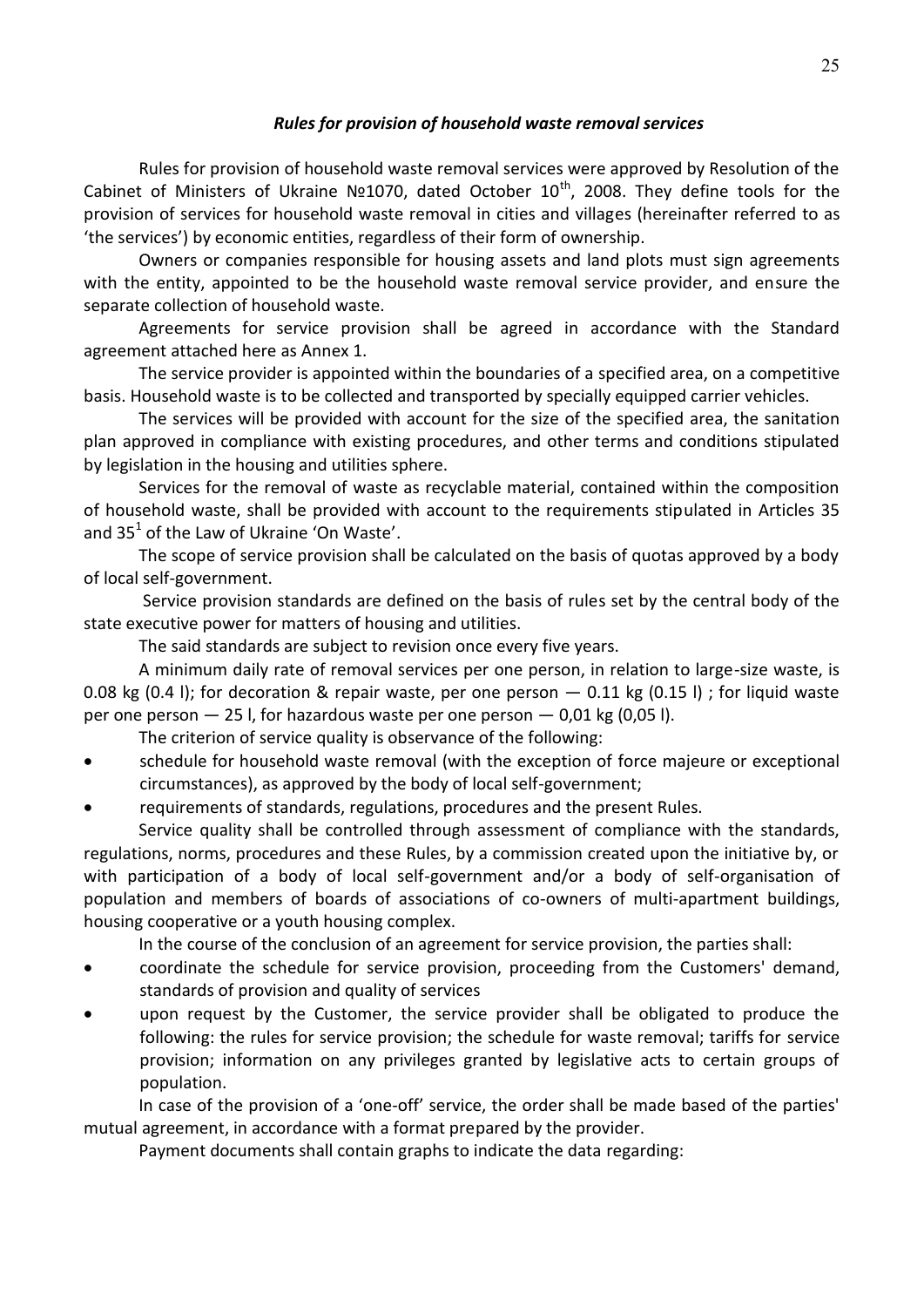- volume of household waste (separately for solid, large-sized, repair, liquid waste; in the event of separate collection of solid waste — separately for each type of household waste as recyclable material);
- tariffs for service provision;
- amount payable.

In the event of changes in the price of a service, its provider shall notify the Customer about the fact, not later than 30 days prior to the change, with specification of the reasons and respective substantiations.

In the event of any privileges being granted to certain groups of citizens by legislative acts, payments for services shall be made on the basis on the basis of documents, confirming the fact and the size of the privilege, submitted to the provider.

The service providers shall be responsible under the applicable legislation for deviation from the service provision schedule and other terms and conditions of the agreement.

Owners of household waste that concluded agreements for placement of waste with utility enterprises, and owners of waste that obtained licenses for collection and storage of certain types of waste as recyclable materials, shall be exempt from obtaining quotas for generation and placement of waste, in accordance with clause 8 of the Resolution of the Cabinet of Ministers of Ukraine Nº1218, dated August 03<sup>rd</sup>, 1998 'On approval of the procedures for development approval and revision of quotas for waste generation and placement'.

It is necessary to remember that the Rules for household waste removal service provision define liquid waste as household waste generated in a house without a centralised water supply and sewerage, which is kept in septic tanks.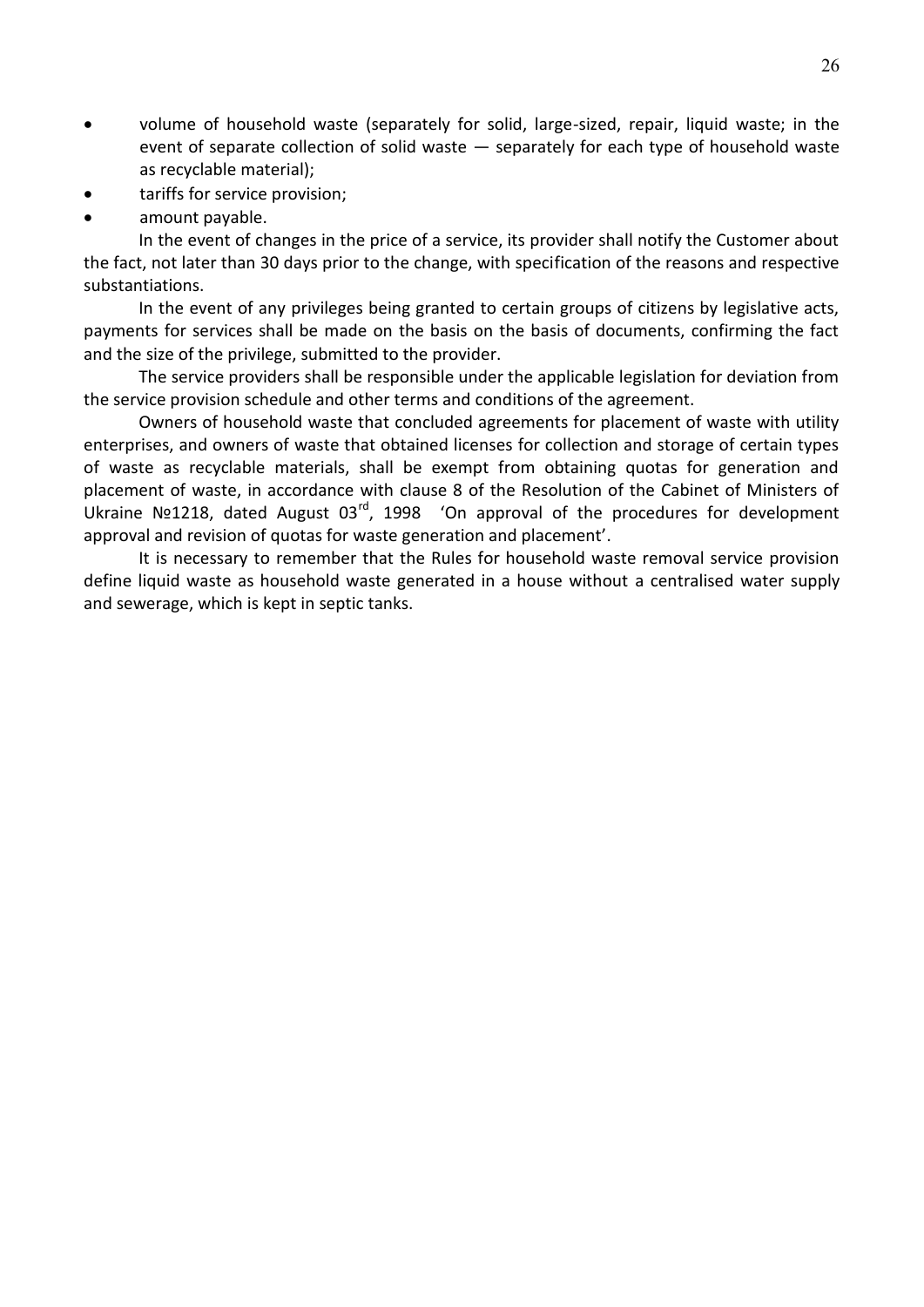#### *Procedures for formation of tariffs for household waste removal services*

In the sphere of household waste management, powers related to regulation (setting) of tariffs under Articles 14 and 31 of the Law of Ukraine 'On housing and utility services' are vested in bodies of local self-government.

Service providers calculate economically substantiated costs for household waste removal service provision and submit those for approval to bodies of local self-government, following the procedures approved by the legislation.

The procedures for formation of tariffs for household waste removal services was approved by Resolution of the Cabinet of Ministers of Ukraine №1010, dated July 26<sup>th</sup>, 2006.

Bodies of local self-government approve tariffs for household waste removal services at the level of economically substantiated costs for their provision. In the event of tariffs for household waste removal services at a level lower than the economically substantiated costs for their provision, bodies of local self-government shall be obligated to compensate, from the local budget, the difference between the approved tariff size and the economically substantiated costs for their provision.

In accordance with Article 13 of the Law of Ukraine 'On housing and utility services', a service for household waste removal may be provided as a separate communal service or be within services for maintenance of houses and structures, and the house areas.

At the same time, taking into account the fact that the issue of housing and utilities tariff setting always evokes social and political repercussions, the fact of household waste removal services within the services for maintenance of houses and structures, and the house areas, inhibits their approximation to the level of economically substantiated costs for their provision. For example, if prices for fuel, which is used for transportation of household waste, increases, bodies of local self-government are to review both the tariff for household waste removal services, and also the tariffs for maintenance of houses and structures, and the house areas.

In that connection, the State Committee for Housing and Utilities envisaged by its Order Nº60, dated April 25<sup>th</sup>, 2005, that in the course of approval of the Procedures for appointment of contractors for provision of housing and utility services in the housing sector, Article 3.4 envisaged that, in cases where a body of local self-government takes a decision on removal of works connected with transportation of household waste from the composition of services for maintenance of houses and structures, and the house areas, the contractor for such services shall be appointed by a respective border of local self-government or its executive body. The decision about appointment of a contractor for household waste removal services, within three work days upon the date of its approval, must be made known to the providers of services for management of houses, structures or a group of houses, for conclusion of respective agreements with providers of such services.

Therefore, the present Procedures grant the bodies of local self-government the right to independently make decisions on withdrawal of household waste removal services from payments for maintenance of houses and structures, and the house areas (apartment rent) in the housing stock, into a separate utility service.

In accordance with Article 27 of the Law of Ukraine 'On housing and utility services' and Article 34-1 of the Law of Ukraine 'On Waste', a body of local self-government may select, on a competitive basis, a contractor to provide services for household waste removal from a certain area, in compliance with the requirements in that Article and Articles 28 and 29 of the said Law, upon condition of inclusion of that service to the list of housing and utility services, the right to provide which is to be contest-based. This removes disputable issues, when three refuse collection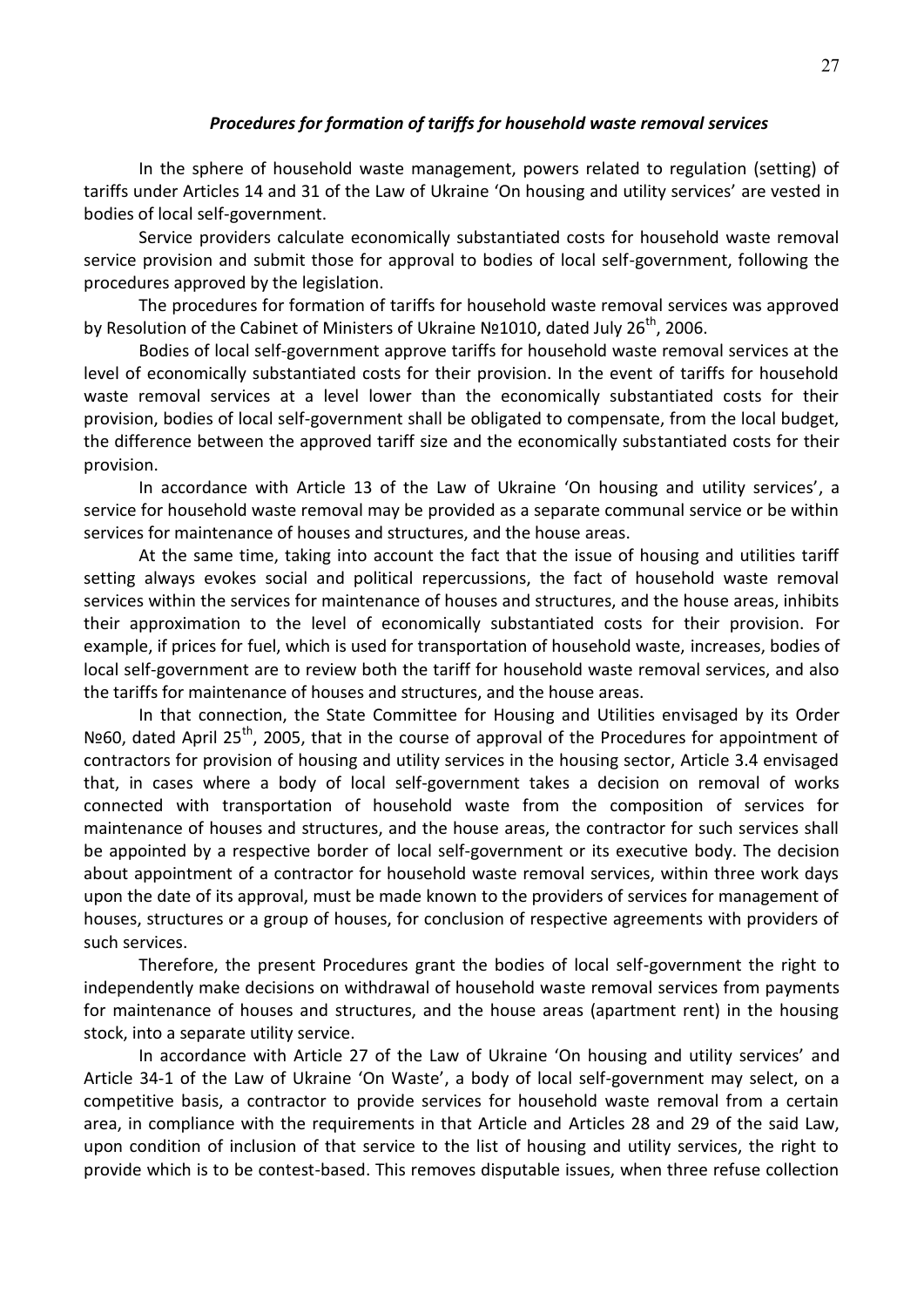trucks can enter one and the same yard — one providing services for the housing stock, another – a store, the third – a cafe, all of them increasing both noise and air pollution.

Article 1 in the Procedures for formation of household waste removal services, approved by the Resolution of the Cabinet of Ministers of Ukraine, stipulates that SHW removal services encompass services for household waste management (collection, storage, transportation, processing, reutilisation, neutralisation and burial), which are to be carried out within a residential area in accordance with the rules for redevelopment, approved by the body of local self government.

Accounting of the said household waste management operation within the composition of services ensures compliance with the requirements of the Law of Ukraine 'On Waste'.

In accordance with Article 8 of the present Procedures, tariffs for the services are set individually for each household waste management operation and by the type of household waste (solid, large-size, renovation, liquid).

The units for calculation of household waste removal services in the course of the tariff approval are 1 cubic metre or 1 tonne (in presence of weighing equipment) of household waste.

Planning of costs for their introduction to the full planned working costs of services by each household waste management operation shall be done with account to expenses in connection of operations, financial expenses connected with the core activity.

The list and composition of cost items for provision of services shall be determined by the enterprise depending on the types of household waste management operation and specific features of the technology process.

Administrative costs shall be included in the tariff in the amount not to exceed fifteen per cent of the planned work costs. Rates of administrative costs growth may not exceed the defined inflation rate.

The cost of sales are included in the tariff, the amount may not exceed five per cent of the planned work costs.

The profitability rate is formulated with regards to the necessity of paying corporate income tax and to channel a part of the profit generated to technical upgrading of the enterprises. This should not exceed the business average of twelve per cent, and for such groups as budget-financed institutions and other customers it should not exceed fifteen and fifty per cent, respectively.

Tariffs for services shall include costs to create reserve capital to be channelled into capital investment. The size of this investment shall be determined by taking into account the cost to re new and replace both fixed and intangible assets that are subject to depreciation.

Costs for capital expenditures, creation of special investment funds, ensuring profitability of invested capital, shall be included in the tariffs for the first five years (the amount must not exceed twenty per cent of the total volume of expenditures). This is in accordance with a business investment programme (for an enterprise in the household waste management sector) in the respective residential area, approved by the local bodies of self-government, in accordance with established procedures. In the course of tariff setting, the enterprise shall define sources of financing of capital investments and the cost of depreciation and a profit forecast.

Any investment programme for a business in the field of household waste management must include: the carrying out of measures connected with the improvement of technologies, refurbishment of facilities, automation and dispatching control, resource conservation, improvement of environmental safety and reliability of system operation, and the necessary funds (with allocation of the part that is to be financed from the budget).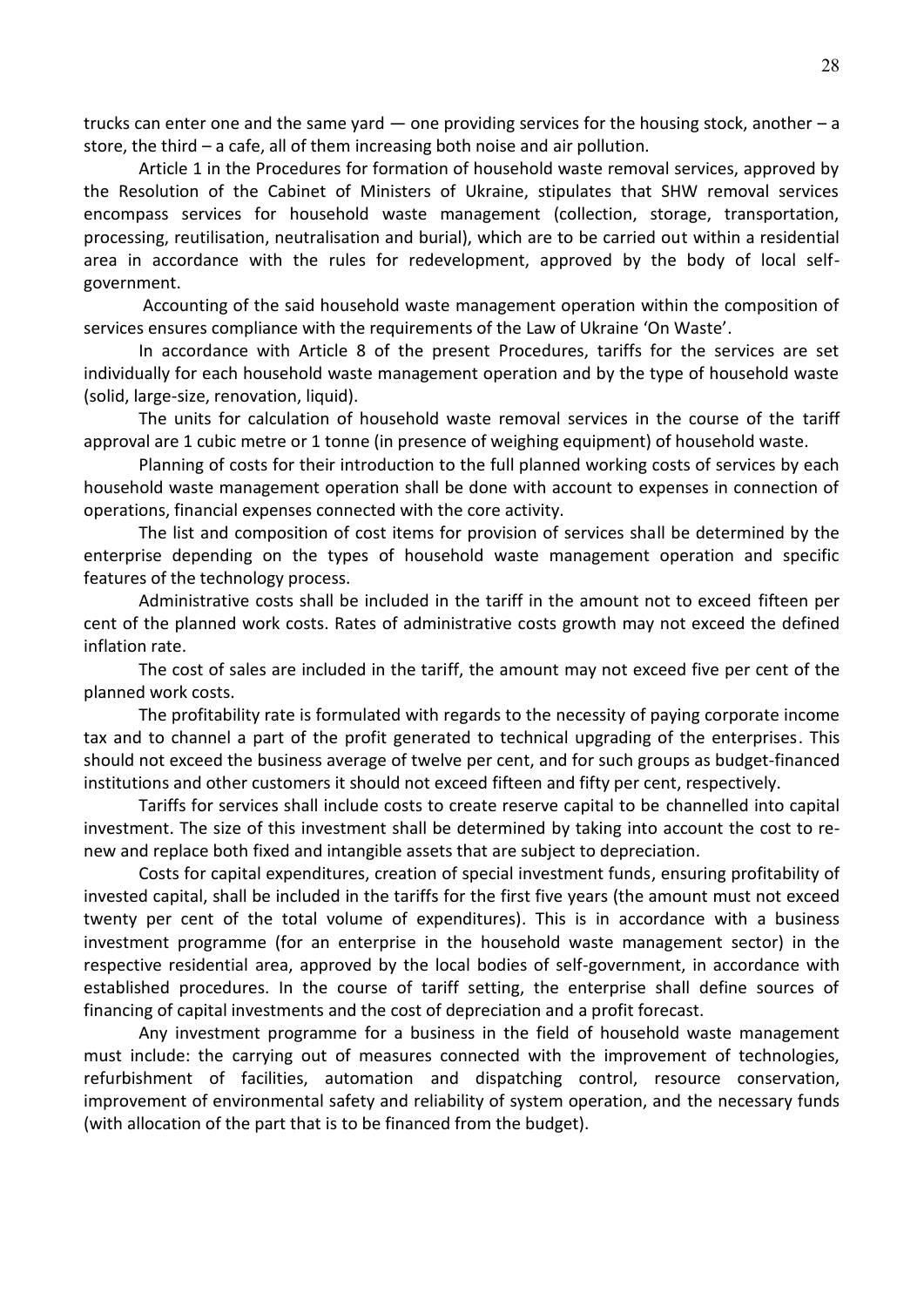The said programme must include a feasibility analysis or a business plan that attest to the effectiveness of envisaged investments and defines sources of investment resources and sets time limits for project implementation.

In order to encourage a reduction of costs per unit of material, fuel, energy and staffing budget, funds that were received as a result of power conservation measures (during the course of a year of the tariff being in effect), which envisage expenditures for capital investments, shall be used by the enterprise for the maintenance of assets and the motivation of personnel in the form of a 'bonus'.

Tariffs for services shall include expenses for repairs, refurbishment and other renovation of fixed assets within the time limits, set by the legislation.

The Tariff shall be increased by the amount of value added tax.

Tariffs shall be designed for three specific groups of Customers: the general public, budgetfinanced institutions and other Customers. The Customer groups shall be defined on the basis of assessment of the economic substantiation of cost distribution among the Customer groups.

Tariffs that are set at the level of full cost of services shall be fixed for one year.

Tariffs that include costs for capital expenditure shall be fixed for a time period envisaged for implementation of an enterprise development programme.

The adjustment of tariffs over the period of their validity shall be undertaken by adjustment of individual component expenditures that affected a price increase or reduction. This will ensure their economic substantiation and transparency in the implementation of the described mechanism.

Conclusions as to the calculation of economically substantiated planned expenses, connected with provision of household waste removal services, shall be made by the State Inspectorate for Pricing, or its territorial bodies, following the procedures established by the Ministry of Economy.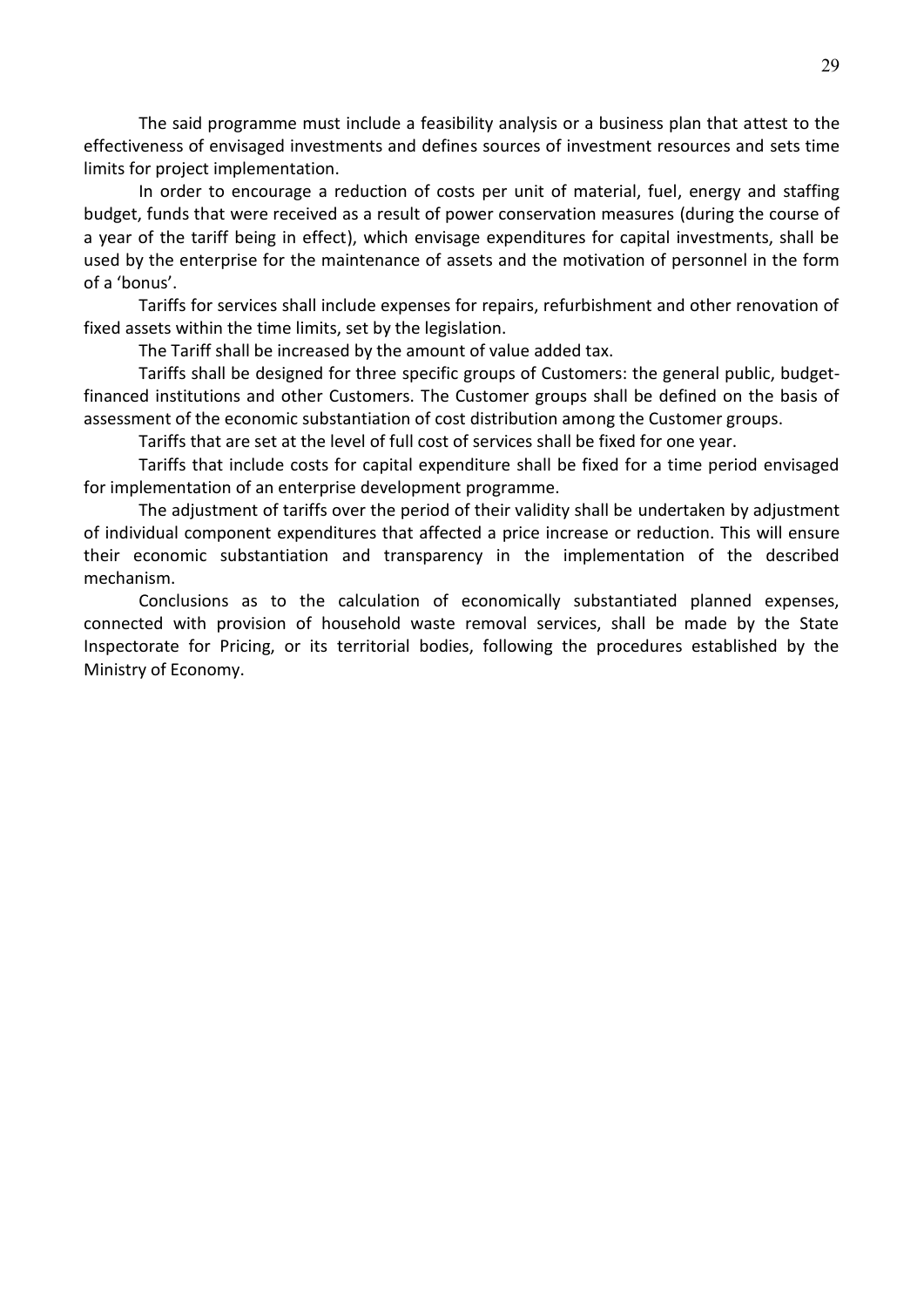## *Development of city sanitation plans and household waste management programmes*

### *City sanitation plans*

City sanitation plans are developed as a part of the city development documentation set, or as a separate document, and approved by a body of local self-government or by local state administrations in accordance with the Law of Ukraine 'On Waste'.

The main purpose of the Plan is to define:

- the priority line of measures for sanitation of a residential area;
- the scope of works for sanitation of a residential area;
- systems and methods of household waste management;
- the necessary numbers of specially equipped carrier vehicles to collect and transport household waste; machinery, tools, installations and auxiliary equipment to carry out works for the cleaning of a residential area;
- expediency of designing, construction, refurbishment or expansion of sanitation system facilities, their main parameters and locations;
- the scope of financing envisaged by the Plan.

Plans are developed for a base period of no more than twenty five years, with separation of priority (five years) and long-term measures.

Plans are developed with observance of the legislation of Ukraine on the basis of input data, which a customer provides prior to the commencement of work.

*Solid household waste management programme*

Solid household waste management programmes are developed and approved by the body of local self-government or the local state administration in accordance with the Law of Ukraine 'On Waste'. They are developed for specific regions or individual cities or villages. They must contain the following sections:

- **preamble**;
- general description of the region and an analysis of the existing condition the SHW management;
- substantiation of directions for development of the SHW management sphere and main measures under the Programme;
- generalised data and indicators of the Programme, and control and reporting on its fulfilment;
	- conclusions.

The contents of a Programme for solid household waste management may consist of the following sections and subsections:

# 1. Preamble

The preamble specifies the reasons and sources for preparation of the local Programme for solid household waste management. It provides a brief analysis of the condition of SHW management in the said region (the territory in question) and highlights the most salient issues in that sphere. It demonstrations ways in which the defined problems can be resolved, accepted by the Programme, as well as directions in the development of the SHW management field. It formulates the goals and objectives that must be resolved in the course of the Programme implementation. Procedures for the Programme development and implementation are formulated.

2. General description of the region and an analysis of the existing condition of the SHW management sector.

This section provides the necessary data and indicators concerning the region's characteristics that are directly connected to and influence household waste management; it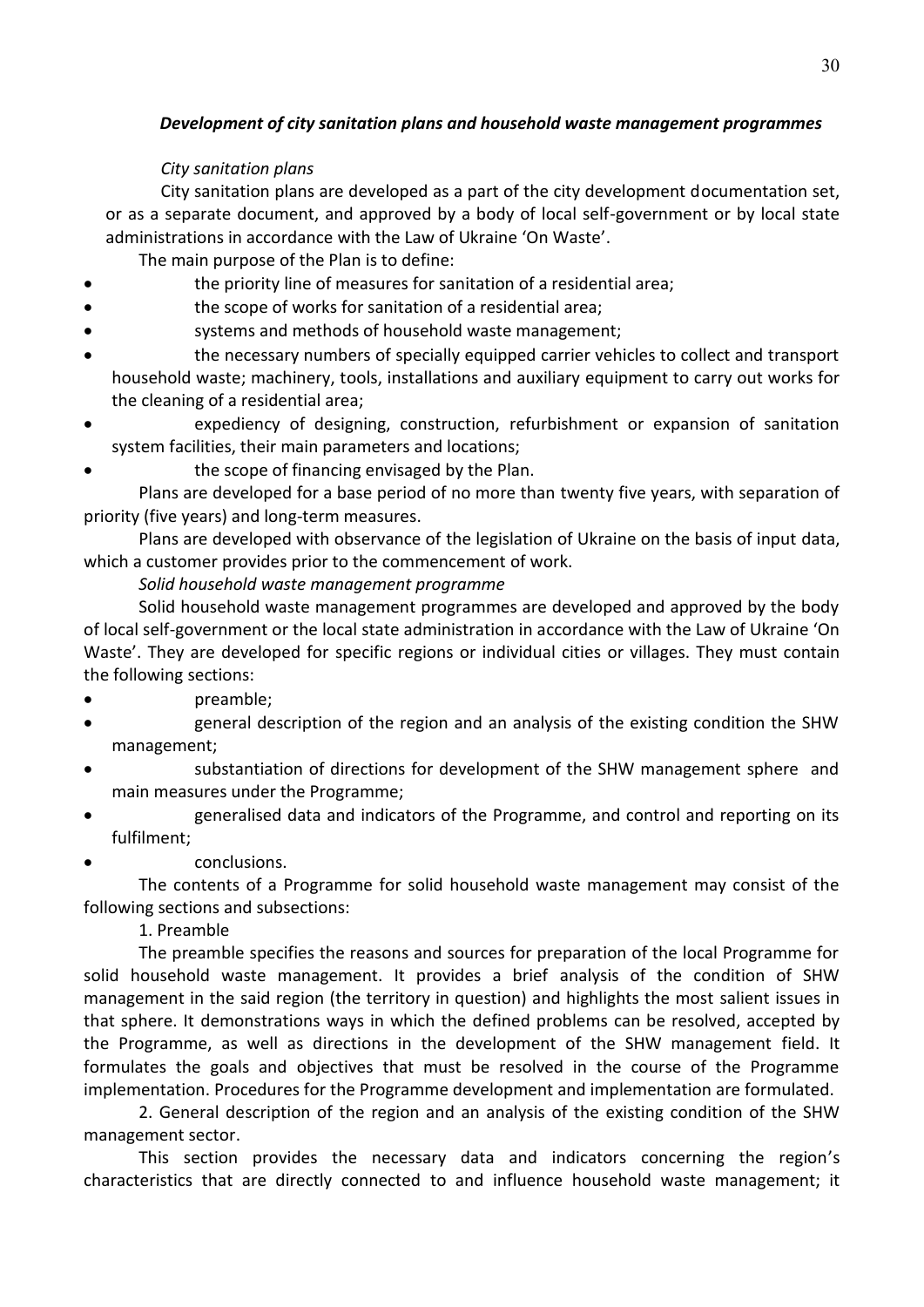systemises and analyses this data and makes conclusions reflecting the specifics of the local conditions and provides recommendations as regards taking those into account in the course of Programme development.

It analyses the existing system of sanitation and cleaning, as well as the condition of household waste management; structures and forms output data to substantiate measures under the Programme and directions for development of equipment and technologies in that sphere.

3. Substantiation of directions of development of the SHW management sphere and main measures under the Programme.

The section analyses advantages and shortcomings of certain specific directions in the development of equipment and technologies, and compares those with present-day requirements. Necessary calculations substantiate the main directions in the SHW management field in that region, and tasks and measures in the course of collection, processing and removal of SHW: organisational and administrative, financial and economic, technological, engineering and educational.

The main directions in the development of the SHW management sphere by local programmes being developed must be the following: development of the infrastructure of refuse tips and their reconditioning into landfills, and a reduction of waste burial volumes on these; implementation of tools for current mechanisation tools and renovation of refuse collection truck fleets and container stocks; introduction of innovative, effective, environmentally safe and resource-conserving technologies, derived from a comprehensive combination of various methods of SHW processing on the basis of organisation of separate collection of certain SHW components with their further sorting on special technology lines. This includes the composting of organic matters and storage (placement) of mineral residue which is inert to the natural environment and not subject to reutilisation, on special landfills.

Organic components can also be processes by methods such as pyrolytic decomposition, attenuation and biodynamic fermenting. In the course of sorting, the flammable element can be extracted from the waste, with its further incineration to produce and use heat. The selected recyclable components are to be processed into merchantable raw materials, construction materials and the consumer goods.

For measures requiring considerable material and financial spending (for example, the construction and refurbishment of landfills and dumps; the creation of waste recycling plants; the construction of waste-incineration plants, pyrolysis installations, industrial composting installations, land plots for in-field composting, etc.), feasibility studies (FS), preliminary environmental, sanitary and hygienic assessments will be developed.

In the course of the planning of the Programme measures, respective mechanisms and procedures of their implementation will be envisaged, and the scope and sources of financing will be determined.

4. Generalised data and indicators of the Programme, control and reporting on fulfilment.

This section contains generalised data on planned events and indicators of the local programme for solid household waste management, as well as the expected results and projected outcomes. It also provides information on the proposed systems for control and reporting on the implementation progress of the local Programme for solid household waste management, control over expenditures for targeted financing of the Programme measures and effective use of those funds, methods and methodologies of assessment of the Programme effectiveness, as well as the expected results and possible outcomes.

5. Conclusion.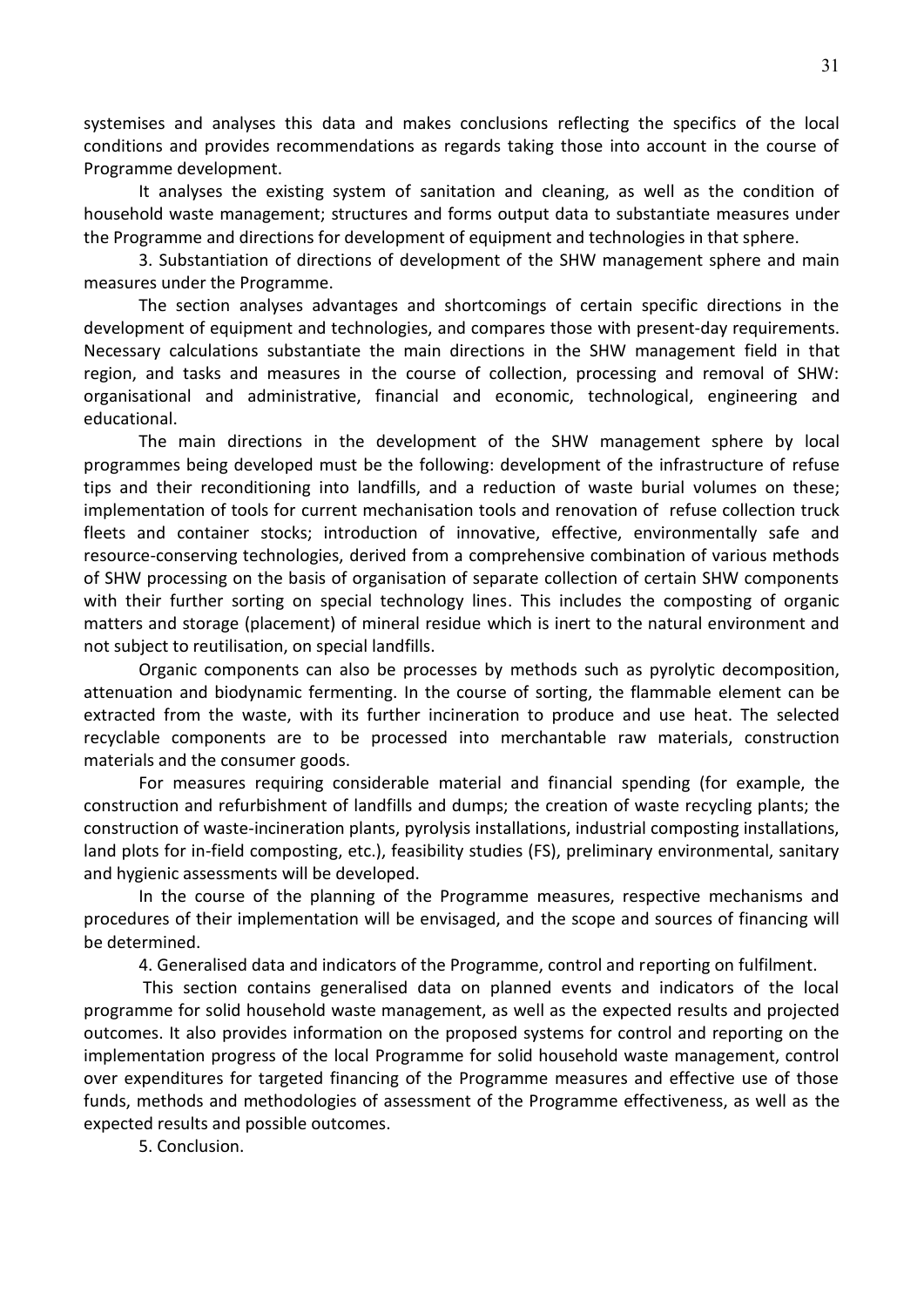The section contains information on the main results of the work conducted in the course of development of the local Programme for solid household waste management and the generalised conclusions about the results of developments in relation to individual directions in the scope of effect of the Programme, in part, concerning reform and development of a system of sanitation and cleaning of cities and villages in a specific region, its scientific and engineering progress, improvement of the SHW management sphere, improvement of environmental and sanitary condition of territories. Further actions aimed at the approval and implementation of local Programmes for solid household waste management are defined.

6. Annexes

Summary table of the Programme measures.

Summary table of volumes and sources of financing by the districts and cities of the Oblast (Republic) significance.

Measures for infrastructure arrangement, technical re-equipment, refurbishment, re cultivation, construction of landfills for burial of SHW.

Measures for renovation of refuse-collection truck fleets and container stocks.

Measures to establish a network of recyclable material collection points.

Measures to create a network of waste-reloading stations with sorting equipment; waste recycling businesses, sites for the composting of organic components of SHW.

Measures of regulatory and instruction support, and promotional, information, educational and organisational measures.

Measures to implement technologies of the separate collection of SHW.

Programme implementation monitoring and evaluation of its effectiveness.

In order to implement the local Programme for solid household waste management, the local state administration must form a working group, which selects its Chairperson who simultaneously is Head of the Programme.

Implementation of the Programme measures is carried out in accordance with time limits, tools and scopes of financing planned in the Programme.

In the event of non-fulfilment of the Programme measure within the specified time limits due to lack of financing or for any other unpredicted reasons, amendments will be made in the Programme, in accordance with established procedures.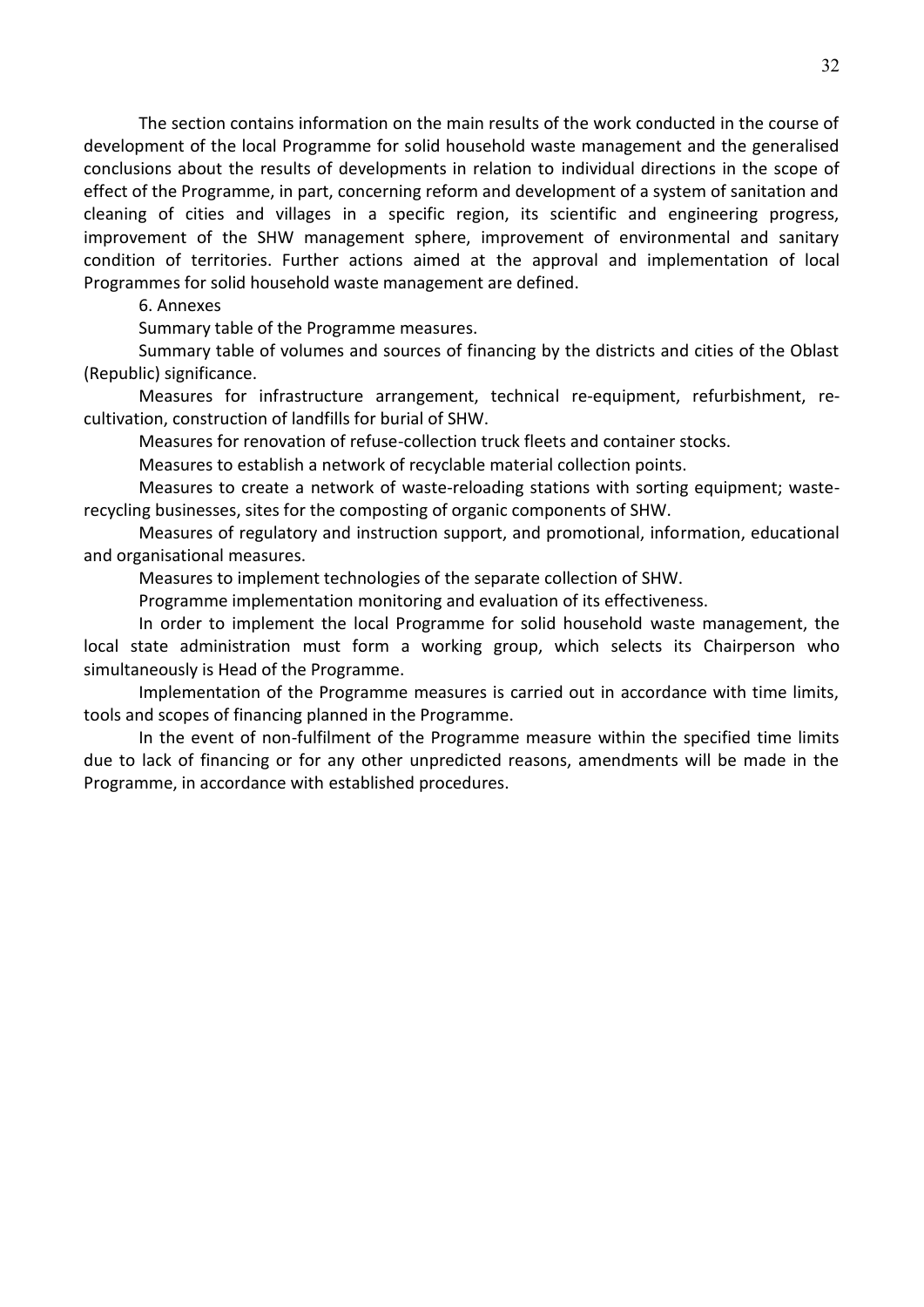### *Municipal programmes, models and methods for creation of city-wide systems, public utility companies and/or private business in the system of separate collection, transportation and further processing of PET containers and paper*

The complexity of organisational measures to manage the flow of solid household waste consists of the following components:

1. Development of an optimal schedule for the separate collection and transportation of solid household waste, depending on the local conditions.

Practical experience in reprocessing of solid household waste shows that there is no 'silver bullet' that meets all present-day requirements for both economic and conservational requirements. The method of solid household waste processing chosen for each specific region, city or village is selected based upon local conditions:

- composition and properties of the solid household waste, seasonal changes;
- annual volumes of solid household waste generation;
- climatic conditions;
- a demand for organic fertilisers, power resources and recyclable materials;
- economic factors.

The action plan regarding solid household waste management is based on the studying of waste flows and the assessment of available options. The plan includes the implementation of small 'experimental' projects, applying financial tools such as business plans that will make it possible to collect information and gain experience.

2. Organisation of separate collection of certain components of solid household waste by the container plan, and also (as an alternative) centres for collection and primary processing of household waste.

In order to ensure the operation of such a centre, it will be necessary to continually inform local residents about its availability and clearly explain its rules of use: what is to be put in which container and in what form. Since the effectiveness of operation primarily depends upon the degree of activity carried out by the general public, it is important to correctly choose its location, because the lower the effort are required from the population, the higher the degree of activity. It is convenient when such a centre is located, for example, near a large shopping centre, where people come to shop at least once a week. Even in cases of low activity by the general public, such a centre would be able to play a certain educational role, attracting attention to the problem of waste.

3. Economic encouragement of the entire system of collection, reprocessing and re utilisation of recyclable materials:

- setting of rates for the transportation of waste to collection points, depending on the amount of waste, its type, degree of contamination with mechanical inclusions and remnants of packaging materials;
- development of a material incentives system to encourage the general public to collect recyclable materials;
- creation of conditions for the proper operation of organisations in charge of operation of the housing stock, in part, material interest of their staff in the separate collection of solid household waste.

Proceeding from market prices on recyclable materials, calculations have been made, which demonstrate that Ukraine, by using waste-processing complexes containing waste-sorting lines and lines for thermal processing of solid household waste, can gain the following economic benefit from sales of recyclable materials: from paper and cardboard  $-$  UAH 180 million, metals  $-$  UAH 225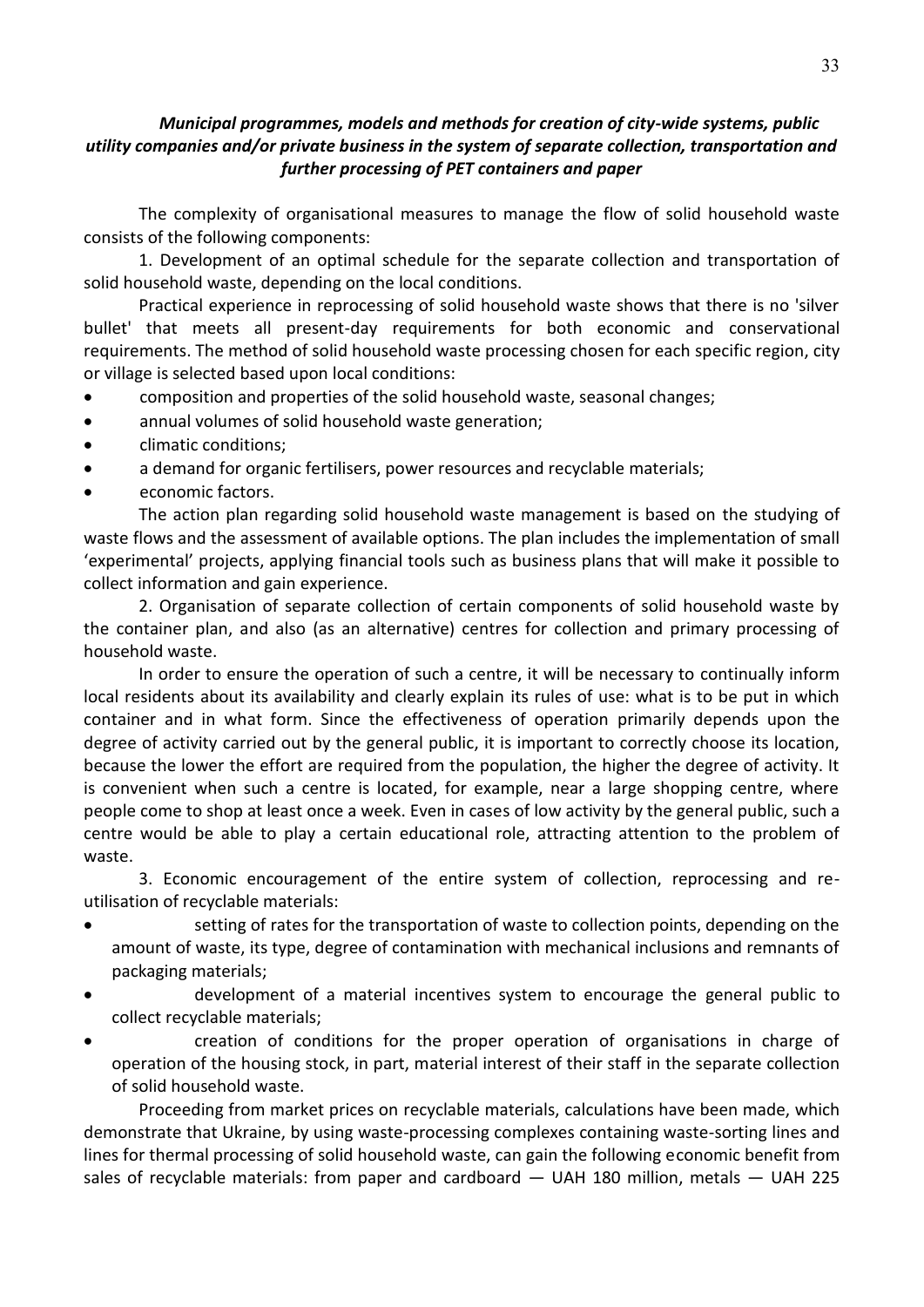million, scrap glass— UAH 40 million, polymers — UAH 740 million, textiles — UAH 80 million, and the generation of thermal and/or electric power for residential blocks and waste-processing complexes to the amount of UAH 35 million. The total economic benefit derived from the processing of secondary raw materials could reach UAH 1,300 million.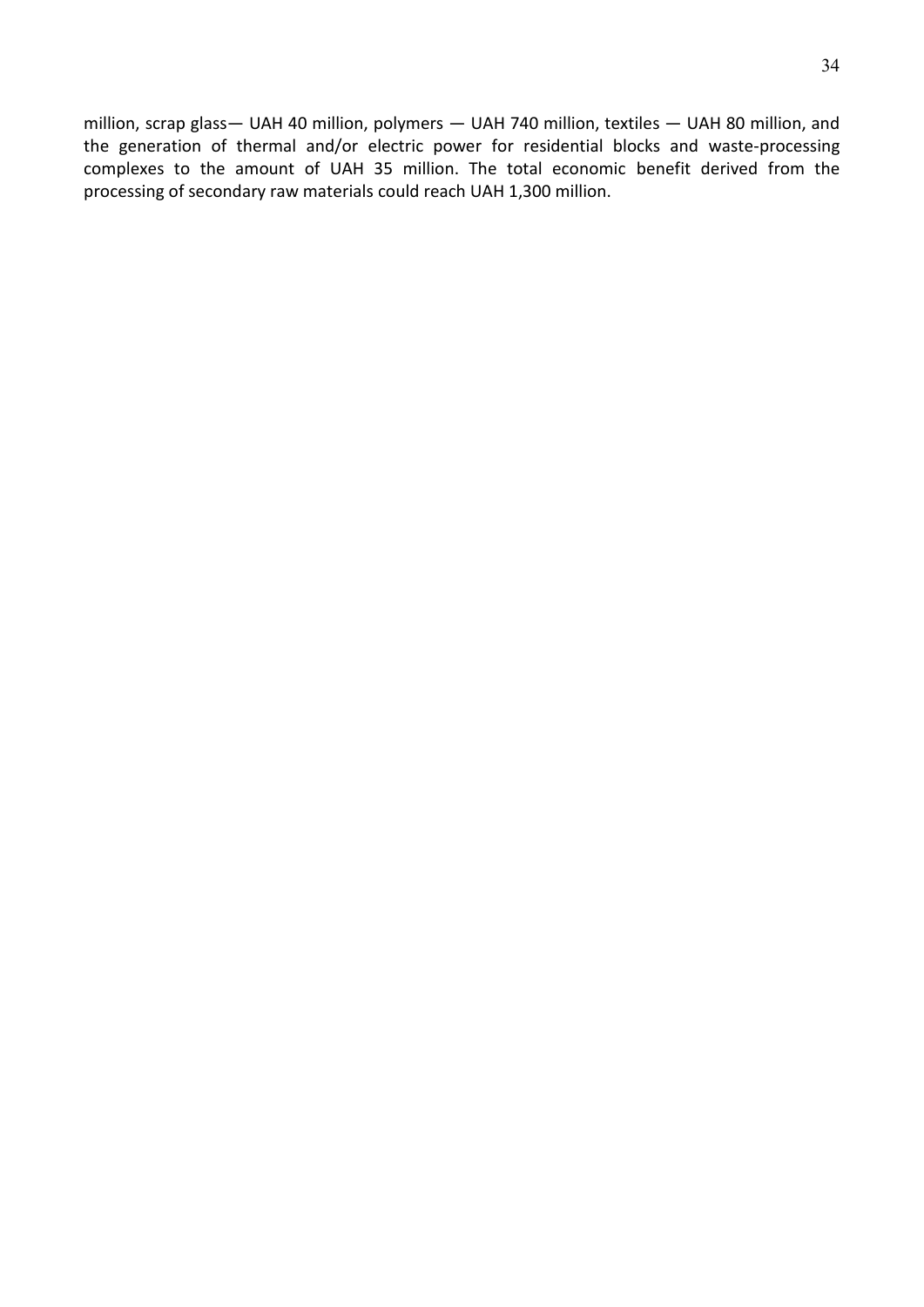#### *Information Campaigns/ Motivational Principles*

Anywhere in the world, any plan for the primary sorting, collection, transportation and processing of waste requires mandatory information support. The types of support can vary.

• Information booklets and other printed matter, disseminated among households, offices, institutions and other waste-generating entities. These materials contain detailed instructions on waste sorting, data on containers for their collection, on methods and time for removal; addresses of collection points for hazardous and large-size waste; give recommendations for organic waste composting; indicate contact information of respective inquiry services and governmental institutions.

• Specialised information services. Those services may be organised by regional or municipal authorities, as well as by specialised public organisations. They operate as either telephone information lines (the so-called 'green telephones'), or as information centres; they also conduct telephone and personal consultations on any matters related to waste management. The information centres work with the general public, organise lectures and practical classes for school children and younger learners in kindergartens; they can organise training sessions for businesses enterprises, companies and organisations. Sometimes these centres are established by municipalities at landfills and/or enterprises engaged in the processing and re-utilisation of waste. In a number of cases they can also conduct coordination and transportation of waste within their municipality or district.

An educational and information campaign must include four components:

- campaigns utilising the mass media;
- campaigns to raise population awareness;
- campaigns at educational facilities;
- a manual for SHW management.

UNDP/MGSDP experts may be engaged in the planning and preparation of information materials.

This kind of information support is financed by various state and municipal programmes, tax collected from private individuals and legal entities, international programmes and from fees that the information centres collect for the provision of certain paid services.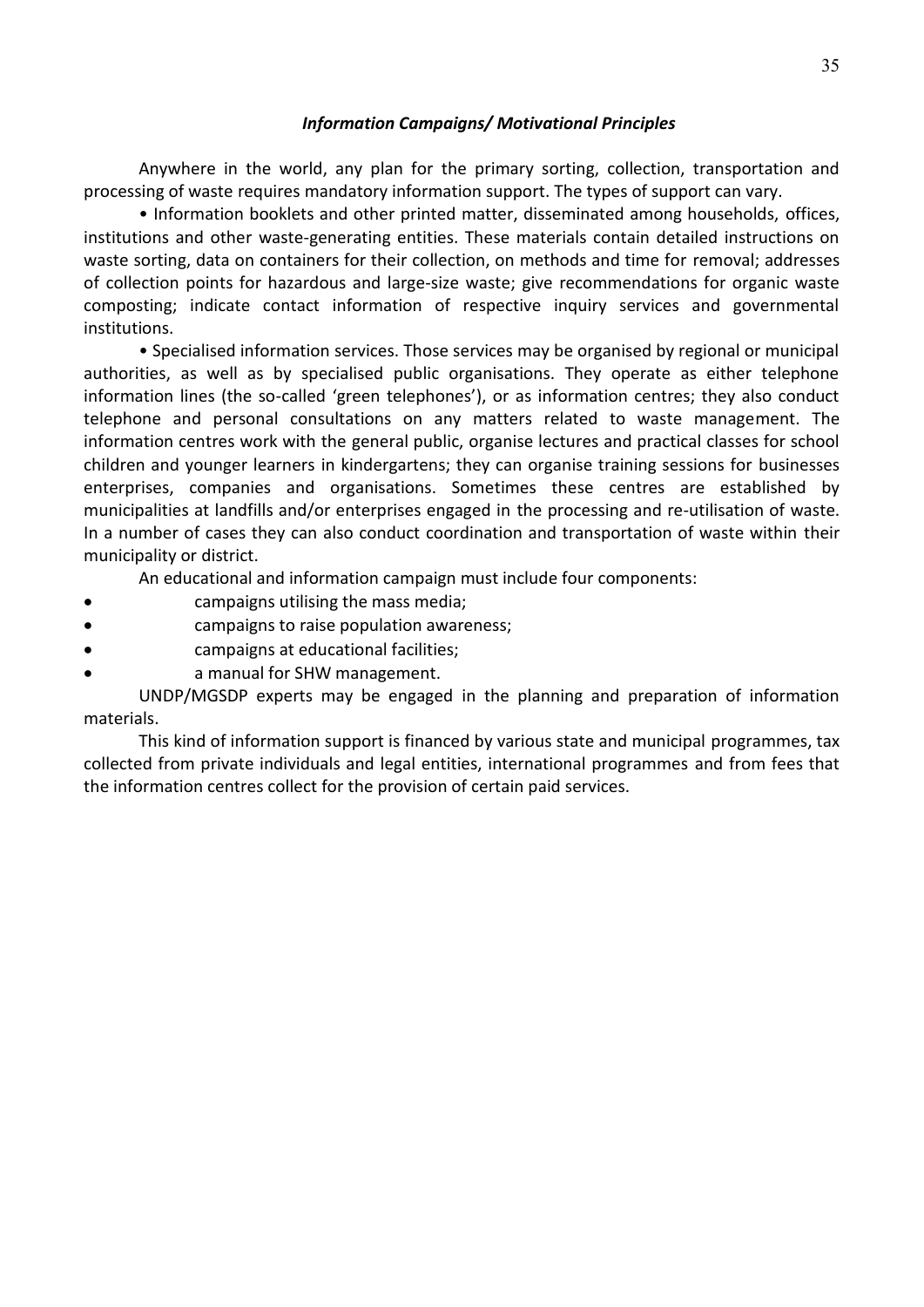### *Monitoring Methods*

Household waste management monitoring in the cities and villages of Ukraine must be carried out at a national, regional and local level.

- At the national level, monitoring methods include the following:
- analysis of the results of implementation of the State Programme for household waste management, setting and revision of goals and objectives of the state in the field of household waste management, as well as the development of draft legislation and regulatory requirements;
- analysis and determining of the priority ranking of projects in the sphere of solid household waste management, which can be financed from the state budget;
- studying opportunities to make amendments in Ukrainian legislation concerning the creation of economic, legal and social conditions for the implementation of the separate collection of solid household waste;
- monitoring the consistency of Ukrainian legislation in the area of household waste management with respect to European legislation.
	- At the regional level, monitoring methods include the following:
- definition of opportunities for cooperation between regions in the sphere of solid household waste management, to include the creation of inter-regional household waste management facilities, in part, enterprises for the sorting and processing of individual components of solid household waste;
- studying of the effects produced by household waste on the natural environment, especially that of solid household in waste landfills, located on land territories of Oblasts and Oblast centres that receive household waste.
	- At the local level, monitoring methods include the following:
- determining of household waste generation volumes (solid, large-size, decoration/renovation, liquid);
- determining the morphological composition of solid household waste and assessing and determining organisational measures to implement the separate collection of individual components of solid household waste;
- studying of household waste volumes generated in a city or village, which can be processed or re-utilised; determining the degree of reduction in volume of household waste transported for burial, and respective adjustment of time limits for the operation of solid household waste landfills;
- determining the volumes of financing from the local budget for the implementation of separate collection and other technologies for processing and re-utilisation of household waste;
- analysis of ways and incentives for the engagement of private businesses (domestic and foreign) to implement the separate collection of individual components of solid household waste, in part, for the acquisition of containers, designing, construction and operation of businesses reprocessing secondary raw materials derived from solid household waste.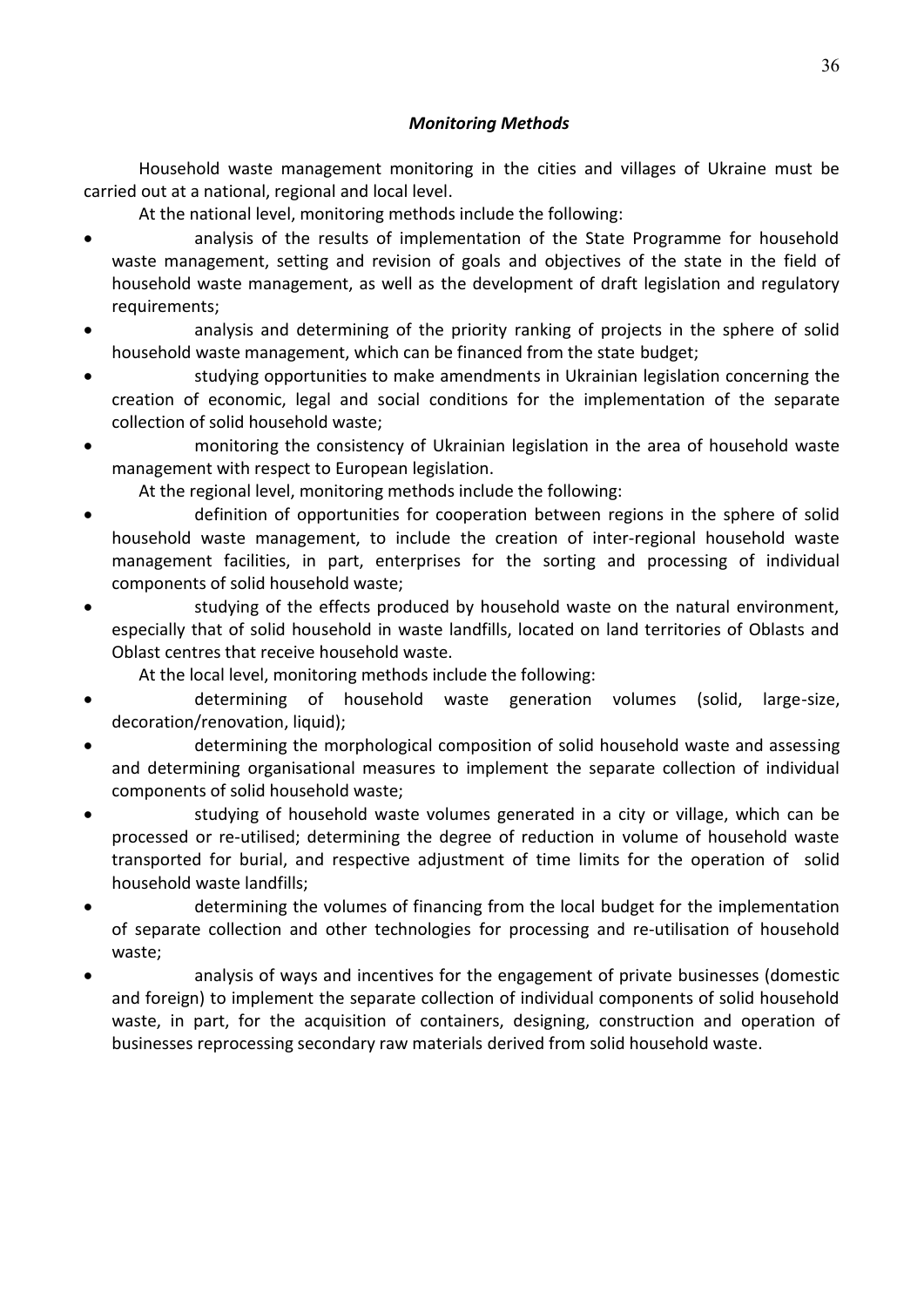# *The engagement of local and foreign investment in business. Public-private partnership in the sphere of household waste management*

Local and foreign investment to implement the effective operation of systems for the separate collection of individual components of solid household waste may be leveraged by the following directions:

- the creation of private enterprises to provide household waste removal services;
- the creation of enterprises engaged in activities for the collection and storage of secondary raw materials;
- the creation of enterprises engaged in the sorting and processing of solid household waste and its individual components.

In order to attract local and foreign investment to implement the effective operation of systems of separate collection of individual components of solid household waste, the household waste management systems must be transparent. Contractual and financial aspects must be clearly defined.

In this respect, effective controls on the part of bodies of local self-government as to those enterprises' compliance with environmental protection legislation and sanitary norms and rules, proper maintenance and technological servicing of operated equipment and the ensuring of the quality of household waste removal services, is necessary.

Bodies of local self-government, engaging private business in the implementation of separate collection of individual components of solid household waste, must clearly formulate their requirements to the bidders, namely:

- private enterprises, at their own expense, must install containers for the collection of individual components of solid household waste on the territory of a village or city; the placement of containers must be agreed upon with the respective organisations that operate the housing stock in that residential area, as well as with enterprises of the non-production sphere that are objects of household waste generation. Proposed container placement locations must meet the requirements of the sanitary standards and rules;
- private enterprise must possess specially equipped carrier vehicles to transport both the mixed household waste and its individual components;
- private enterprises must ensure that the designing, construction and operation of enterprises engaged in the collection and storage of secondary raw materials, as well as enterprises for the sorting and processing of solid household waste and their individual components, observe the requirements of both state and sector construction regulations, and sanitary and environmental protection legislation.

In order to close agreements with private businesses for household waste removal services, bodies of local self-government must engage qualified specialists in the drafting and discussion of the agreement, as well as in the further management and monitoring of activities set out in the service contract. It is also necessary to develop procedures for action in cases of a potential violation of contractual terms and conditions by the contacted private enterprise. In the training of such specialists, effective assistance can be provided by UNDP/MGSDP experts.

Cooperation between UNDP/MGSDP and bodies of local self-government is possible in the following form:

 the development and addition of any amendments to the: 'Requirements of enterprises providing household waste removal services in a residential area where an ACMAH is established and the separate collection of individual components of solid household waste is implemented'. To the documentation on the holding of tender-based bidding to provide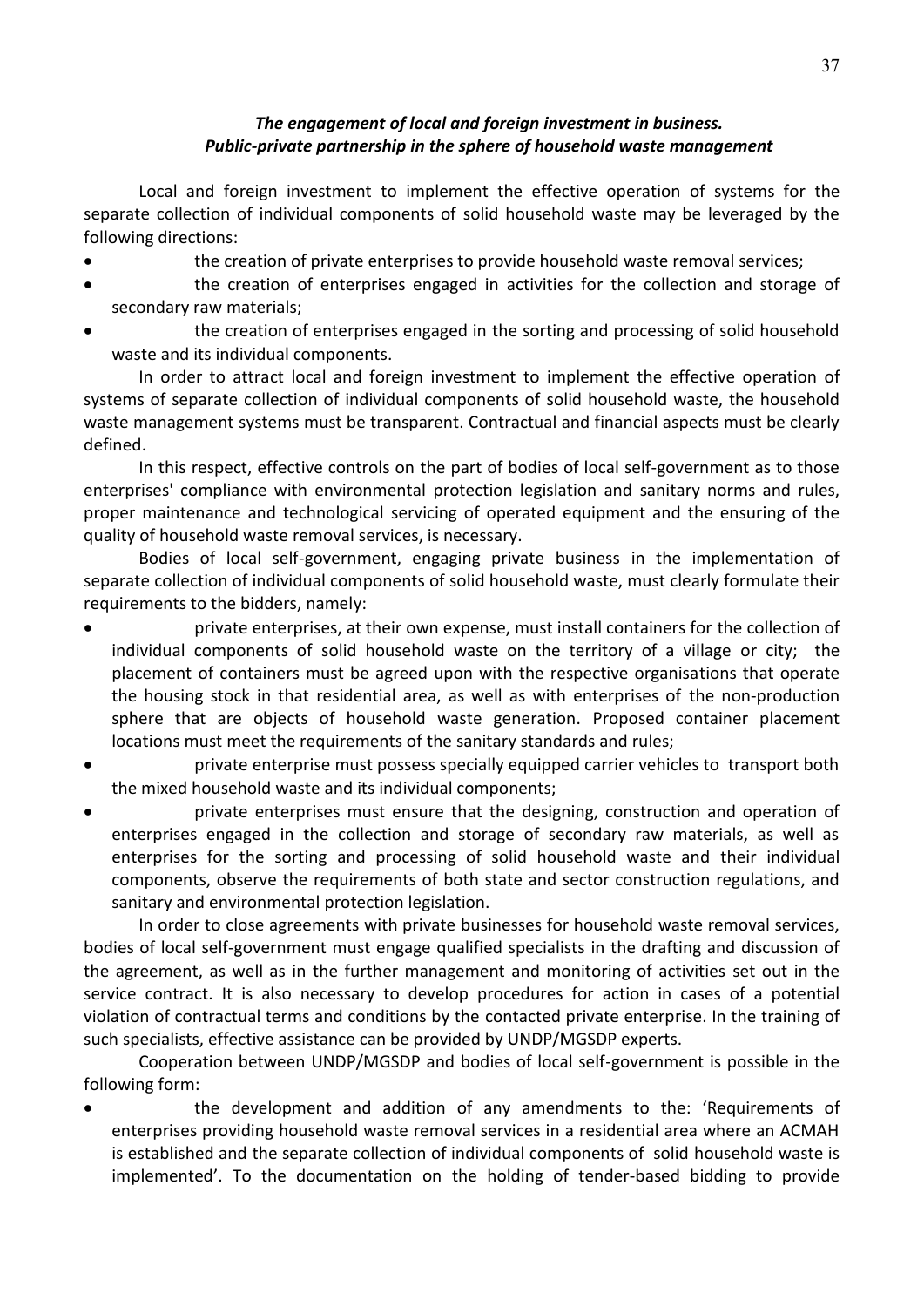household waste removal services for a specific territory which contains households that have established an ACMAH, and where the separate collection of individual components of solid household waste is being implemented;

- the studying of morphological components of solid household waste by volume and weight, and the development of recommendations concerning the approval of standards for the provision of services for mixed household waste removal, as well as their individual components as secondary raw material;
- the development of materials to conduct work aimed at the formation of public opinion regarding environmentally safe waste management;
- the conducting of educational and explanatory work concerning the procedures of separate collection of individual components of solid household waste with household waste removal service providers, as well with other staff of the housing and utilities industry who are engaged in operations in the field of redevelopment and household waste management in cities, in part, in multi-apartment houses where ACMAHs were created.

Denmark, Sweden, Belgium, the Netherlands, Germany and Austria are the leading European countries when it comes to resolving the problem of solid household waste. This includes the interrelated environmental, economic and technological problems. In these countries less than 20% of solid household waste is sent to landfill. Between 45 and 60% is reprocessed as secondary raw materials or is used for composting. In the majority of European countries 25 to 35% of solid household waste is incinerated.

Thus, the European Union operates over three hundred and fifty waste-incineration enterprises. Over the last decade, Germany alone has built new waste-incineration plants that handle five million tonnes per year. The total capacity of German waste-incineration plants is now twenty million tonnes per year.

In the Netherlands, the share of household waste being processed at waste-incineration plants reaches 41%, in France  $-$  45%, in Belgium  $-$  47%, in Sweden  $-$  56%, in Japan  $-$  74%, in Switzerland — 80%.

At the same time, the implementation of waste-incineration technologies requires a comprehensive approach to household waste management: simultaneous implementation of the separate collection of household waste, waste sorting and waste incineration, with observance of sanitary and environmental requirements.

A considerable interest in the sphere of household waste management in Ukraine is seen from private capital and investors. The most burning issues are the separate collection of resource rich components of SHW, waste sorting and waste processing and the extraction and utilisation of biogas. Capital investments in the resolution of the solid household waste problem must be focused on the creation of the most progressive models of waste management.

GREENCO, a company that uses the latest innovative technologies in the sphere of household waste management, operates in the Ukrainian cities of Kyiv, Dnipropetrovsk, Donetsk, Sumy, Cherkasy and Zhytomyr.

Since 2006, АVЕ, an Austrian household waste management company, has been operating in the Ivano-Frankivsk Oblast, in the city of Kolomyia, in the cities of Mukacheve and Lviv, and in the Lviv Oblast.

The German company REMONDIS operates in seven Ukrainian cities including Kyiv, Cherkasy, Melitopol and Zaporizhya. It provides services for 1.5 million residents. It annually collects and processes 500 thousand tonnes of household waste. In Zaporizhya, the company has built a sorting station with a monthly capacity of four thousand tonnes of solid household waste, which reduces the volume of burial of household waste by an impressive 30%.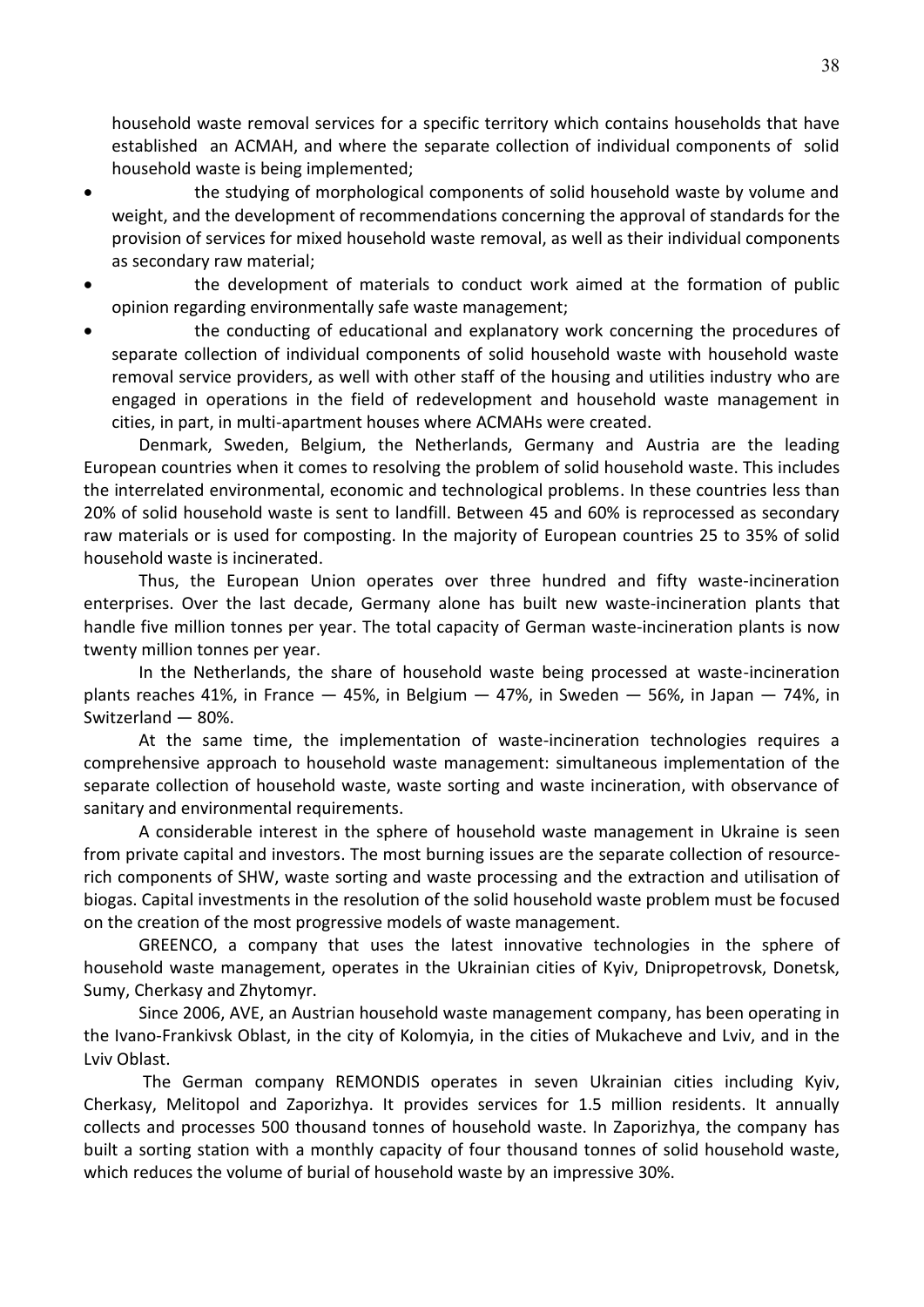The French company VEOLIA, provides services for household waste management in four Ukrainian cities, Kyiv, Ternopil, Chernivtsi and Yalta.

In 2004, as a result of cooperation between the 'Danish environmental assistance to Eastern Europe' (DANCEE) organisation, the Ministry of the Environment of Denmark and the State Committee for Housing and Utilities, a National Strategy for solid household waste management in Ukraine was developed and approved.

Over the six years that have passed since that time, certain changes have occurred in Ukraine, *inter alia*, those related to the improvement of legislation in the sphere of household waste management, aimed at the creation of conditions for a reduction of household waste generation, appointment to the Ministry for Matters of Housing and Utilities the specially authorised central body of the state executive power in the sphere of household waste management, definition of requirements to household waste management. The Law 'On housing and utility services' was adopted, which defines the Customers, Producers and Service Providers, in part, in relation to household waste removal, their rights and responsibilities and interrelation procedures.

Now is the time for a profound re-thinking of the provisions of the 2004 National programme for household waste management in Ukraine, in the light of changes in 2004 that have occurred, and for the development of new goals and plans in that sphere, with reference to the state policy orientation to create conditions for the development in Ukraine of a valid self government through decentralisation of public administration within the context of principles of the European Charter of Local Self-Government. This is the goal of the activities of the Municipal Governance and Sustainable Development Programme, implemented by the UN Development Programme in Ukraine. The experience that the Programme gained in assistance to inclusive governance aimed at the improvement of the quality of life for the populations of twenty nine Ukrainian cities, testifies to the readiness of the Programme for household waste management to provide support on a national and municipal level, and to be engaged, along with the Ministry of Regional Development, Construction and Housing and Utilities and other interested parties, in the development of a revised strategy for household waste management in Ukrainian cities and villages.<br>With regards to the limited scope of the state budget, the Ministry of Regional

Development, Construction and Housing and Utilities, works on the creation of conditions for development in the sphere of public-private partnership, expansion of Ukraine's international connections and attraction of additional investment resources to the sector. Businesses in this sector cooperate with the World Bank, European Bank for Reconstruction and Development, European Investment Bank, KFW bank and with programmes and projects of the European Union.

In 2009, within the framework of an Agreement between the governments of Ukraine and Germany on consulting and technical cooperation, with the assistance of the Ministry or Housing and Utilities, the Kremenchuk City Council and the KFW bank of Germany signed a financial agreement to implement the 'Re-utilisation of solid household waste in the city of Kremenchuk'. This envisaged the sanitation of the existing landfill with the installation of six wells to collect landfill gas, in accordance with the Kyoto Protocol tools.

In September 2010, in the Transcarpathian Oblast, an EU project for household waste management, aimed at waste management improvement in East-European countries within the existing programme of the European Neighbourhood and Partnership Tool (ENPT) was initiated. The 'Reutilisation of waste — ENPT East' project is primarily aimed at giving assistance to partner countries in their efforts focussed at a reduction of risks connected with the unwise use of waste that poses pollution threats for the environment, society and natural resources.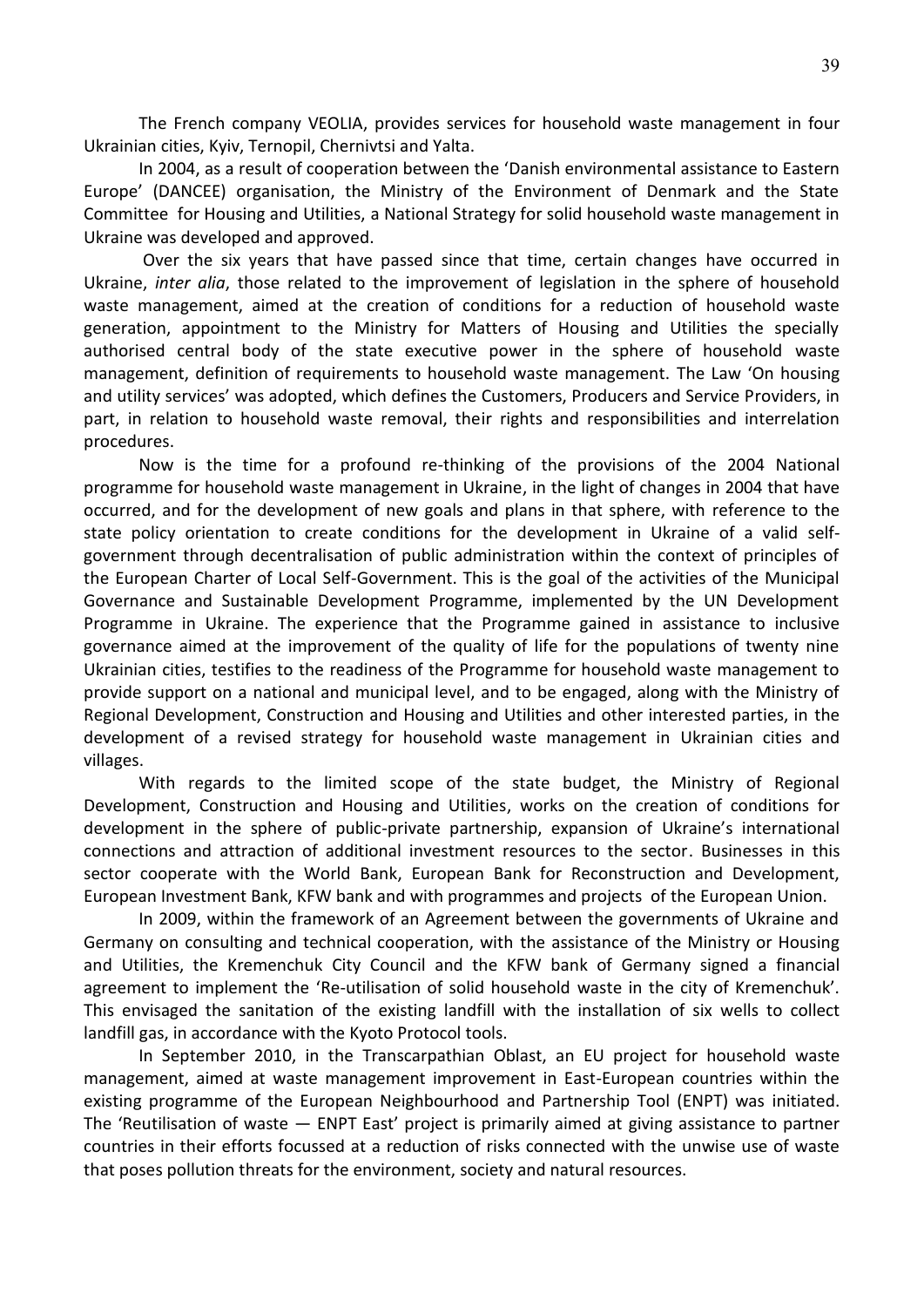The Swiss Cooperation Bureau assists in financing of the Swiss-Ukrainian project 'Support to decentralisation' (DESPRO). The project started in 2007 and will end in 2012. The project is aimed at enabling communities to improve living standards of their members through the mobilisation of human and material resources of the community itself, and the attraction of external resources.

During its first three-year stage, the DESPRO project worked at local, regional and national levels for the implementation of the following tasks:

1. Development of decentralised models in the provision of public services, in part, improvement of public utilities (water supply) and social services through a greater degree of involvement of local communities and citizens' associations.

2. Assistance to integration of a model for decentralised service provision in the system of local authorities.

3. Taking into account experience and best practices gained in the pilot regions in the course of preparation of the national action plan as regards decentralisation.

The target regions selected for implementation of project tasks were the Autonomous Republic of Crimea (Bakhchisaraysky, Nyzhniogirsky and Leninsky Districts, and cities of Ostanine, Gornostayivka, Begerove, Bryanske, Viline, Sevastyanika, Pryrichne, Dvuricchia, Pshenychne, Sadove and Burevisnyk) and Vinnytsia Oblast (Tulchynsky, Kalynivsky, Illinetsky Districts and cities of Ivaniv, Cherepashyntsi, Hushchyntsi, Nova Hreblya, Ulyanivka, Kyrnasivka, Shpykiv, Suvorivske, Kryshchentsi, Dashiv, Yastrubyntsi, Illinetske, Slobodyshche).

The second stage of the DESPRO project is the further implementation of the models developed and the experience in other regions of Ukraine, support for the reform of local self government and the reform of the administrative and territorial system. Within the period from 2010 to 2012, the Project will provide further support to the communities for decentralised service provision, by expanding the scope of its activities and the spheres of influence. Apart from Vinnytsia Oblast and Crimea, the Project operates in Sumy Oblast. In addition to the field of water supply, DESPRO supports local projects for the re-utilisation of solid household waste.

The 'Local community-oriented development' Project is a joint project by the European Union and the UN Development Programme. The Project assists populations in small cities and in rural communities to organise themselves by establishing community organisations, and to independently determine local development priorities. From the start of the Project's activities in 2007 to September 2010, its operations covered 1,125 villages and small cities in Ukraine.

The aim of the 'Municipal Governance and Sustainable Development Programme', which is also implemented by the UN Development Programme in Ukraine, is to assist participatory governance to improve the quality of life in Ukrainian cities.

The Municipal Governance and Sustainable Development Programme actively helps bodies of local self-government in such cities as Bakhchisaray, Dzhankoi, Evpatoria, Zuya, Novo-Ozerne, Pervoimayske, Shcholkine, Nyzhniogirsky, Krasnogvardiyske, Vinnytsia, Mohyliv-Podilsky, Tulchyn, Kalynivka, Kirovske, Ivano-Frankivsk, Halych, Dolyna, Ukrainka, Kaharlyk, Rubizhne, Lviv, Mykolayiv, Voznesensk, Rivne, Hola Prystan, to improve the sanitary and epidemiological well-being of the population through the creation of the necessary conditions to encourage the engagement of people to collect and store certain types of SHW as recyclable material, and provides the population with SHW removal services at correct level and quality.

Using the social mobilisation approache, the Programme assists the creation of respective organisations of local communities, educational facilities, small businesses and civil society organisations. These organisations are established in selected Ukrainian cities by the self-assistance and effective governance principles. Interventions by the Programme develop these organisations' institutional capacity in such a way as to enable them to plan, mobilise resources and set priorities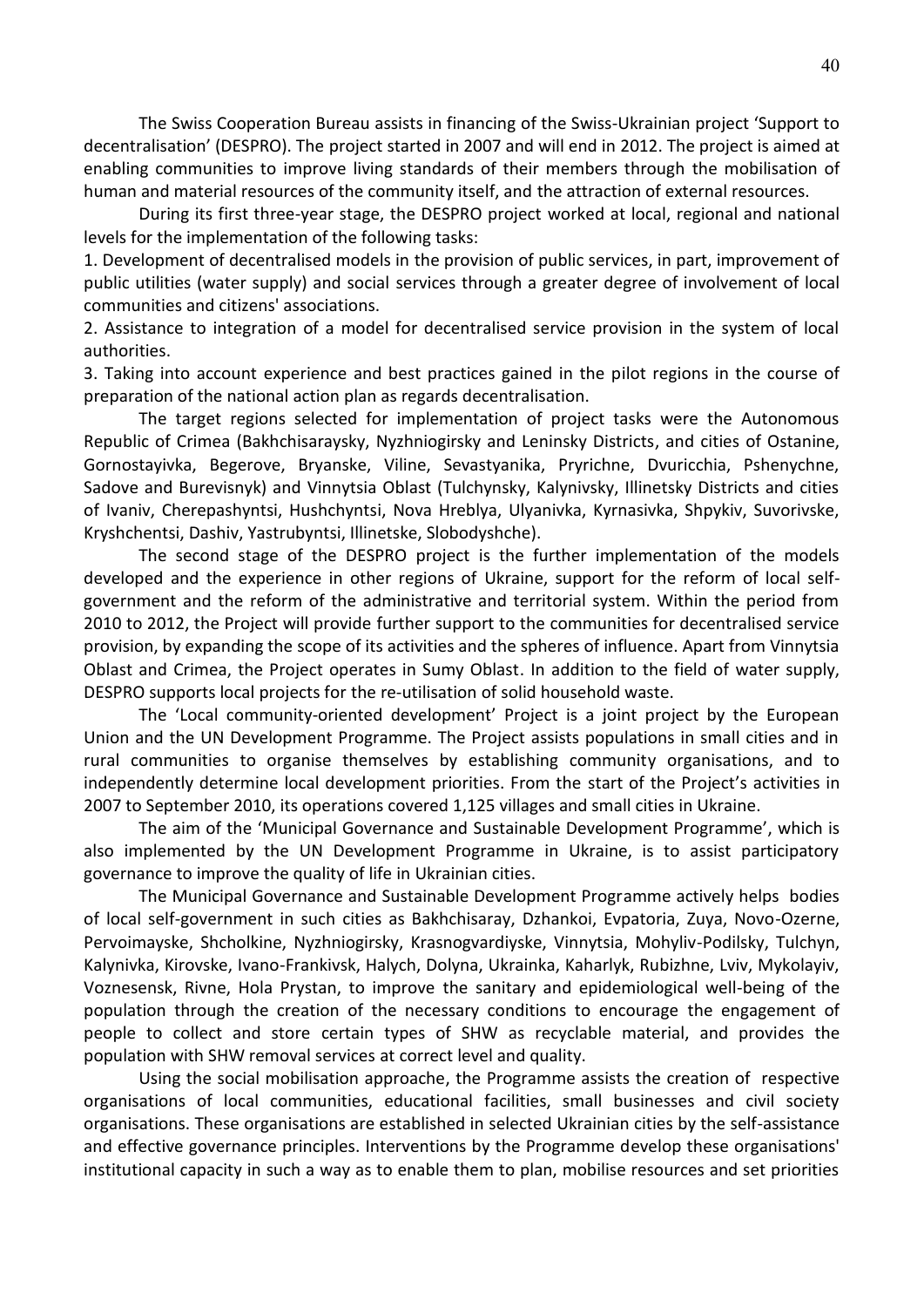in resolving their social, economic and environmental problems in a sustainable manner. This will ultimately promote the achievement of Ukraine's Millennium Development Goals. This is undertaken with the support of the respective city councils and other domestic/ international development agencies. City councils include community plans in their own city development plans and allocate resources for the implementation of these. Therefore, the process of sustainable local development progresses literally by the 'bottom-to-top' principle. It moves from the local level across the entire scheme to the national level.

The main goal of the 'Crimean integration and development programme Project' is to support long-term sustainable development of the Autonomous Republic of Crimea, whilst taking into account its national and cultural diversity. In part, activities of the CIDP UNDP are aimed at fighting poverty in rural districts of Crimea through the implementation of effective models of social and economic development and support of democratic processes, institutes and partnerships.

The Programme cooperated with Crimean authorities at all levels — village, city and district councils, state administrations, the ARC Supreme Council, the ARC Council of Ministers and Crimean line Ministries, including the Ministry of Economy, the Ministry of Education, the Ministry of Agrarian Policy.

Financing for the project is provided by the government of Canada (CIDA), the European Commission and the UN Development Programme.

Apart from that UNDP actively seeks partners to implement new promising directions of activities in the Crimea: skills training for local leaders, the creation of information spaces in rural areas, ensuring the transparency of bodies of power, gender equality promotion, implementation of initiatives to upgrade efficiency and of use of energy, water and land resource.

Experience gained by the Programme in assistance given to participatory governance to improve the quality of life for the populations of twenty nine Ukrainian cities, affirms the Programme's readiness to support the sphere of household waste management at the national and municipal levels and to take part, together with the Ministry of Regional Development, Construction and Housing and Utilities and other interested parties, in the development of an updated strategy of household waste management in residential areas of Ukraine.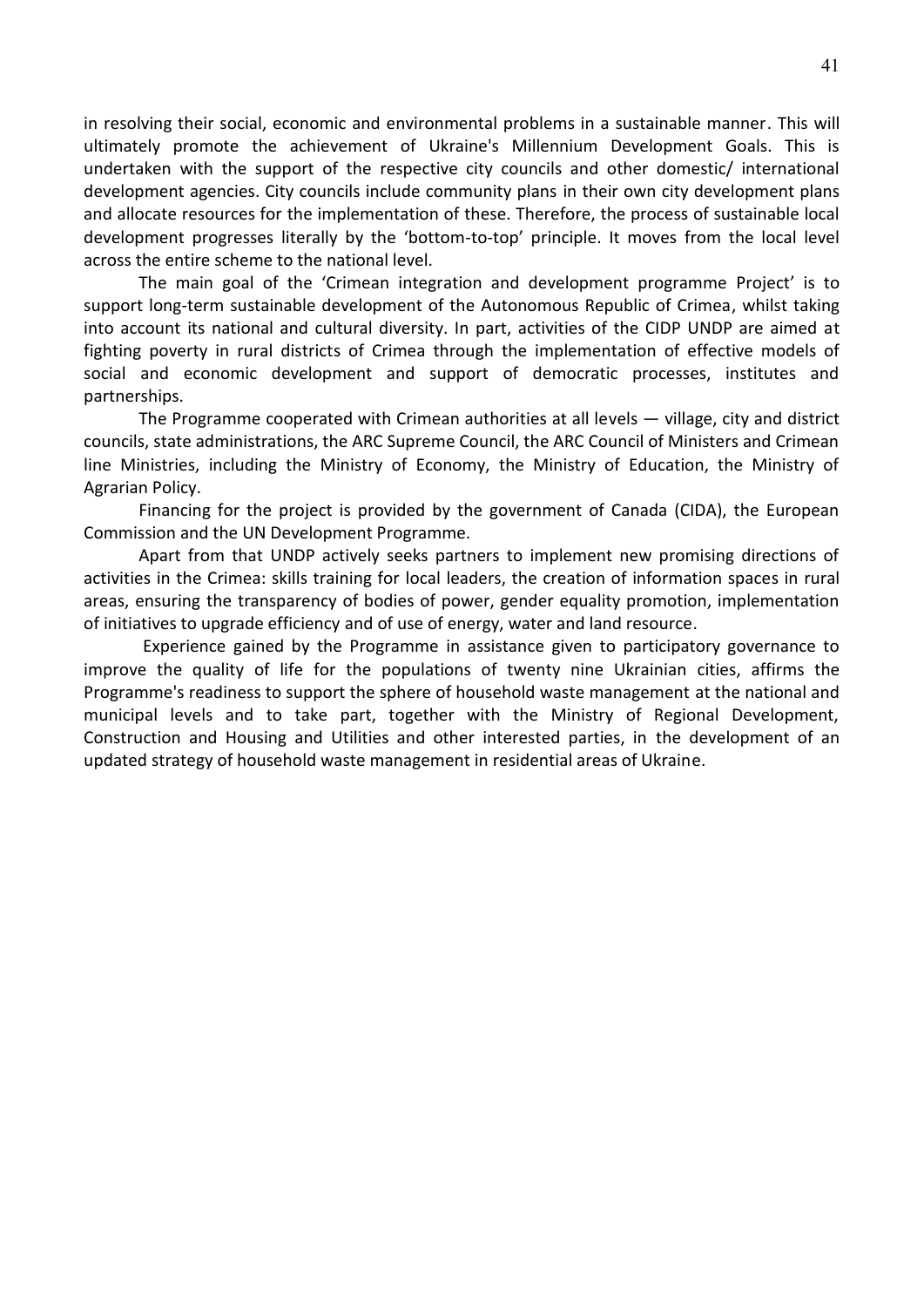# **RECOMMENDATIONS of the All-Ukrainian Seminar for Matters of Solid Household Waste Management 'Sanitation 2011'** 2<sup>nd</sup>-3<sup>rd</sup> of June, 2011, Berdyansk

The level of cleanness of a city or a village is a reflection upon the image of the local authorities. This however is dependent upon the authorities' ability to create and support the proper functioning of a solid household waste management system in harmony with environmental, sanitary and epidemiological concerns.

This seminar was attended by representatives of local bodies of executive power and local self-government, business leaders, institutions and organizations working in the field of household waste management, representatives of public organisations and foreign companies.

The seminar participants discussed the challenges and prospects for the development of household waste management, familiarised themselves with the experience gained and updated technologies, and also with opportunities to upgrade the level and quality of services. They noted the need for an integrated approach to solving problems with household waste management, priority implementation of the separate collection of household waste, waste-sorting and waste processing technologies, energy-conservation technologies, and discussed the possibilities of extraction and utilization of biogas and effluents from waste dumps and solid household waste landfills.

Having heard and discussed various reports the participants

#### *noted:*

- the urgency and importance of the annual All-Ukrainian seminar on household waste management;
- the existence of problems in the sphere of household waste management, which need to be addressed, namely, the lack of separate collection systems of solid household waste, its reprocessing and recycling; inconsistency between energy tariffs for household waste removal services and cost of their provision, degradation of condition of household waste landfills;
- the necessity to attract investments in that area:
- further promotion of the competitive environment is needed;

#### *recommended:*

#### *to the Ministry of Regional Development, Construction and Housing and Utilities*

- to ensure implementation of the 'Programme for solid household waste management', approved by Decree of the Cabinet of Ministers of Ukraine Nº 265 of the 4<sup>th</sup> of March 2006;
- an expedited submission, following the approved procedures, of the draft Law of Ukraine 'On amendments to Article 2 in the Law of Ukraine On public procurement';
- accelerated adoption of such regulations:
	- Changes in the Procedures for tariff setting for household waste removal services, approved by Resolution of the Cabinet of Ministers of Ukraine № 1010, dated the  $26^{th}$  of July 2006 ;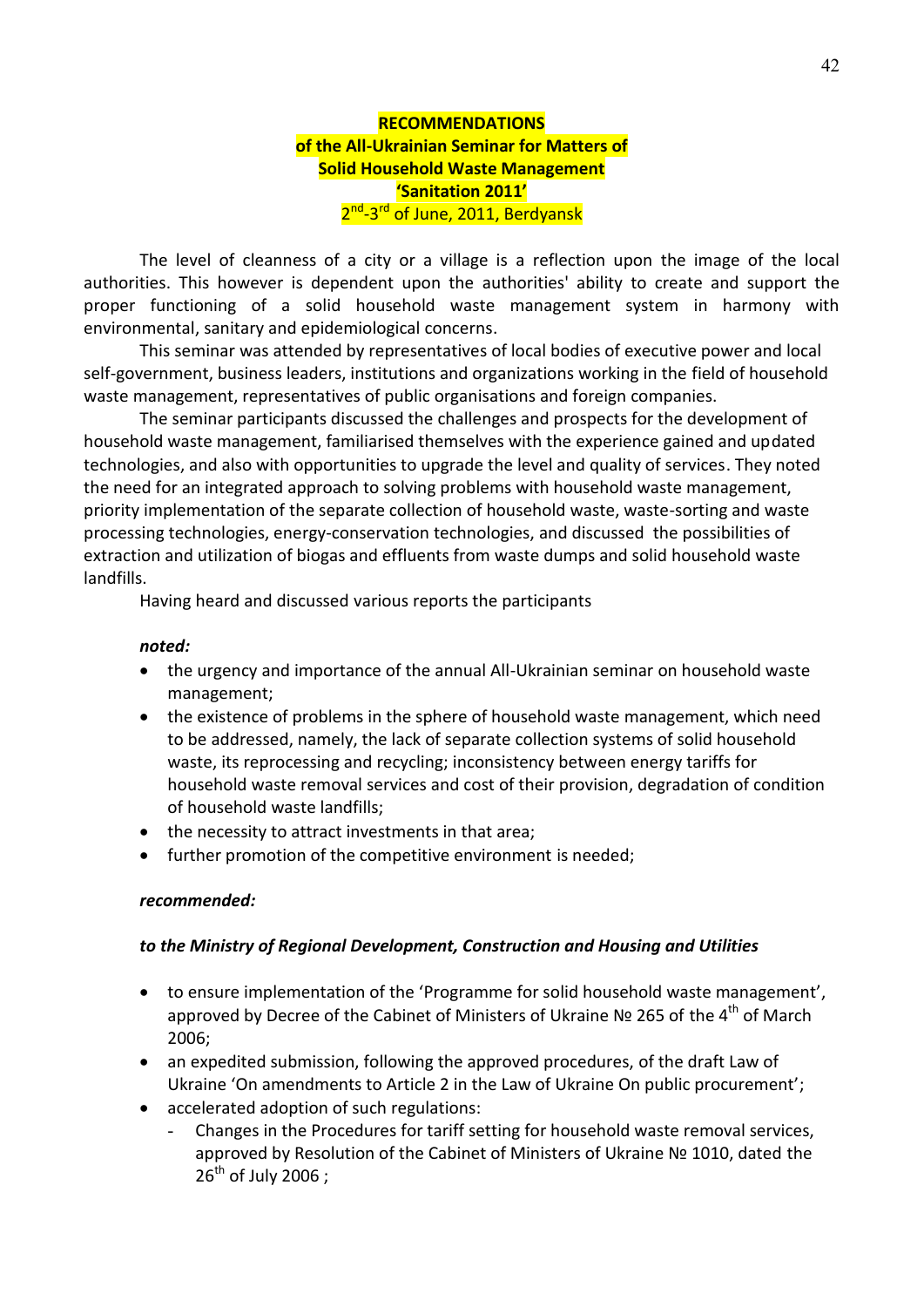- Procedures for contest-based bidding for provision of household waste removal services;
- Rules of operation of facilities for handling, sorting, processing and disposal of household waste;
- Methodology for separate collection of household waste,
- DSTU (State Standard) 'Containers for household waste. General technical requirements';
- DBN 'composition, contents, designing procedures, coordination and approval of plans for sanitation cleaning of a residential area';
- promoting searches for investors and attracting financial resources in household waste management sphere, and implementation of new technologies in the regions;
- coverage, in the media, solutions to the problems and issues of reform and development of household waste management sphere in Ukraine;

### *for local bodies of executive power and local self-government*

- to approve local programs of solid household waste management, ensuring their financing;
- to determine, on a competitive basis, legal entities that, within a specified territory, shall collect and transport household waste by specially equipped carrier vehicles;
- initiate conclusion, by the owners or tenants, users, including tenants of apartment houses and land plots, of contracts with entities, which, in accordance with the approved procedures, were determined to be providers of the household waste removal services;
- to approve plans for sanitation of residential areas;
- to adopt rules for household waste removal service provision;
- to exercise control over compliance by legal entities and private individuals with the requirements in the sphere of household waste management, and to consider administrative offense cases, or transfer the respective materials to the other state bodies, in case of deviations from legislation on waste;
- envisage in local budgets reimbursements for the difference between approved tariffs for household waste removal services and economically substantiated costs of provision of those services;
- carry out organisational measures to establish a proper system of collection of household waste;
- assist in the implementation of modern methodologies and technologies in the sphere of household waste management: use separate collection of household waste, waste sorting, waste processing energy-efficient technologies, technologies for production and utilization of biogas, effluents neutralisation in waste dumps and solid household waste landfills;
- to assist investment attraction, to use leasing and credit plans to solve problems in the sphere of household waste management;
- to carry out explanatory work among the population about ways to reduce negative impact of waste on the environment and human health;
- coverage in the media of solutions to the problems and issues of reform and the development of household waste management in Ukraine.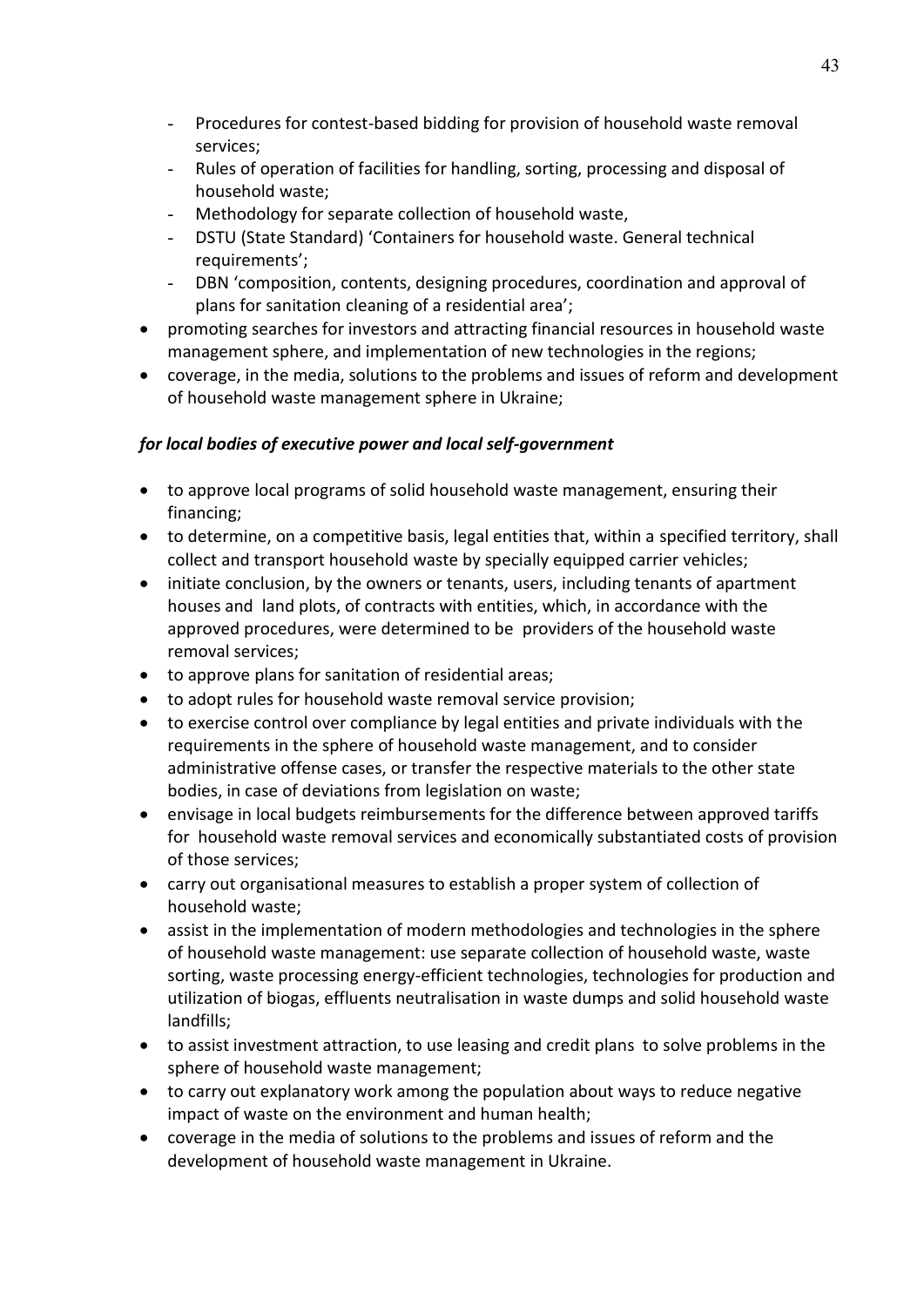Annex1 to the Rules

#### **STANDARD AGREEMENT on provision of household waste removal services**

|                                                                                               | 20 |
|-----------------------------------------------------------------------------------------------|----|
| (Name of city/ village)                                                                       |    |
| (Name of the economic entity that provides the services,                                      |    |
| or of company accounting for the assets (entity authorised by them)                           |    |
| in the person of                                                                              |    |
| (position, full name)                                                                         |    |
| (document name, date and number)                                                              |    |
| approved by ___________<br>(name of authority)                                                |    |
| (hereinafter - "the Contractor"), as one Party hereto, and                                    |    |
| (full name of the private individual who is the owner                                         |    |
| (tenant, lessee) of apartment (house)                                                         |    |
| or                                                                                            |    |
| (name of legal entity)                                                                        |    |
|                                                                                               |    |
| (position, full name)                                                                         |    |
| proceeding from                                                                               |    |
| (document name, date and number)                                                              |    |
| approved by                                                                                   |    |
| (name of authority)                                                                           |    |
| (hereinafter - "the Customer""), as the other Party hereto, have made and entered the present |    |

*(hereinafter - "the Customer'"), as the other Party hereto, have made and entered the present Agreement about the following*

Subject Matter of the Agreement

1. The Contractor hereby undertakes to provide household waste removal services, in accordance with a schedule, and the Customer undertakes to make payments for the services, according to the tariffs set, within the time limits and on terms and conditions envisaged by the present Agreement (hereinafter - "the Services") on the basis of the decision

\_\_\_\_\_\_\_\_\_\_\_\_\_\_\_\_\_\_\_\_\_\_\_\_\_\_\_\_\_\_\_\_\_\_\_\_\_\_\_\_\_\_\_\_\_\_\_\_\_\_\_\_\_\_\_\_\_\_\_\_\_\_\_\_\_\_ (name, date and number of the document specifying

\_\_\_\_\_\_\_\_\_\_\_\_\_\_\_\_\_\_\_\_\_\_\_\_\_\_\_\_\_\_\_\_\_\_\_\_\_\_\_\_\_\_\_\_\_\_\_\_\_\_\_\_\_\_\_\_\_\_\_\_\_\_\_\_\_\_

\_\_\_\_\_\_\_\_\_\_\_\_\_\_\_\_\_\_\_\_\_\_\_\_\_\_\_\_\_\_\_\_\_\_\_\_\_\_\_\_\_\_\_\_\_\_\_\_\_\_\_\_\_\_\_\_\_\_\_\_\_\_\_\_\_\_

\_\_\_\_\_\_\_\_\_\_\_\_\_\_\_\_\_\_\_\_\_\_\_\_\_\_\_\_\_\_\_\_\_\_\_\_\_\_\_\_\_\_\_\_\_\_\_\_\_\_\_\_\_\_\_\_\_\_\_\_\_\_\_\_\_.

the contractor for household waste removal services) and in accordance with the sanitation plan approved

(name, date and number of act on approval of plan

of sanitation of city/ village)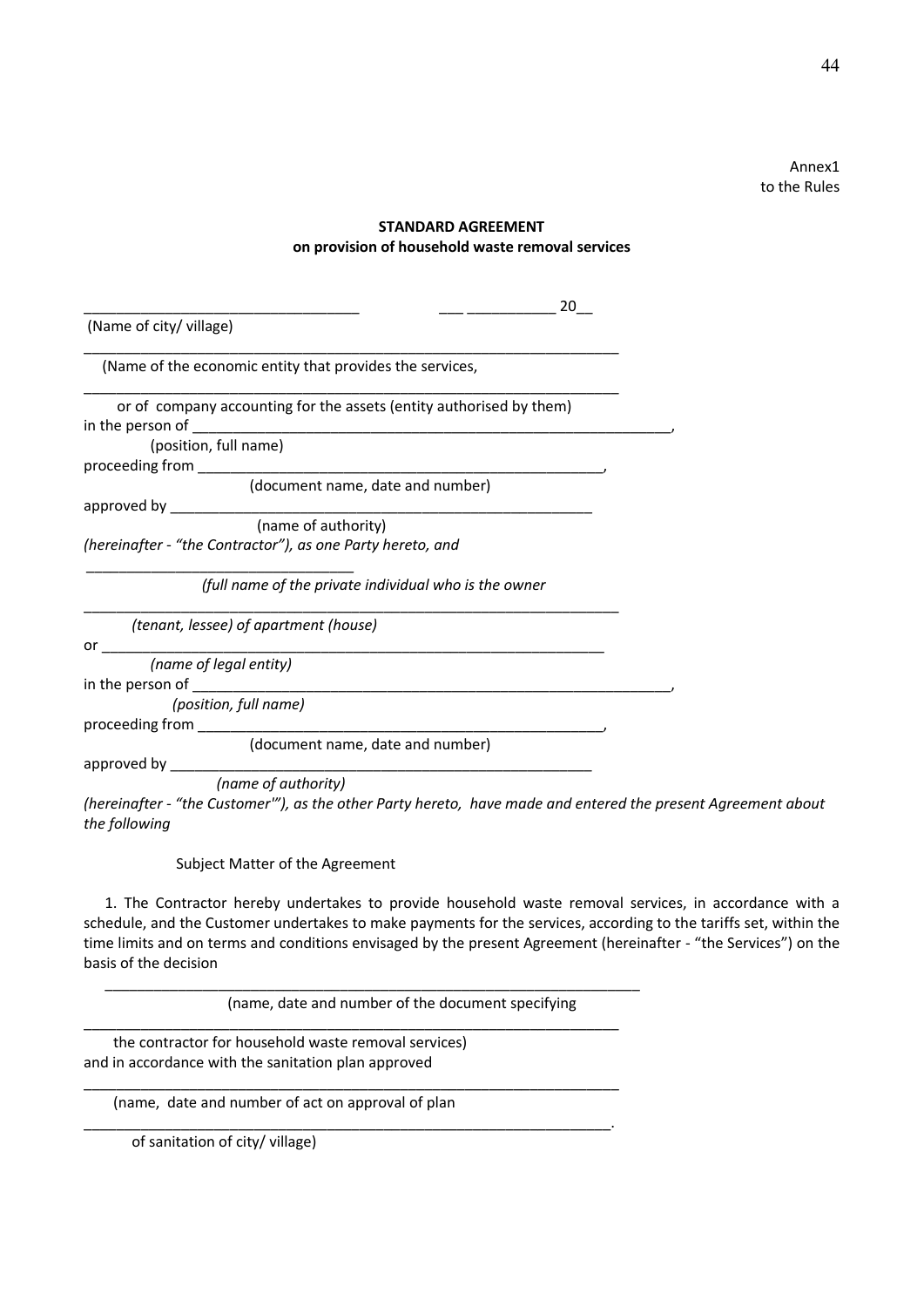| 2. The Contractor shall provide the Customer with services for removal of solid, bulky,            |
|----------------------------------------------------------------------------------------------------|
| renovation and liquid waste.                                                                       |
| 3. Services for removal of solid waste shall be provided by                                        |
|                                                                                                    |
| (container, containerless - specify)                                                               |
| 4. For removal of solid waste by the container scheme, technically serviceable containers shall be |
| used _____________________________                                                                 |
| (quantity)                                                                                         |
| with the capacity of ___ cubic meters, belonging to ____________________________                   |
| (the Customer,                                                                                     |
|                                                                                                    |
| the Contractor - specify)                                                                          |
| including those for separate collection, in part, the following household<br>waste:                |
|                                                                                                    |
| (quantity)                                                                                         |
| of containers with the capacity of ____ cubic meters, belonging to ____________                    |
|                                                                                                    |
| (the Customer, the Contractor - specify)                                                           |
| glass - _____________ containers with the capacity of ________ cubic meters,                       |
| (quantity)                                                                                         |
|                                                                                                    |
| (the Customer, the Contractor - specify)                                                           |
| paper - _____________ _______ containers with the capacity of ______ cubic meters                  |
| (quantity)                                                                                         |
|                                                                                                    |
| (the Customer, the Contractor - specify)                                                           |
| non-ferrous metals - ____________ containers with the capacity of ____________ _________           |
| (quantity)                                                                                         |
|                                                                                                    |
| (the Customer, the Contractor - specify)                                                           |
| organic matter, which is a part of household waste, -                                              |
|                                                                                                    |
| _____ ______ containers with the capacity of ____________ cubic meters belonging to                |
| (quantity)                                                                                         |
|                                                                                                    |
| (the Customer, the Contractor - specify)                                                           |
| secondary raw material, which is a part of household waste, -                                      |
| (quantity)                                                                                         |
| containers with a capacity of ______ cu. meters belonging to ______________                        |
| <u> Andrew Maria (1989)</u>                                                                        |
| (the Customer, the Contractor - specify)                                                           |
| hazardous waste, which is a part of household waste, - ____________                                |
| (quantity)                                                                                         |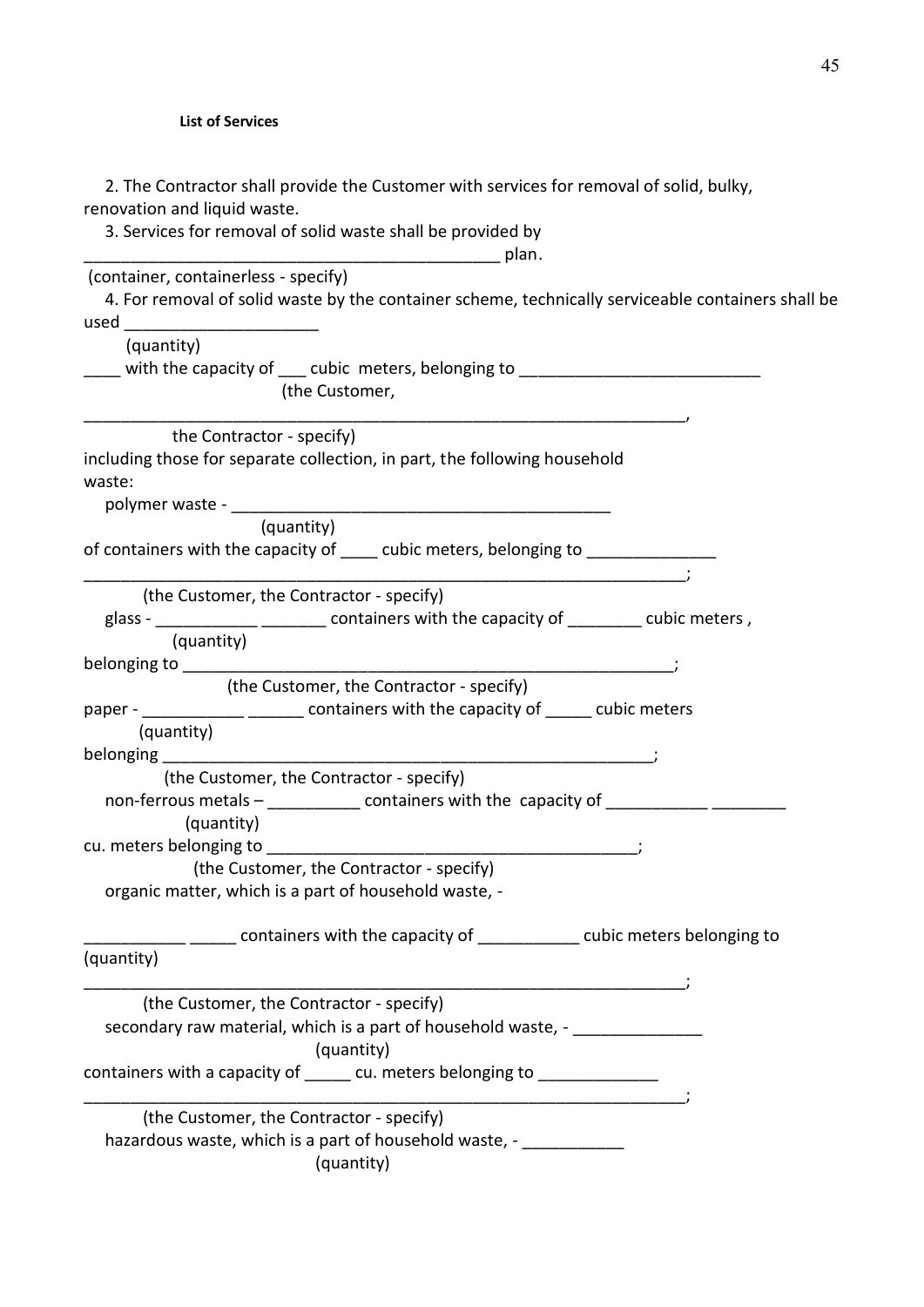containers with a capacity of \_\_\_\_\_ cubic meters. belonging to \_\_\_\_\_\_\_\_\_\_\_\_\_\_\_\_\_ (Name \_\_\_\_\_\_\_\_\_\_\_\_\_\_\_\_\_\_\_\_\_\_\_\_\_\_\_\_\_\_\_\_\_\_\_\_\_\_\_\_\_\_\_\_\_\_\_\_\_\_\_\_\_\_\_\_\_\_\_\_\_\_\_\_\_\_ and location of the company licensed to \_\_\_\_\_\_\_\_\_\_\_\_\_\_\_\_\_\_\_\_\_\_\_\_\_\_\_\_\_\_\_\_\_\_\_\_\_\_\_\_\_\_\_\_\_\_\_\_\_\_\_\_\_\_\_\_\_\_\_\_\_\_\_\_\_. operations in the sphere of hazardous waste management) The Contractor shall remove solid waste by the container scheme from  $\bullet$  to  $\bullet$  . 5. For removal of solid waste by the containerless scheme, the Customer shall be obligated to place at sites, as agreed upon with the Contractor, from \_\_\_\_ to  $\_\_\_$ , and / or from to closed waste containers with a capacity not to exceed 0.12 cu. m. 6. For removal of large-size and repair waste \_\_\_\_\_\_\_\_\_\_\_ containers shall be used, with a capacity of 8 or more (quantity) cu. meters, for placement of which in compliance with the requirements of sanitary epidemiological legislation, the Customer designates a special paved area at the following address: \_\_\_\_\_\_\_\_\_\_\_\_\_\_\_\_\_\_\_\_\_\_\_\_\_\_\_\_\_\_\_\_\_\_\_\_\_\_\_\_\_\_\_\_\_\_\_\_\_\_\_\_\_\_\_\_\_. Containers belong to **containers** (the Customer, the Contractor - specify) Transfer of hazardous waste being a part of household waste shall be done by the Customers and the providers of services for removal of waste in accordance with sanitary legislation by specialized companies that obtains licenses to conduct operations in the sphere of hazardous waste management. 7. Loading of waste shall be done by: solid (the Customer, the Contractor - specify) and repair of large (the Customer, the Contractor - \_\_\_\_\_\_\_\_\_\_\_\_\_\_\_\_\_\_\_\_\_\_\_\_\_\_. specify) 8. The Contractor shall remove: liquid waste (time period, or by application of the Customer - specify) but not less than once every six months; large-size and repair waste ( time period, or by application

of the Customer - specify)

9. The type and number of carrier vehicles, specially equipped for that purpose, which are necessary for transportation of waste, shall be defined by the Contractor.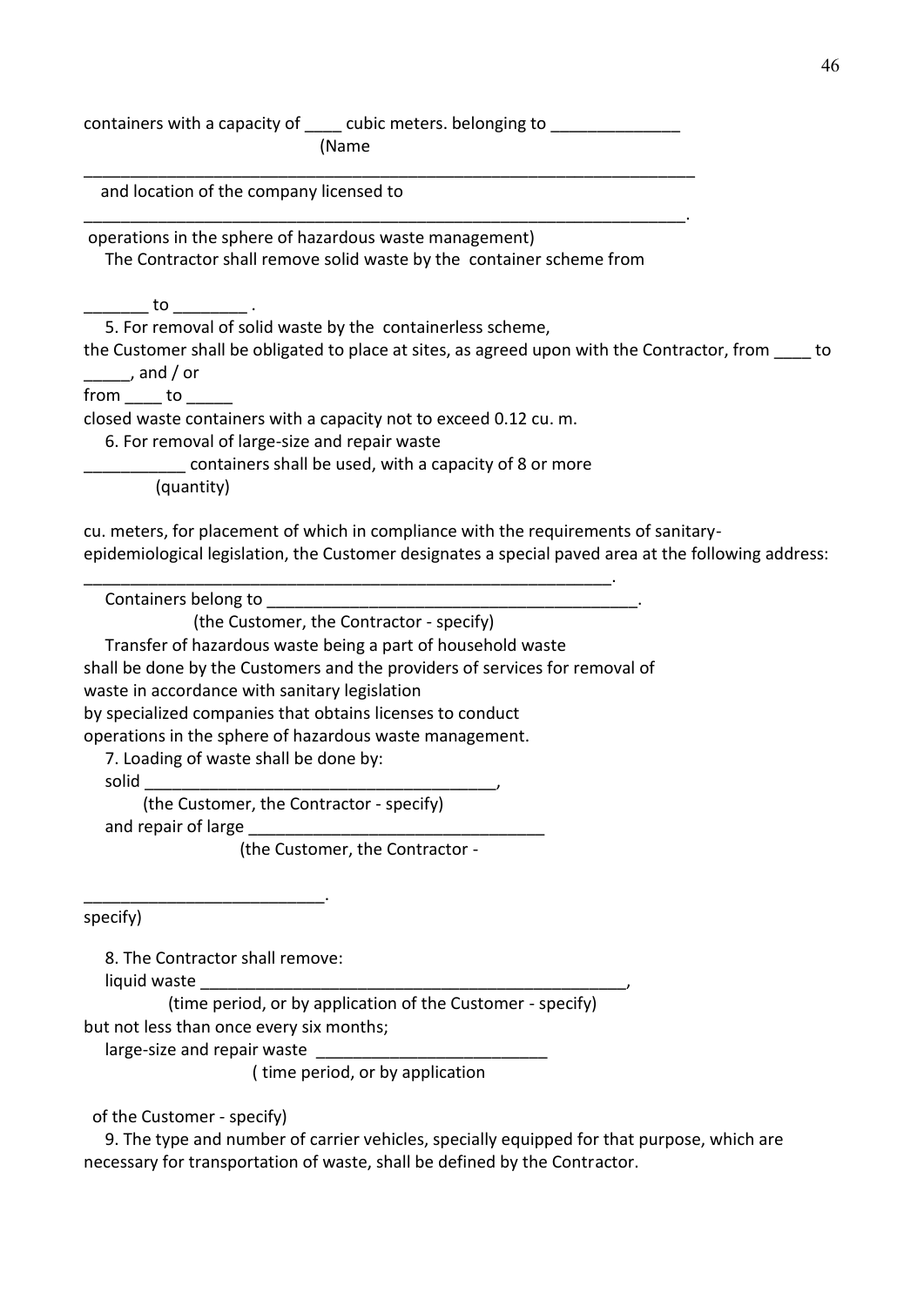Measurement of volumes and determining of service quality

10. The volume of services shall be calculated on the basis of quotas, approved by a body of local self-government.

11. Calculation of volume and value of services shall be undertaken in accordance with Annex 3 to the Rules for provision of household waste removal services.

Payment for the services

12. The settlement period shall be one calendar month.

13. In cases of a monthly payment system being agreed,

payments shall be made not later than on \_\_\_\_\_ day in the period following the the settlement period.

In case of application of upfront payments for the services, payments shall be made for \_\_\_\_\_\_\_ \_\_\_\_\_\_ months, in the amount of UAH \_\_\_\_\_\_\_\_

14. Services shall be paid

\_\_\_\_\_\_\_\_\_\_\_\_\_\_\_\_\_.

(in a cash or cashless form -

specify)

15. Payments shall be made to the settlement account

(bank details)

via \_\_\_\_\_\_\_\_\_\_\_\_\_\_\_\_\_\_\_\_\_\_\_\_\_\_\_\_\_\_\_\_\_\_\_\_\_\_\_\_\_\_\_\_\_\_\_\_\_\_\_\_\_\_\_\_\_\_\_.

(name of banking institution or Contractor)

16. If necessary, the Contractor shall

(time period)

recalculate the value of actually provided services and inform

the Customer about the results.

17. In the event of change in the value of a service, the Contractor shall notify the Customer about it

not later than 30 days, specifying the reasons and

respective substantiations.

18. Existence of any benefits, granted by effective legislation, shall be confirmed by

\_\_\_\_\_\_\_\_\_\_\_\_\_\_\_\_\_\_\_\_\_\_\_\_\_\_\_\_\_\_\_\_\_\_\_\_\_\_\_\_\_\_\_\_\_\_\_\_\_\_\_\_\_\_\_\_\_\_\_\_\_\_\_\_\_\_

(name of the document that confirms granting of benefits)

Rights and obligations of the Customer

\_\_\_\_\_\_\_\_\_\_\_\_\_\_\_\_\_\_\_\_\_\_\_\_\_\_\_\_\_\_\_\_\_\_\_\_\_\_\_\_\_\_\_\_\_\_\_\_\_ .

19. The Customer shall have the right to:

1) obtain accurate and timely information about services for waste removal, particularly on their price, the total amount of monthly payment, the structure of tariffs, standards of service and the waste collection schedule;

2) full compensation for any losses incurred as a result of the Contractor's failure to provide services, or incomplete provision thereof;

3) removal any deficiencies in service delivery by the Contractor, within five days after the Customer's request;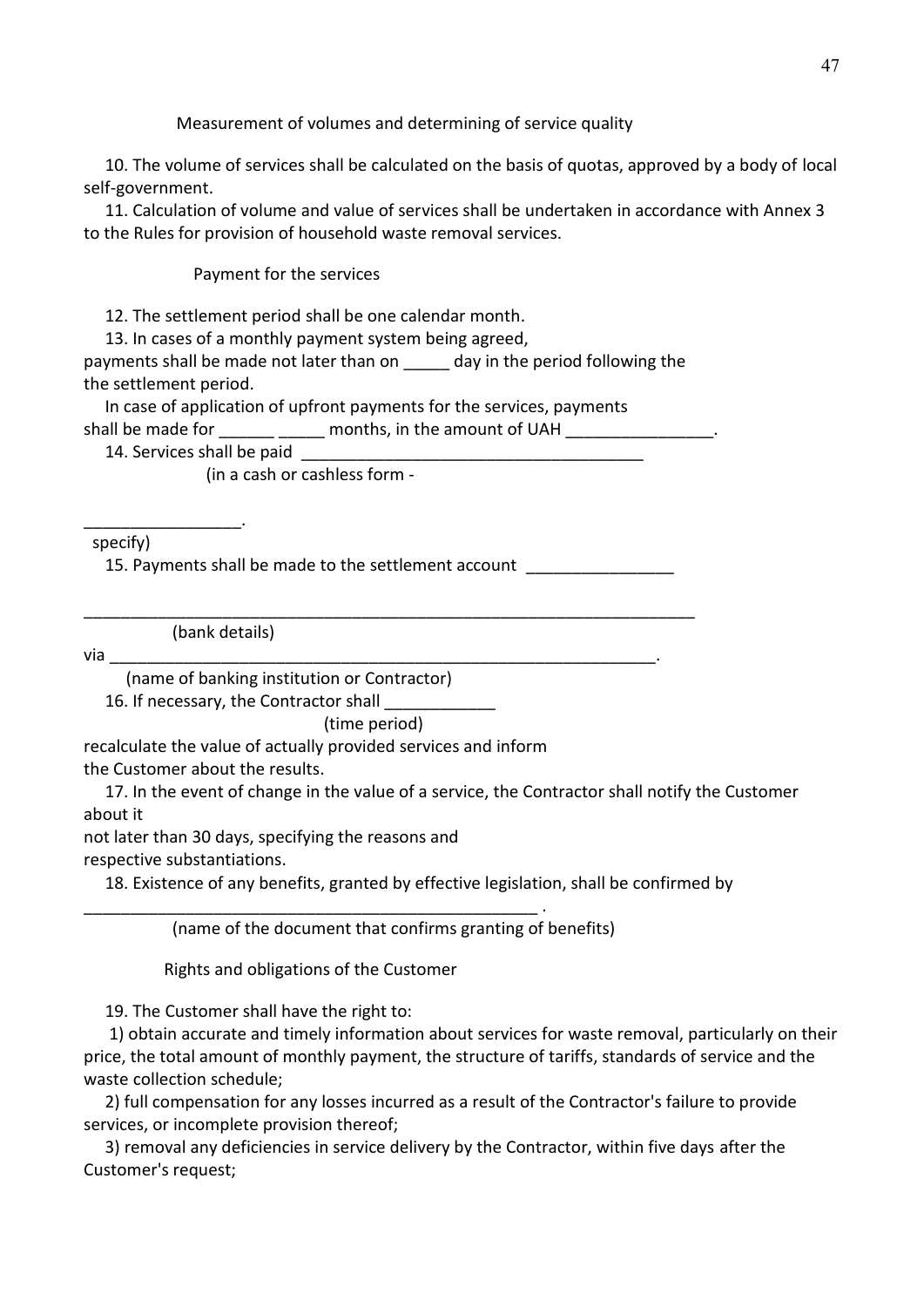4) verification of compliance with the criteria of service quality;

5) upon the Customer's consent, make changes in this Agreement that affect the amount of payment for services;

6) reduction of payment for services in the event of deviations from the waste removal schedule;

7) exemption from payment for the services for the period of temporary absence of the Customer and / or their family members, on the basis of a written application and a document confirming their absence – such as a note from the place of temporary residence, work, treatment, training, military service or imprisonment.

20. The Customer shall undertake to:

1) make payments, within the time limits specified in the agreement, for the waste removal services provided;

2) assist the Contractor in providing services to the extent and manner specified by this agreement;

3) jointly with the Contractor, identify sites for location of containers; create conditions for unrestricted access to such sites and cesspits;

4) arrange the container sites, maintain their proper sanitary condition, provide lighting at night time;

5) ensure proper collection and storage of waste, placement of the required number of containers for loading of solid, large-size and repair waste, preventing them from overfilling; maintain containers in compliance with sanitary norms and rules;

6) arrange cesspits in compliance with sanitary norms and rules; prevent dumping of other waste into those;

7) ensure separate collection of household waste

Rights and obligations of the Contractor

21. The Contractor shall have the right to demand that the Customer:

1) arrange the container sites and provide for maintenance of proper sanitary condition of containers, container sites and cesspits, which are in

the ownership of the Customer;

2) in a timely manner, collect and properly store waste; place the necessary number of containers to prevent their overfilling;

3) ensure separate collection of household waste.

22. The Contractor shall undertake:

1) to provide services in accordance with the legislation on waste, sanitary norms and rules, rules for waste removal services, approved by the Cabinet of Ministers of Ukraine, and this agreement;

2) coordinate with the Customer the location for container sites, determine the necessary number for collection of household, large-size and repair waste ;inspect availability of such sites according to calculations;

3) arrange the container sites and ensure maintenance of proper sanitary condition of containers and container sites, in case those are in the ownership of the Contractor;

4) collect and transport waste for by specially equipped carrier vehicles;

5) eliminate the solid waste dumps in the event of its formation at the site through non observance of transportation schedule; ensure cleaning in the event of spillage of household waste during loading into specially equipped carrier vehicle;

6) to transport waste only to specially designated areas or objects on household waste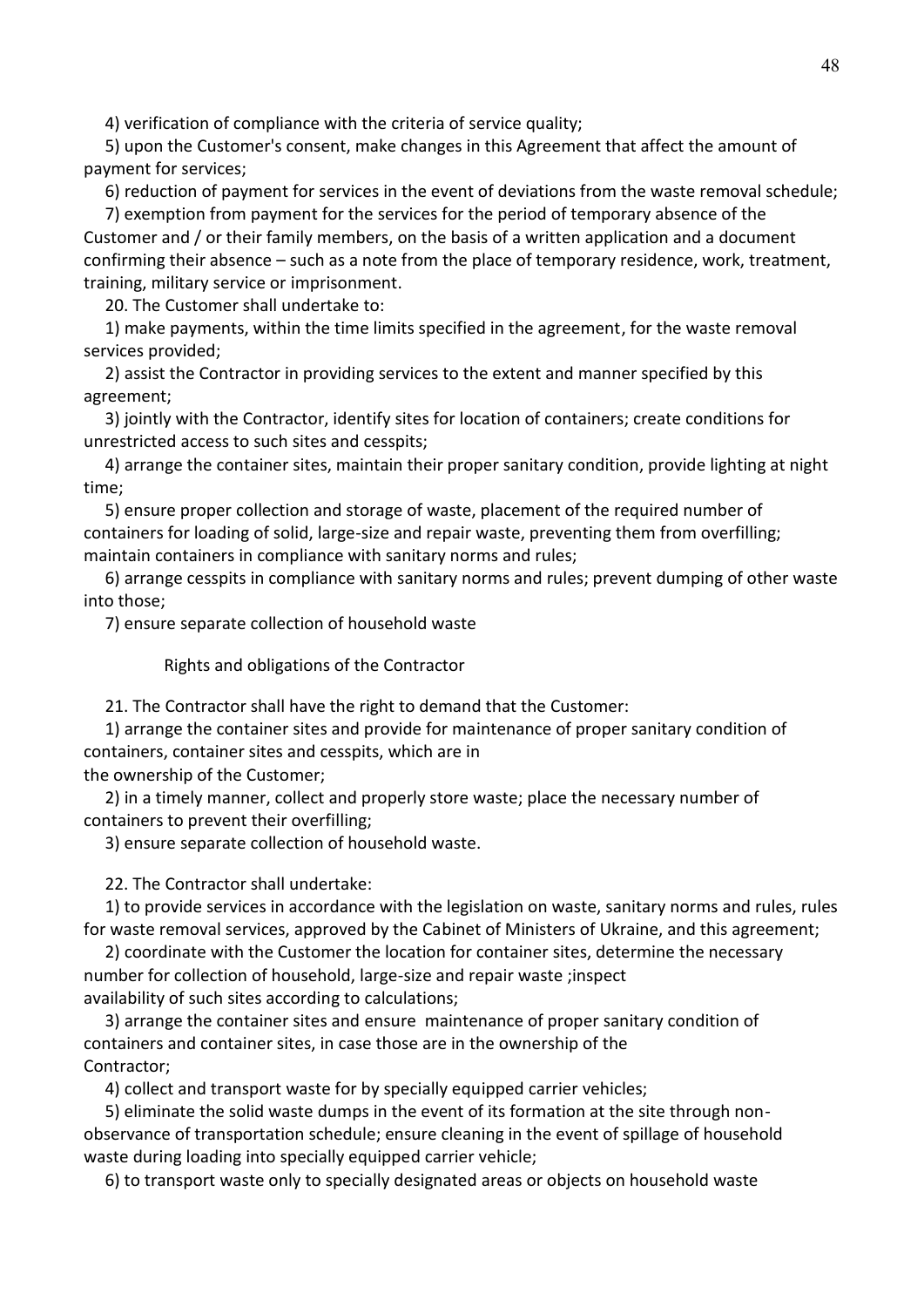management;

7)to provide timely and reliable information on tariffs for services, payment terms, waste removal schedule;

8) to eliminate any violations of the requirements to concerning proper quality of services and keep records of claims made by the Customer in connection with non-fulfilment of the terms and conditions of this agreement;

9) upon the Customer's request, to arrive within three hours and eliminate deficiencies within 24 hours. In case the deficiencies have not been eliminated within three business days, to conduct appropriate recalculations of the payment amount;

10) to compensate, in accordance with legislation and the terms and conditions of this Agreement, any damages inflicted to the Customers by non-provision or incomplete provision of services;

11) to reduce the size of payment for services in the event of temporary absence of the Customer and / or their family members, on the basis of their written request and a document confirming their absence - a note from the place of temporary residence, work, treatment, training, military service or imprisonment.

The Contractor shall have other obligations in under the Law.

The Parties' liabilities for non-fulfilment of the Agreement

23. The Customer shall be responsible under the law and this agreement for:

1) late payment for services;

2) failure to fulfil obligations stipulated in this contract and law.

24. The Contractor shall be responsible for:

1) failure to provide, or incomplete provision of services, which resulted in damage to the Customer's property, their life or health;

2) failure to fulfil its obligations stipulated in this contract and law.

Resolving of Disputes

25. Disputes under the agreement between the parties shall be resolved by way of negotiations or through court proceedings. Disputes related to claims may be settled in a pre-trial order by way of their satisfaction.

26. In case non-provision, or incomplete provision of services, or a decrease in their quality, the Customer shall summon the Contractor's representative to make a Statement of Claim, stating the date, types of

deviation from of quantitative and qualitative indicators, etc. The representative of the Contractor must arrive within **the contract of the contract of the contract of the contract of the contract of the contract of the contract of the contract of the contract of the contract of the contract of the contract of the contra** 

(number)

27. The Statement of Claim is prepared by the Customer and the Contractor's representative, and confirmed by their signatures.

In case the Contractor's representative fails to arrive within the period of \_\_\_\_\_\_\_\_\_\_\_\_, or in case they refuse to sign the Statement, the Statement shall be considered valid if signed by at least two Customers or a an elected representative of the house,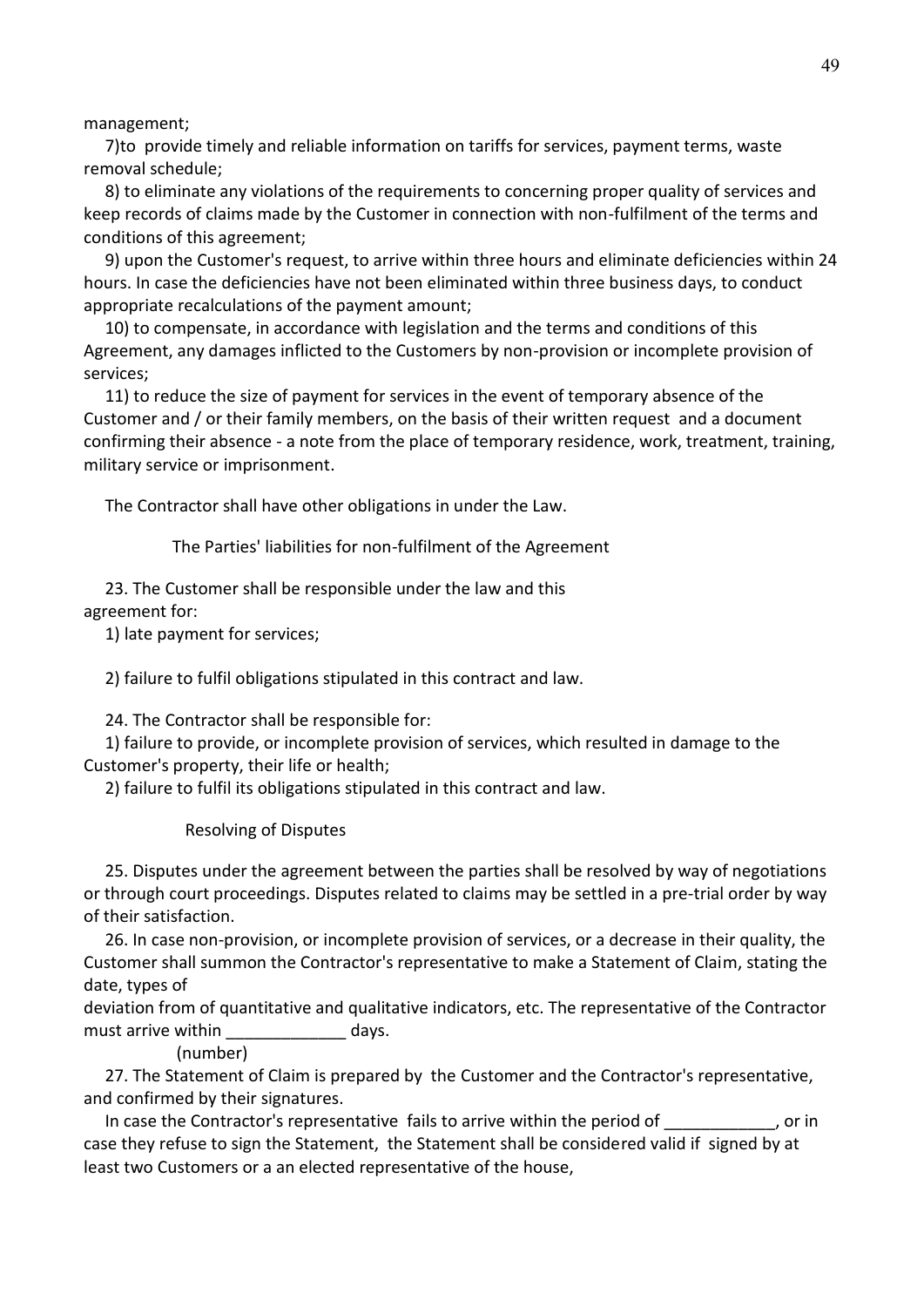street, block or other community body of self-organisation of population.

28. The Statement of claim shall be submitted to the Contractor, which, within three working days, must make the decision on recalculation of the size of payment or return to the Customer its substantiated written refusal to meet its claims.

#### Force majeure circumstances

29. The Parties hereto shall be exempt from any liability under the Agreement in case of emergence of circumstances of insurmountable force (of man-caused emergencies, natural or environmental dictators), which make it impossible to provide services and payment under this contract.

### Term of the Agreement

30. The present Agreement shall remain valid from \_\_\_\_\_\_\_\_\_\_\_ to \_\_\_\_\_\_\_\_\_\_ and shall take effect after its signing.

Conditions for change, extension, termination of this agreement

31. Changing the terms and conditions of the agreement shall be made in writing by the Parties' mutual consent.

In case such consent has not been reached, the dispute is resolved via court proceedings.

32. The Agreement shall be deemed to have been extended, unless one month prior to the expiry, either of the Parties stated its wish to terminate or review the Agreement.

33. The effects of the Agreement shall be terminated in the event of expiry of its term. The Agreement shall also be terminated in other instances envisaged by Law.

### Final Provisions

\_\_\_\_\_\_\_\_\_\_\_\_\_\_\_\_\_\_\_\_

34. This agreement hase been made it two copies, both of them being of equal legal force. One copy is kept with the Customer, and the other – with the Contractor.

Rules for household waste removal service provision and extracts from the legislation on waste, sanitary norms and rules of household waste management and maintenance of populated areas have been made known to me.

| (Full name of private individual,<br>passport data        | (Name of legal entity,                            |
|-----------------------------------------------------------|---------------------------------------------------|
| (Series, number, date and authority<br>of issuace);       | proceeding from the document                      |
| Name of legal entity<br>acting on the basis of document), | (name, approval date and authority<br>information |

(name, approval date and authority), on state registration and